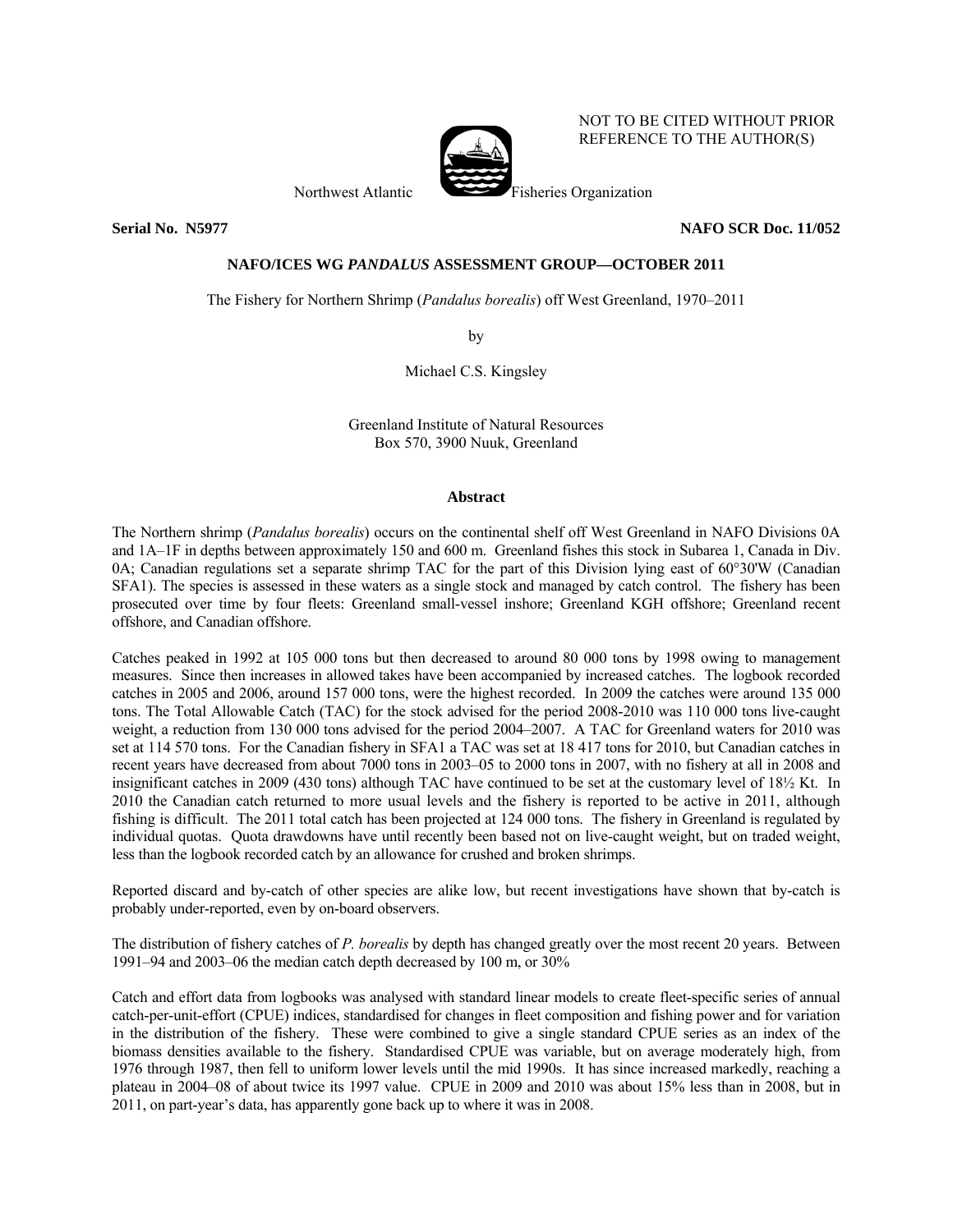According to logbook records, the early fishery was concentrated in NAFO Division 1B, but from the late 1980s the fishery spread southwards, and by 1996–98 Divisions 1C–1F were producing nearly 70% of the catches. However, these southern areas have since become less important and the fishery is now again concentrated in Division 1B more so than at any time since the late 1980s. Even though CPUEs remain high, if the area that the stock is spread over is shrinking, then its biomass could also be decreasing.

## **Introduction**

The Northern shrimp (*Pandalus borealis*) occurs on the continental shelf off West Greenland in NAFO Div. 0A and in Div. 1A-1F. The species is distributed from Cape Farewell (60°N) to about 74°N, with the highest densities in depths between 150 and 550 m (Fig. 4).

A bottom-trawl fishery began in inshore areas in 1935. In 1970 a multinational offshore fishery started to develop and over the following years landings increased, to approximately 153 000 tons in 2006 (Table 1, Fig. 2). Catch restrictions were first imposed in 1977 and the fishery has since been managed by Total Allowable Catch (TAC). TACs have at some times in the past been allocated to subdivisions of the stock area, especially with a view to limiting catches in northern areas (north variously of 72°52'N, 71°00'N, or 68°00'N) but since 1993 the species has been assessed as a single stock, and since 2002 a single TAC has been enacted for NAFO SA 1. From 1981 until recent years the West Greenland fishery was limited to Greenlandic vessels in NAFO Subarea 1 and to Canadian vessels in NAFO Div. 0A, but pursuant to agreements on fisheries between the European Union (EU) and Greenland, an initial quota of 1000 tons allocated to EU vessels in NAFO Subarea 1 in 2003 has been increased to 4000 tons in subsequent years. The EU quota is an offshore quota and in this document is treated as part of the Greenland offshore fishery.

Three types of licence are issued to Greenland vessels in Subarea 1 (Fig. 1). A fleet of about 10 deep-sea trawlers with on-board production licences must stay 3 n.mi. outside the baseline (but can fish to the baseline between 61°N and 65°N from 1 Nov. to 31 March) and are further excluded from 5 'shrimp boxes' extending up to 47 n.mi. west from the baseline; they fish from an offshore quota. A few smaller sea-going trawlers also holding on-board production licenses but fishing from a coastal quota may fish to the baseline (but must stay 3 n.mi. offshore of it between 61°N and 65°N in summer) and are excluded from 3 of the boxes (G.H. 2002). Also fishing from the coastal quota are vessels without production licences, which may fish anywhere, thus having privileged access to the 'shrimp boxes' and to good grounds inside the baseline in Julianehåb Bay, Disko Bay, Vaigat, and fjords. Coastal quotas were at one time restricted to vessels under 75 GRT/120 GT, but there are now a few trawler of several hundred tons that fish on coastal quotas. No TAC was set for the coastal fleet until 1997; the coastal quota is now fixed by law at 43% of the Greenland TAC. A system of Individual Transferable Quotas (ITQs) was introduced in the Greenlandic fishery in 1991. The coastal and offshore quotas were kept separate until 2009, when a transfer of quotas between the coastal and the offshore fleet was first allowed. Since 1986 logbook recording of fishing activity has been required for all vessels above 50 GRT, and since 1997 for all vessels, but logbook records before 1986 are incomplete.

The coastal fleet generally ices its catch and lands it at shore stations for processing, and Greenland vessels with onboard production licences are required to land 25% of their catches. In earlier years, the true weight of packages produced on board was often greater than the nominal weight—which was also the invoiced weight and the weight recorded for the product in the logbook—and this practice of 'overpacking' led to systematic underreporting. Since 2004 logbook entries have been required to correspond to live catch weight (G.H. 2003). Catch data from 2003 and earlier was corrected (Hvingel 2003, 2004) by 21-25% for overpacking. TAC advice is based on the perceived ability of the stock to withstand reported catches, so upward adjustment of historical catch reports has led to an increase in advised TACs.

Management of the fishery in Greenland has been bedevilled by mixed regulation, partly based on weights caught, and partly on weights traded. Even after elimination of overpacking the quota drawdown for shrimps landed at and sold to shore stations in Greenland by any fleet component remained less than the live weight by an allowance for crushed or broken shrimps, which were included in the landing but not in the sale (G.H. 1996). The stock assessment, the advice, and the enacted TACs and quotas were then based on analysis of live-caught weights, but quota drawdowns and tactical fishery management were partly based on such, smaller, traded weights, so annual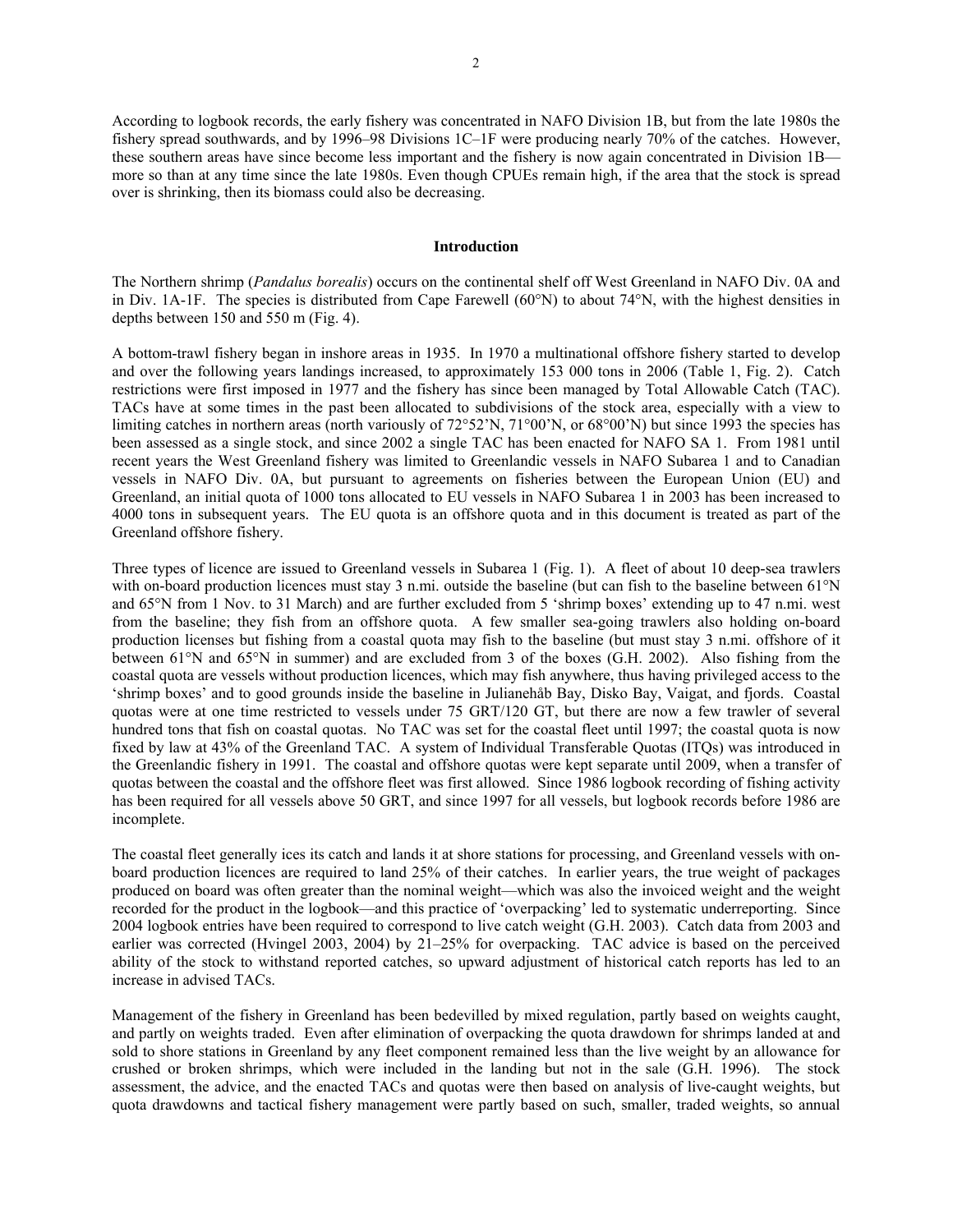catches measured as live-caught weight were apt to exceed TACs. Another regulatory change from 1 January 2011 requires quotas to be drawn down by the amount caught, without allowances for shrimps landed in poor condition. However, many catches, especially those taken in shallower waters, contain some admixture of *Pandalus montagui*. These catches are usually not identified in logbook records, especially by vessels fishing bulk shrimps for landing in Greenland, but the proportion *montagui* is estimated by sampling the catch at the point of sale and the quota drawdown is restricted to the weight of *borealis.* Logbook records can in this way still total more than quotas.

A licence holder who fishes out his quota may apply to start fishing the following year's quota from 15 November, and licence holders with quotas unfished at the end of the year may apply to fish them until 30 April in the following year. These concessions can lead to accumulation of unfished quotas.

Canada fishes this stock where the edge of the West Greenland shelf bulges westward into the Canadian EEZ at the eastern edge of NAFO Div. 0A, between about 67°24'N and 68°40'N; 'Shrimp Fishing Area 1' (SFA1), consisting of NAFO Div. 0A east of 60°30'W, has been defined by Canada since 1994. Its least depth is 270 m; its greatest E-W extent of waters shallower than 600 m is about 24 n.mi. It is included in the annual Greenland research trawl survey. From 1996 to 2005 on average only about 9 vessels (2000–4000 GRT) have participated in the fishery in this area. In 2006 there were 7, and in 2007 there were 5. In 2008 there was no fishery and in 2009 only one vessel fished, and that one didn't catch much. In 2010 there were 5 vessels fishing; they caught about 5½ Kt between them. Catches are nominally subject to individual quotas; a quota can be retroactively adjusted to cover an overrun, with a corresponding correction in a later year. Logbooks have been available since 1979.

Gear restrictions in place in Greenland are a cod-end mesh size of at least 40 mm stretched, and, for the Greenlandic fleet since 2000, sorting grids with 22-mm spaces between the bars to reduce finfish bycatch  $(G.H. 2001)^1$ . The Canadian fleet fishing in SFA 1 uses cod-end mesh sizes ranging from 40 to 50 mm and grates with bar spacing from 22 to 28mm. Other measures to limit bycatch include an executive order of the Greenland Home Rule Government that a ship must move its fishing at least 5 n.mi. if bycatch exceeds a given proportion of the catch (G.H. 1995). Since 2010 the Greenland offshore fleet has voluntarily identified areas along the coast where there are concentrations of cold-water corals and has closed them to trawling.

## **Material and Methods**

## Fleet Data

-

Logbook records were analysed to follow the development of the fleet and the fishery. Vessels were classified as 'offshore' or 'coastal' from available information, including current information on the type of licence held or tonnage, but mostly relying on the mapping of fishing positions, which were classified into statistical areas (Fig. 4). 'Coastal' vessels fish mostly in Areas 1 (Disko Bay), 2 (Vaigat), 3 (Disko Bay mouth) and 13 (Julianehåb Bay), and in Area 7 (the Holsteinsborg Deep) they fish east of about 54°W in to the coast and fjords. 'Offshore' vessels do not fish in Areas 1, 2, or 13, but fish in Areas 4 and 6 north and west of Store Hellefiske Banke and in Area 7 they fish west of about 54°W. Both fleets fish in Areas 8–12, but this region is more important for the offshore fleet than for the coastal fleet (Fig. 4).

The number of vessels providing logbook data for the West Greenland fishery was used to track fleet size, and the distribution of catches between vessels was assessed by an 'effective' fleet size calculated using Simpson's (1949) diversity index  $D = 1/\sum p_i^2$  where  $p_i$  is the proportion of the total catch taken by the *i*<sup>th</sup> vessel. If this index is much lower than the nominal fleet size, it indicates large differences in annual catch between different vessels, while if it is close to the nominal fleet size, all ships are catching about the same amount. Nominal and effective fleet sizes were calculated for the offshore and coastal fleets separately and for the total fleet (Fig. 1).

 $<sup>1</sup>$  under a provision that dispensation from the requirement for sorting grids on trawls could be granted to vessels</sup> under 150 GRT for safety reasons, dispensations were granted to all vessels under 75 GRT/120 GT from 2001 to 2010. The number of vessels covered by the general dispensation decreased during this period. Sorting-grid technology having been greatly improved, especially with respect to safety and ease of use, it is expected that dispensations will not be granted after autumn 2011.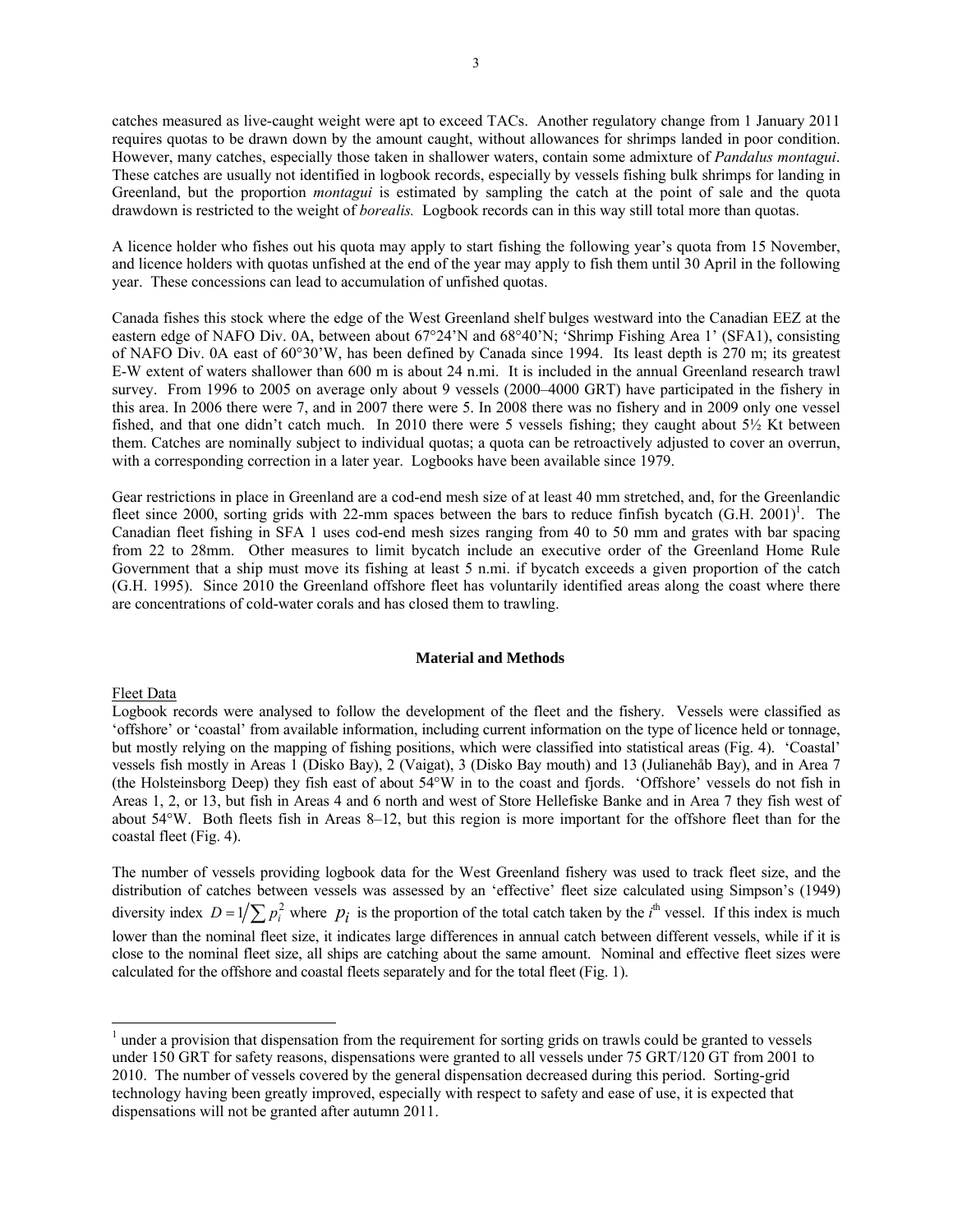# Catch Data

Sources for catch data comprised: STATLANT 21A (sum of 'N Prawn' and 'Shrimps (NS)'); weekly and annual summaries of quota drawdowns ('kvotetræk') from the Greenlandic Fishery and Licence Control (GFLK); logbooks from vessels fishing in Greenlandic waters; and the Canadian Atlantic 'Quota Reports' from the website of the Canadian Department of Fisheries and Oceans (Kingsley 2007, Kingsley 2011b). These sources are all (on-line) electronic databases, not printed documents, and are therefore labile; audit trails, if they exist, are not easily accessible. For years up to 1998, the catch series for the Greenland fishery was taken from existing SCR Documents, incorporating a correction for earlier overpacking (Kingsley 2007). For 1999 to 2001, STATLANT 21A data fetched in July 2007 was corrected for overpacking using the correction factors of SCR 03/74 (Hvingel 2003). For 2002 and 2003, Greenland logbooks were used as the source of catch data, again using correction factors for overpacking. This catch series for 1999 to 2003 was close to the values used in SCR 04/75 (Hvingel 2004). For years from 2004 on, Greenland logbooks were used without correction.

For analysing CPUE data and standardising CPUE series, the following catch correction measures were used:

- the coastal fleet of small vessels, which land iced raw shrimps for processing by shore stations, was assumed not to have changed its practices as a result of the 2004 change in the laws, and no correction was applied;
- for the sea-going fleet, for which summary statistics were available as 'large' 'small' and 'unsorted', a correction of 15% was applied to reported catches of 'large' shrimp before 2004 and of 42% to catches of 'small' and 'unsorted'.

Up to 2006, no catch corrections had been used in standardising CPUE series, and in 2007 an overall average catch correction had been applied to all catches from both fleets.

The Canadian fishery in SFA1 has 100% observer coverage (Siferd, pers. comm.), and catch data for this fishery was fetched in September 2011 from the DFO Commercial Quota Reports web pages and from Siferd (pers. comm.). Information on the Canadian enacted TAC for SFA1 in 2011 was available on the DFO Commercial Quota Reports web pages.

## Effort Data

Unstandardised logbook effort in trawl hours was corrected using 1.6 as a multiplier for records of trawl times with twin trawls to give corrected logbook effort. Unstandardised logbook CPUE was obtained by dividing corrected logbook catch by total corrected unstandardised logbook effort, and an unstandardised statistical effort by dividing total statistical catch by mean unstandardised logbook CPUE. Standardised statistical effort was calculated by dividing total statistical catch by standardised CPUE (see below).

## CPUE Analyses

Catch and effort data from Greenlandic vessels above 50 GRT fishing in Subarea 1 and Canadian vessels fishing in SFA1 were used in multiplicative models to calculate indices of standardised CPUE. Four separate index series covering four fleets were derived (Hvingel *et al*., 2000).

Models included the following effects: (1) a vessel effect (its fishing power, and the skill of its men), (2) a month effect (seasonal fishability of the shrimp and the fishing grounds) , (3) an area effect and (4) a year effect (overall year-to-year changes in CPUE). The main criterion for including a vessel was three years of participation in the fishery covered by the index. Statistical areas were defined *ad hoc* based on distinct fishing grounds (Fig. 4), but Area 0 was not included in the analyses. The multiplicative model was represented in logarithmic form as:

$$
\text{Model 1} \qquad \ln(CPUE_{mjki}) = \ln(u) + \ln(A_m) + \ln(S_j) + \ln(V_k) + \ln(Y_i) + \varepsilon_{mjki}
$$

where *CPUEmjki* is the observed (logbook) mean CPUE for vessel (or vessel class) *k*, fishing in area *m* in month *j* in year *i*;  $\ln(u)$  is overall mean  $\ln(\text{CPUE})$ ;  $A_m$  is effect of the *m*th area;  $S_j$  is the effect of the *j*<sup>th</sup> month;  $V_k$  is the effect of the  $\hat{k}$ <sup>th</sup> vessel; *Y<sub>i</sub>* is the effect of the *i*<sup>th</sup> year;  $\varepsilon_{mjki}$  is a variance assumed to be normally distributed as N(0, $\sigma^2/n$ ) where *n* is the number of observations in the cell. The year effects have been used as standardised annual CPUE indices in assessment models. These linear models in log. space were fitted using SAS Proc GLM (SAS Institute 1988). Estimates of the vessel, month and area effects from a first run of the main effects model (Model 1) were compared. To reduce the number of empty cells in the models, classes of effect variables were combined if a pairwise contrast had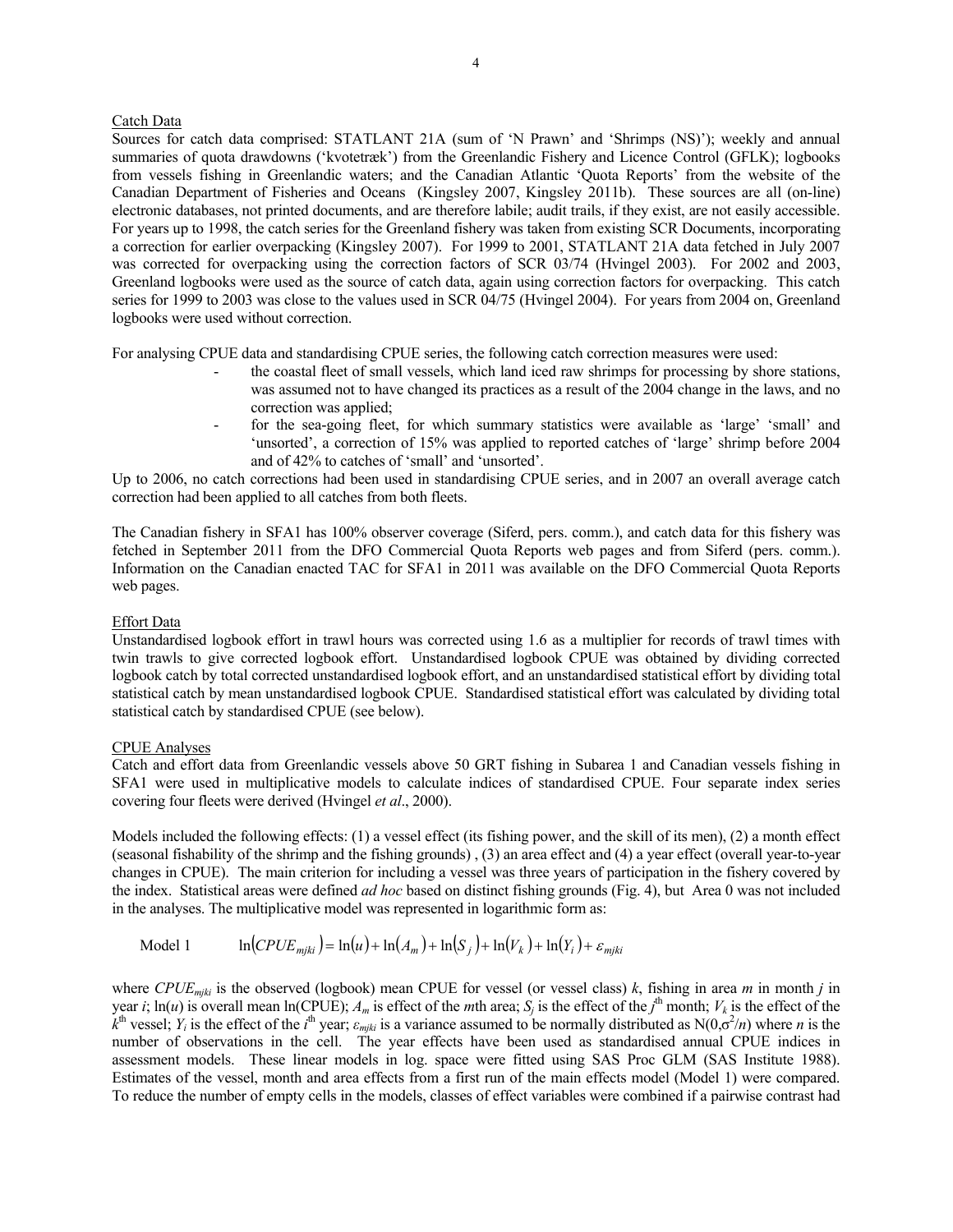an *F* statistic less than one. However, posterior grouping on the basis of similar effects causes uncertainty to be underestimated. For further details on model construction and analysis see Hvingel *et al.* (2000).

The 'KGH index' was derived from catches in the early offshore fishery, executed by 7 sister trawlers (722 GRT) operated by Den Kongelige Grønlandske Handel (KGH—the Royal Greenland Trading Company). This fishery only covered Div 1A and part of Div. 1B and data from Areas 3, 4, 6 and 7 (Fig. 4) for the years 1976–1990 was incorporated in the index. During this period this small fleet had a near monopoly of the fishery and enjoyed fishing conditions somewhat different from those in subsequent years when the fishery became more populous. The analyses for reducing variable levels showed that 6 of the seven vessels could be treated as a group in the subsequent analyses. The month variable could be reduced to 10 levels and areas 4, 6 and 7 combined. This analysis was not repeated and results from Hvingel (2004) were incorporated into the present analysis.

The 'Offshore' index covers the most recent 25 years of the offshore production fishery in NAFO Div. 1A to 1F. 50 vessels were included providing data since 1987, grouped into 22 groups of 1–5 vessels with similar estimated effects. Statistical areas  $3-12$  were included in the analysis; areas 7, 8, and 9 were grouped. The month effect was reduced to 8 levels by grouping adjacent months with similar indices.

Checks of keyed data files against logbooks for 2007–08 showed that double-trawl hauls were often keyed as single trawl, but the reverse error was less frequent. Double-trawling vessels in the present offshore fleet use double trawls in over 80% of hauls. Therefore, for ships with much double-trawling activity, only double-trawl data was used. This reverses earlier practice up to 2009, according to which only single-trawl data was used. Since 2007 double- and single-trawl data has been completely checked and corrected. There is no information on double trawling before 1995, so if a ship was using double trawls in 1995 and after, its data for 1994 and before, if any, was not used in the CPUE analyses.

A 'Coastal' index was based on vessels below 80 GRT or 210 GT, which have privileged access to the inshore grounds. Some larger vessels holding coastal quotas and, according to their logbook records, fishing only in coastal areas were included in this analysis. This part of the fishery is prosecuted largely in areas around Disko Island in Div. 1A and 1B shown as areas 1, 2 and 3 in Fig. 4, but is also active in some inshore areas further south, especially in area 7 and in previous years in areas 11–13. Areas 1–3, 7 and 13 were included in the anlaysis. Comprehensive data were available since 1988; 35 vessels were included, in 16 groups. October, November and December were grouped together.

Data from the Canadian fishery in SFA 1 was available for 1981 through 2007. However, there was no data from 1986, and before then the fishery was prosecuted by few vessels, most having only one or two years in the fishery, and none continuing in the fishery after 1986. There was no fishing reported in 2008, and no data from the little fishing in 2009. 2010 data was made available, but not in a form that allowed vessels fishing in 2010—of which there were only 5—to be matched with vessels fishing in earlier years. An updated CPU series fully corrected for fleet composition could therefore not be computed, but a series using only tonnage class, instead of vessel identity, to correct for changes in fleet composition was computed for 1987–2007 and 2010, with 2008 and 2009 as missing years. The annual values for 1987–2007 had a correlation of 98% with the values calculated in 2008 and standardised on vessel, but there remains some doubt whether standardising on tonnage class alone would give a statistically valid index for 2010 if the ships fishing in that year were all, or mostly, different from those that fished in earlier years—it has been impossible, for example, to retain only vessels with 3 or more years in the fishery. Double- and single-trawl data was used in the analysis, the double-trawl effect being fitted by the GLM model and the data standardised to single trawl.

One unified series of standardised CPUE, covering 1976–2010, was derived by combining these four index series. A Monte Carlo Markov Chain (MCMC) sampling process was used to construct distributions of likelihoods of possible values of this combined index. This was done within the programming framework WinBUGS v.1.4, (www.mrcbsu.cam.ac.uk/bugs). The individual CPUE series for the pth fleet, *μpi*, was assumed to reflect an overall biomass series, *Yi*, and a constant fleet coefficient, *νp*, so that:

$$
\mu_{pi} = v_p Y_i \cdot \exp(\varepsilon_{pi})
$$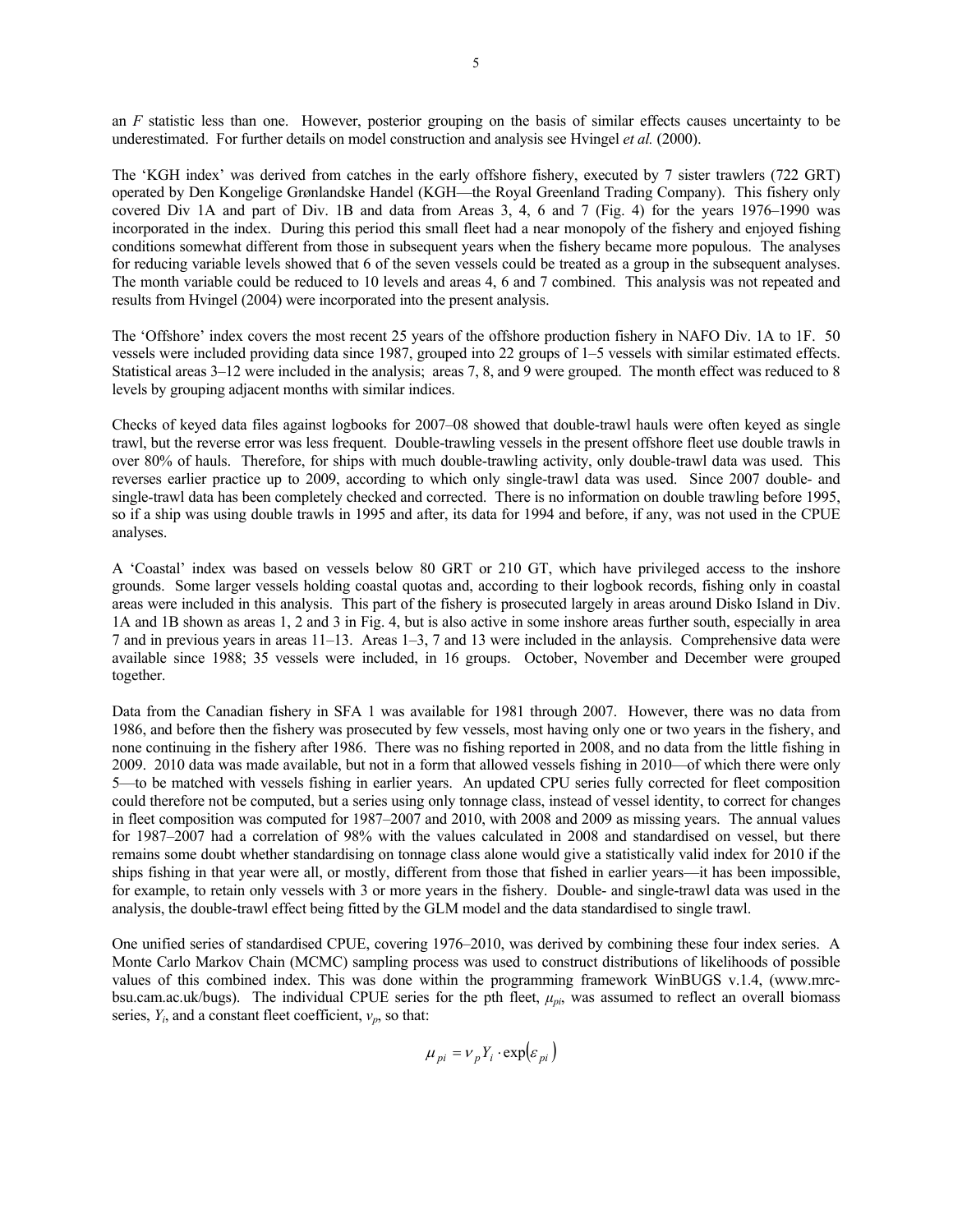The errors,  $\varepsilon_{pi}$ , were considered to be distributed with mean zero and with variance  $\sigma_{pi}^2$  assumed inversely proportional to the area of fishing ground, *ap*, covered by fleet p. The factor, *ap*, was taken to be the area of sea bottom between 150-600 m. Hence,  $\sigma_{pi}^2$  was calculated by:

$$
\sigma_{pi}^2 = \frac{cv_{pi}^2}{a_p}
$$

where  $cv_{pi}$  is the annual fleet-specific coefficient of variation as calculated in the GLM run. The area weighting factors, *ap*, for the 1BCD, KGH, 0A and Small vessel indices were estimated to be 0.46, 0.36, 0.05 and 0.13.

### Distribution of the Fishery

To aid in interpreting the time trajectory of CPUE estimates, the distribution of the fishery and its change with time were also examined. Catch and effort were allocated to the same statistical areas as those used for the GLM standardisation of CPUE and summed up by year and area, and also by year and NAFO Division. The distribution of catch and effort between areas or Divisions was plotted, and was also summarised by Simpson's diversity index to calculate an 'effective' number of statistical areas or Divisions being fished.

### Distribution by depth

The distribution of logbook-recorded catches of *P. borealis* by depth was analysed for the most recent 20 years, 1991– 2010, in 5 4-year periods, both overall and separately for the offshore and coastal fleets.

### Biological Sampling

There is at the moment no programme for sampling from the fishery for obtaining data on length, sex or weight of individual shrimps.

### *Pandalus montagui* in the West Greenland fishery

Aesop, or striped pink, shrimp *P. montagui* occurs off West Greenland (Kaneworff 2003, Siegstad and Hammeken Arboe 2011) and is caught, sometimes in large quantitities (i.e. over 10 t a haul), by the fishery (Kingsley 2011c). Most *montagui* is caught in mixed catches, but mixed catches are very often not identified in logbooks, especially by the fleet fishing iced bulk shrimps. Logbook records probably underestimate catches of *montagui*.

## **Results and Discussion**

## Evolution of the fishery: TACs, effort and catches,

Logbook data available since 1975 gives a picture of the evolution of the fishery. The first logbook data shows a small fishery comprising 1 or 2 vessels taking small catches in a restricted area, increasing to a fleet of the 7 sister trawlers of the KGH fleet. Nominal and effective sizes of this homogeneous fleet were nearly the same (Fig. 1a). After 1984 more vessels entered the fishery and the offshore fleet became larger and more heterogeneous, reaching a peak in the late 1980s. Since then a progressive rationalisation has forced a reduction in nominal fleet numbers, and the fleet has also returned close to its initial level of homogeneity.

The early logbook records from the coastal fleet, in the early 1990s, also show a small, homogeneous fleet, but this is artificial: vessels had to be under 80 tons to be in the coastal fishery, but below 50 tons didn't have to complete logbooks, so coastal vessels submitting logbooks were all much the same size (Fig. 1b). After 1997 all trawlers had to report, so the nominal size of the coastal fleet, as shown by logbooks, quadrupled from 24 to 94. However, the small ships were catching so few shrimps that the effective size of the coastal fleet only doubled, from 16 to 33, and the effective size of the total shrimp fleet changed little (Fig. 1c). Rationalisation and modernisation have driven the nominal size of the coastal fleet down by little less than 2/3 since 1997, but its effective size has decreased by only 1/3, as many of the smallest vessels have left the fishery and the fleet has become less diverse (Fig. 1c).

In conjunction with the development of the offshore shrimp fishery total annual catch increased from about 10 000 tons in the early 1970s to more than 105 000 tons in 1992 (Fig. 2, Table 1). Measures by the Greenland Home Rule Government to reduce effort, as well as improved fishing opportunities elsewhere for the Canadian shrimp fleet and the disappearance of a strong 1985 year-class (Garcia 2007), then introduced a period of lower catches lasting to the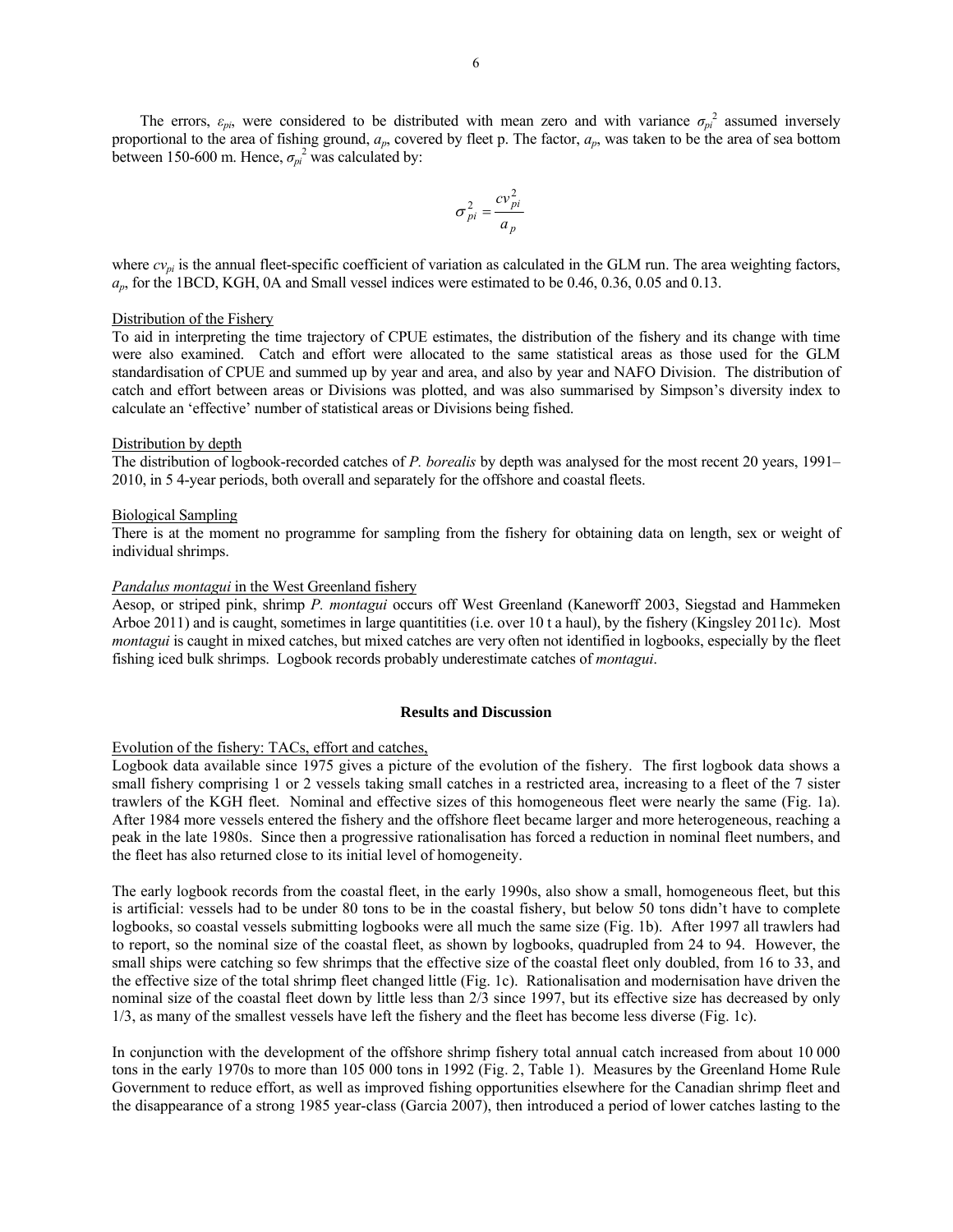early 2000s. Canadian catches, in particular, were low in the mid- to late 90s. Catches increased very rapidly after 2000, by about 50% by 2005, and high TACs were enacted, and large catches taken, in 2004–2008.

Canada sets autonomous TACs for SFA1 that range up to 4000% of the estimated survey biomass in the area and from 1991 through 2010 averaged 154% of it. In those 20 years, catches in SFA1 did not exceed 90% of the TAC and averaged 31% of it. The catches therefore appear, overall, to be *de facto* unregulated; they average near to 50% of the estimated survey biomass in the area. However, there have been other examples of unregulated fisheries for *P. borealis*, and in any case SFA1 is such a small proportion of the total distribution area that an unregulated fishery there seems unlikely to threaten the continued existence of the stock, given that this is not a highly migratory species. In 1991–2010 Canadian catches averaged 3.3% of the total catch and 1.2% of the estimated survey biomass in the entire stock distribution area.

From 1975, when the offshore fishery was well established, through 1984 annual unstandardised effort increased slightly from about 75 000 hr to about 93 000 hr (Fig. 3). In the subsequent years the offshore fleet was considerably enlarged and effort went up by almost a factor of three, reaching 250 000 hr in 1991–92. Unstandardised effort has since decreased to about 120 000 hr as a result of management measures, reduced activity in Div. 0A (Table 1) and a generally increased fishing efficiency. The increase in the overall unstandardised effort reported, in particular in Div. 1A from 1996 to 1997 (Fig. 3), is due to the imposition in 1997 of logbook recording on vessels below 50 tons, until then exempt.

The trajectory of the standardised effort time series agrees with that of the unstandardised (Fig. 3). After 1992, when it reached its highest value, standardised effort decreased steadily—overall by about 35%—to a minimum in 1998–2000. Since then it has been increasing again, but it appears to have decreased sharply in the first part of 2011.

## Spatial and seasonal distribution

During the period of logbook recordings (since 1975) the relative importance of the different fishing grounds has varied a lot (Fig. 5). At first, the fishery concentrated on the wide shelf west and southwest of Disko Bay (Div. 1B/Area 6; Fig. 5), but the effective number of areas fished increased steadily up to the early 1990s (Fig. 6) as the fishery extended first into southwestern Disko Bay (Areas 3 and 4) and the Holsteinsborg Deep (Area 7), with shortlived excursions in the late 1980s and early '90s into northern areas (Area 0) and the outer margin of the shelf north of Canadian SFA1 (Area 5). From the end of the 1980s there was a significant expansion of the fishery southwards (Fig. 5), and in the mid-1990s the effective number of statistical areas being fished peaked at about 9.5 (Fig. 6). Since then, the fishery has contracted northwards and the effective number of areas fished has decreased as effort has become more concentrated (Fig. 6, Table 4b). Catch has also become more concentrated and the southern areas (NAFO Divs. 1C–1F) accounted for less than 25% of total catch in 2005–09, and barely over 10% in 2010–11 (Table 3, Table 4a). During the 1980s 80% of the catch was taken in NAFO Divisions 1A and 1B. This pattern changed from the beginning of the 1990s to mid-2000s, where between 50% and 63% of the catch was taken in NAFO Divisions 1C–1F. Since 2005, 75 % of the catches has been taken in NAFO Divisions 1A–1B (Table 4a). The distribution pattern for fishing effort follows the distribution of the catch (Fig. 4b). In the late 1990s Areas 8– 13 accounted for 60-65% of the catch and Areas 3–7 for 25%; this is now reversed, and Areas 8–13 yielded 10% of the catch in 2008 and 2009, while Areas 3–7 yielded 69% in 2008 and 57% in 2009. In recent years Area 0 has yielded between 5 and 10% of the catch (Fig. 5a). An increasing concentration of the stock and the fishery would be consistent with a decreasing biomass index from the research trawl survey while catch rates in the commercial fishery remain high, and this agrees with data since 2003.

The results of analyses for the current year must always be viewed in the light of a somewhat seasonal distribution of the fishery, in that access to the most northerly grounds is restricted by sea-ice in the early part of the year. Therefore, the concentration of the fishery for the current year, based on a half year's data, is exaggerated. (Fig. 6).

It has been suggested that the southward shift of the fishery in the early and mid-1990s could have been promoted by the development of gear that could fish effectively on difficult bottoms, but this would not explain the recent decline of the southern areas. Besides, a southward shift of the stock distribution in the early 1990s was also recorded by research trawl surveys using unchanged gear (Carlsson and Kanneworff 1997; Rätz 1997). The distribution of the survey biomass has moved north since 1997 and the distribution of the survey biomass has contracted since 2003 (Kingsley et al. 2011), which is in line with the distribution of the catches taken by the fishery (Fig. 5, Fig. 6).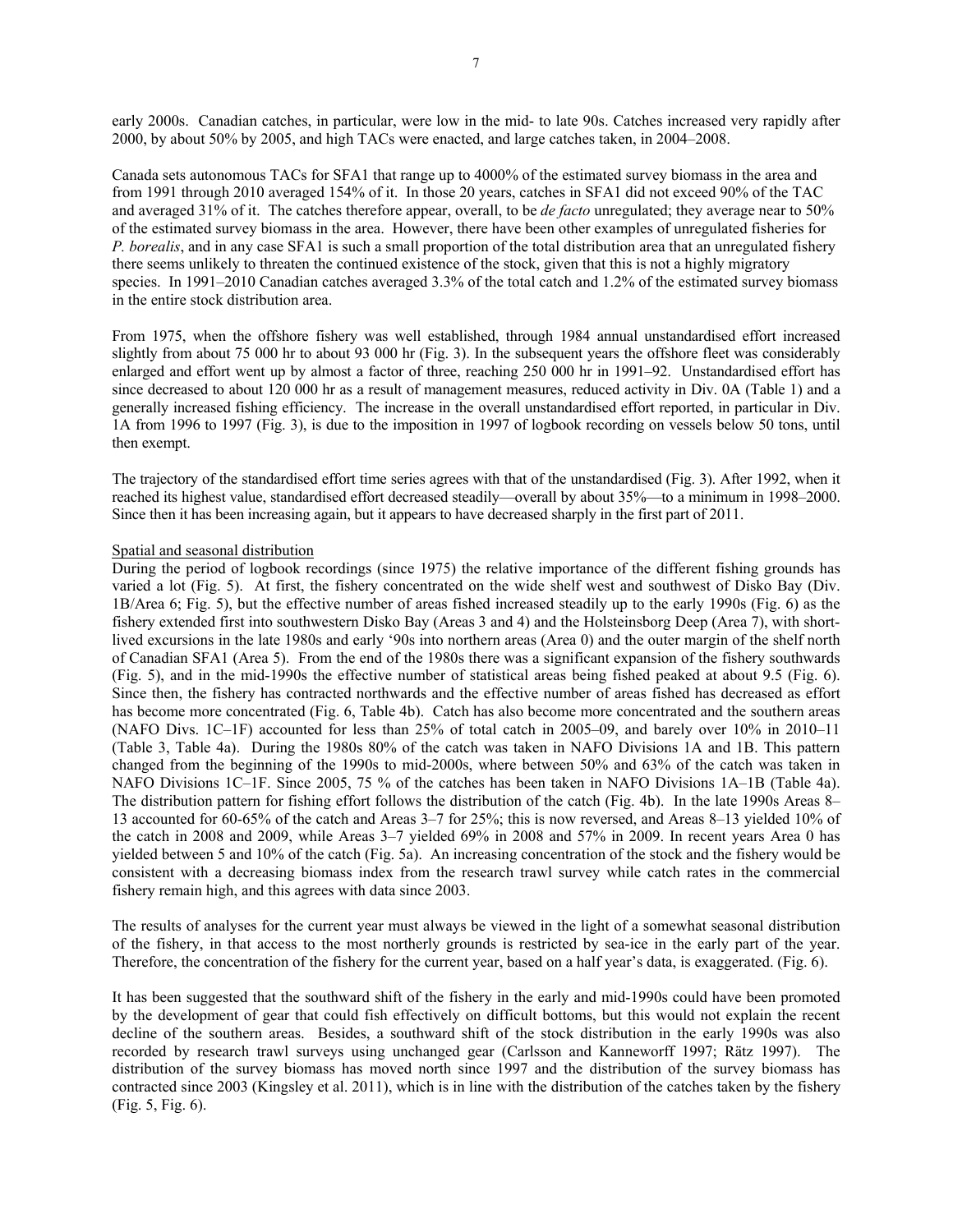The fishery is active all year, but more so in summer and fall. A strongly seasonal pattern prevalent as recently as 10 years ago, with summer monthly catches 2–3 times the winter minimum, appears to have given way to a more uniform seasonal distribution, with summer maxima only 25–50% higher than the winter minima (Table 5).

## Depth distribution

The depth distribution of catches has shifted significantly over the most recent 20 years. In 1991–1994 the median depth for all catches was 347 m, and catches extended down to 547 m (99<sup>th</sup> percentile) (Fig. 7a). 12 years later, in 2003–2006, the median catch was taken 100 m shallower at 246.5 m. The median catch depth for the offshore and the coastal fleets changed by almost exactly the same 100 m. In the most recent 4 years, 2007–2010, the median catch depth for the offshore fleet has increased again, nearly back to where it was in 1999–2002 (Fig. 7b), but the depth profile for catches in the coastal fleet has stayed exactly the same as in 2003–2006 (Fig. 7c). Survey data also shows a movement of the stock into shallower water since the late 1990s (Kingsley et al. 2011). The movement of the stock into shallower water does not seem to be continuing, but to have reached a plateau.

## By-catch and discard

The logbook-reported at-sea discard of shrimps, mostly for quality reasons by production trawlers, has remained less than 1% by weight of total catch throughout 1975–2010 (Table 6). However, these statistics do not include shrimps discarded for quality reasons from land processing stations ('vragrejer'). Placing observers on offshore vessels in 1991 may have improved the reporting of discard—hence an apparent increase—while an improved market for smaller shrimps may have offset a corresponding effect of observers on the reported discard of shrimps.

Bycatch of fish—especially pre-recruits—in small-mesh shrimp trawls has long been a serious problem, partly solved by the development of sorting grids that deflect fish, but not shrimps, out of the trawl through escape openings. In the most recent years registered annual discards of fish have been below 1.5 % of total shrimp catch (Kingsley 2011a), but fish discard reports are based on visual estimates of weight, not on physical weighing, and errors are likely (Table 6, Table 7). An EU project<sup>2</sup> to verify the quantity of bycatch and the accuracy with which it is reported—by both captain and observer—found from observations, including the weighing of bycatch, by a scientific assistant of 166 hauls on 7 vessels in NAFO Divs 1B–1E in 2006–07, that reports by captain and observer tended to agree on the bycatch weight, but not necessarily at the correct value, that the presence of the scientific assistant probably affected the estimates made by the captain and the observer, and that the weighed bycatches were on average larger—at 1.2–3.2% of the shrimp catch—than logbook reports on average indicate (Sünksen 2007).

Catches of fish in the Canadian offshore fishery ranged up to well over 30% of the shrimp catch from the mid-1980s to the mid-1990s, but have since decreased to stable levels below 5% (Table 7). No data on Canadian bycatch has been made available for 2009–2010.

# *Pandalus montagui*

The Aesop, or striped pink, shrimp *Pandalus montagui* is in general not highly sought after by the Greenland fishery, and few vessels catch much of it. Its presence lowers the price paid for bulk shrimps and can exclude catches from markets for the highest-quality products. But it does seem that some vessels, sometimes, make protracted series of catches, some large, with unusually high proportions of *montagui*. The offshore fleet records catches of *montagui*, estimated by sampling from the on-board holding tank, in logbooks. The coastal fleet fishing bulk shrimps for processing on shore does not record *P. montagui* in its logbooks; weights of *borealis* and *montagui* are reckoned from catch samples taken at the point of sale. Logbook records of *montagui* catches are therefore an underestimate, while logbook records of *borealis* catches are an overestimate.

From 1995 to 2010 logbook reports have included overall annual catches of *P. montagui* in the range of about 100 to 2 000 tons; for 27 vessels recording catches of *P. montagui* in 2001–2010, the (under-) reported catch of *montagui* averaged under 1% of the catch of *borealis* (Table 6) (Kingsley 2011c). In 2008 and 2009 the reported landings of *montagui* were less than 100 tons, but rebounded to above average in 2010 (Table 6). Neither fleet expects that catches of *montagui* will be withdrawn from its quotas on *borealis*, so quota drawdowns in the coastal fleet, which does not record *montagui* in logbooks, can be less than the logbook-recorded catches of bulk shrimps.

 $\overline{a}$ <sup>2</sup> 'CEDER: Catch, Effort and Discard Monitoring in Real Time'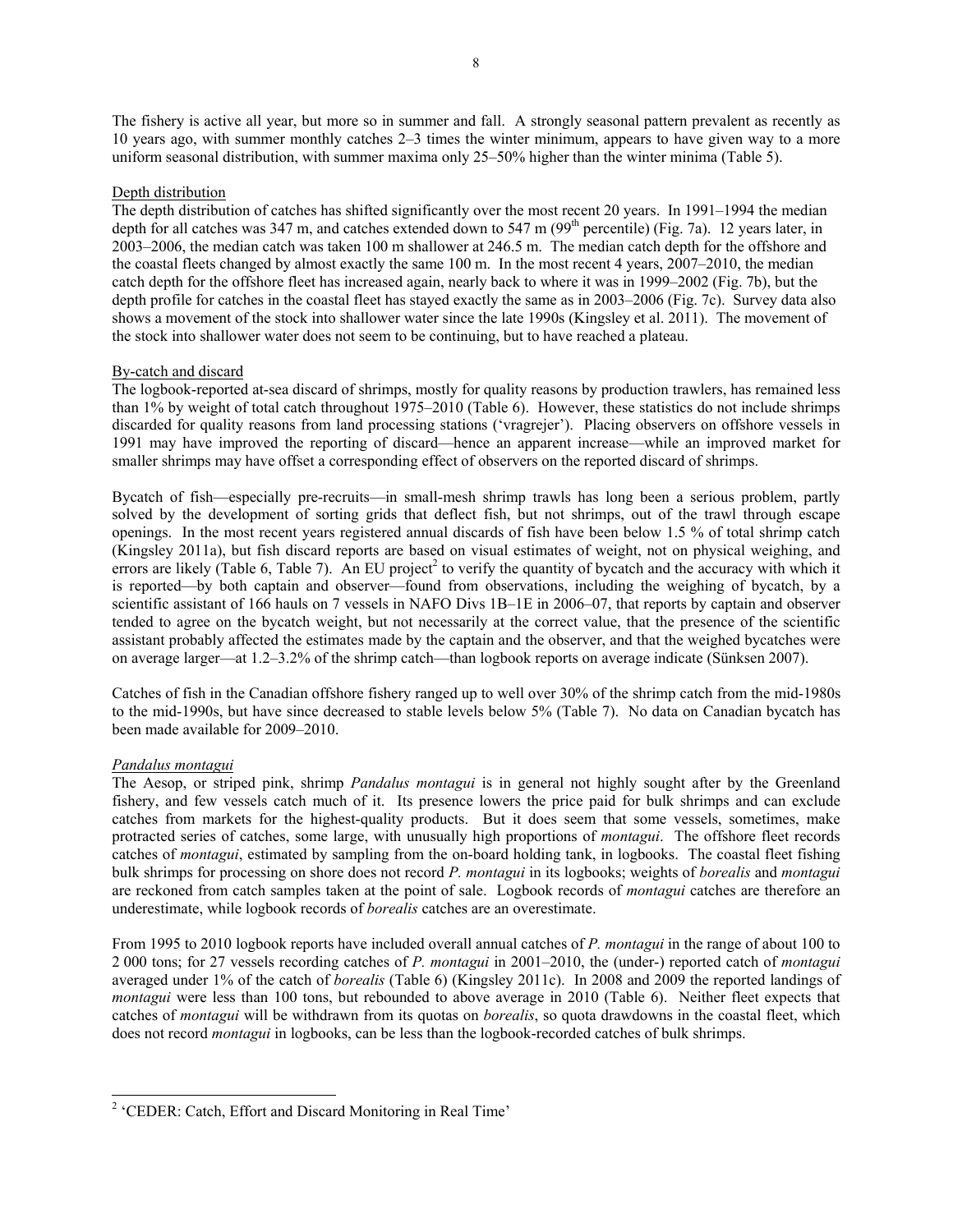There were indications of increased biomass of *P. montagui* in the mid- and late 1990s (Kanneworff, 2003), but survey estimates of biomass have been low since the turn of the century. The effect of the fishery for *borealis* on the stock of *montagui* has not been evaluated and is of some concern.

## Catch per unit of effort

Logbook data for selected ships from four fleets were analysed using SAS PROC GLM (SAS Institute 1988) (see Appendices 1–3) to give standardised series and unified by fitting a separate model. All fleets included in the analysis exploit(ed) mainly shrimp greater than 16 mm cpl. The CPUE indices are therefore indicative of the stock of females and older males combined. From 1988 to 2003 the CPUE indices from the Greenland coastal and the Greenland offshore fleets have remained closely in step. After 2004 they diverged more than in previous years (Table 2, Fig. 7), but since 2008 they seem to have returned to closer agreement. In 2009–10 they agreed that catch rates were lower, but in 2011, on part-year's data, they have both indicated higher catch rates.

CPUE in the Canadian fishery in SFA1 has always varied more from year to year and has never stayed closely in step with the Greenland fleets, although over time its overall trend has been similar. (Table 2, Fig. 7). The Canadian CPU index for 2010 is based on few ships, and the data provided for 2010 does not allow matching ships to those fishing earlier in the record, so that while the analysis indicates a great increase in CPUE in Canadian SFA1 between 2007 and 2010, the dislocation in the data makes it difficult to have much confidence in this index.

The overall combined index (Table 2, Fig. 7) fluctuated without trend by a factor of 2 between 1976 and 1987. It then dropped precipitously to the lowest levels in the series in 1990–91, and stayed fairly flat until 1996. Since then, the unified CPUE index increased markedly and sustainedly for 9 years, reaching a plateau in 2004–2008, to turn downward in 2009, and to decrease yet further in 2010. But in 2011, the combined index has increased by 20% over its 2010 value to stand at the second highest value ever.

The standardisation method used accounts for the increase in efficiency from renewal of the fleet but does not account for technological improvements to existing vessels. Examination of records of motor power changes in the GFLK fleet database showed very few real changes in motor power. Hvingel *et al*. (2000) considered the possible effects that upgrading ships, crews, or electronics might have on CPUE series, which are always liable to be overoptimistic in respect of the historical trend of stock biomass.

CPUE does not truly measure biomass, it only measures density in fished areas; and if the fished areas are contracting it is difficult not to be concerned that the stock biomass might also be on its way down. Between 1995– 99 and 2005–2009 the effective number of NAFO Divisions providing catches for the Greenland fleet has decreased to below 60% of its peak value, so that although densities in the fished areas remain high, the extent of the fishery, and therefore the likely biomass, is reduced. The same is true when the distribution by statistical areas is analysed in the same way. And this contraction of the fishery appears to have continued in 2010 and 2011. This reduction in the 'effective number of areas' does not translate directly into a reduction in the fished area, but it exceeds the increase in the CPUE over the same period. A decreasing area of distribution of the stock is consistent with changes in the research survey estimate of fishable biomass, which since 2003 has decreased, overall by 50% from its then value. Catch rates in the fishery have been high, so far as the data goes, in 2011. But we hear that the high catch rates are coming from concentrations of shrimps that are restricted, sparse and local, so they might well not be a reflection of an abundant stock.

In conclusion, the state of the fishery in 2011 appears similar to that of 2010, only more so: catch rates have remained high, but the fishery has continued to contract.

## **Acknowledgements**

Mads Rossing Lund of Grønlands Fiskeri- og Licenskontrol helped in obtaining logbook data for the Greenland fleets and with many insights into the conduct of the fishery. Tim Siferd of the Canadian Department of Fisheries and Oceans, Central and Arctic Region, Winnipeg, updated the data for the Canadian fishery in SFA1 for 2010.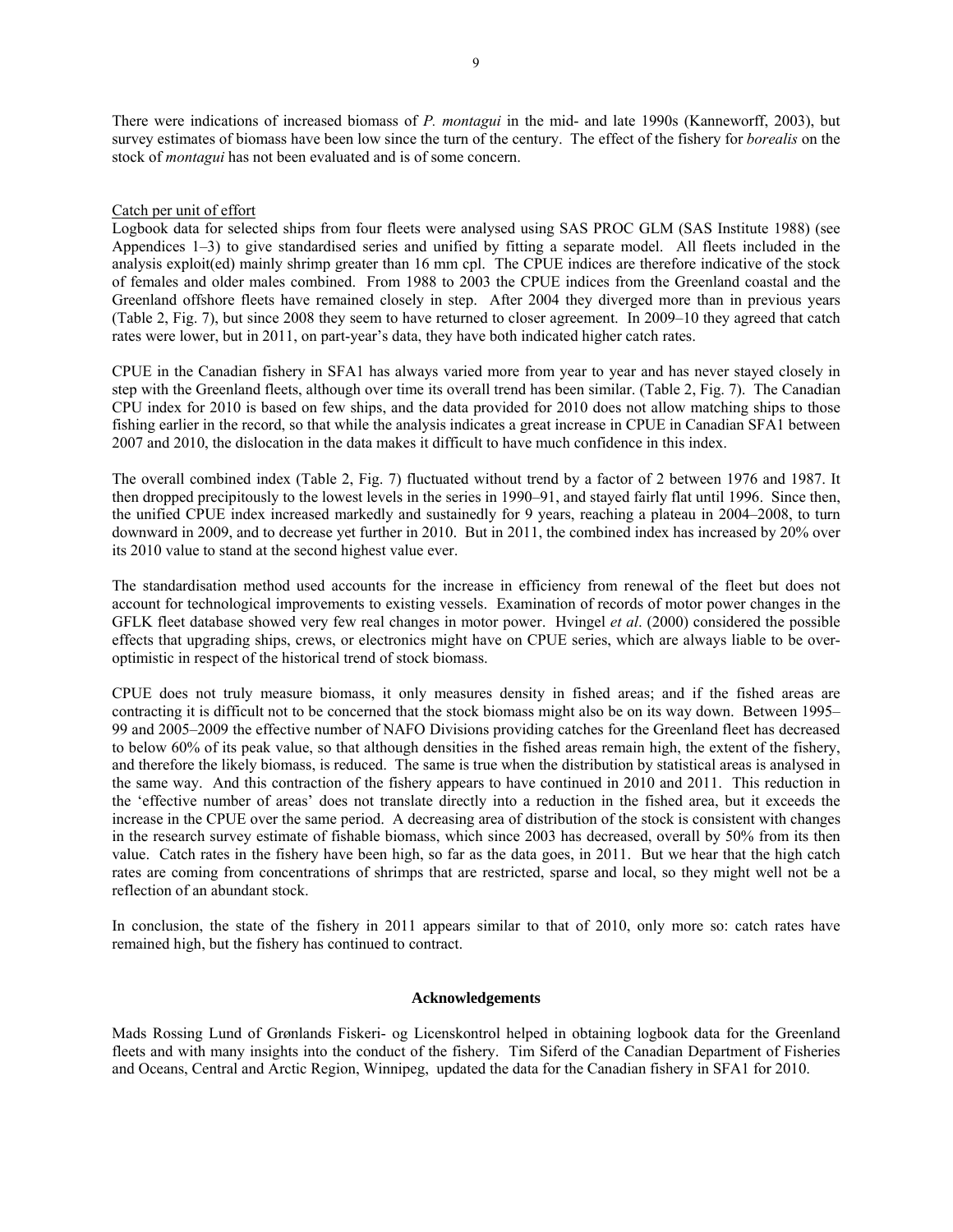### **References**

- CARLSSON, D.M., and P. KANNEWORFF. 1997. Offshore stratified-random trawl survey for shrimp (*Pandalus borealis*) in NAFO Subarea 0+1, in 1997. NAFO SCR Doc. 97/101, Ser. No. N2958.
- GARCIA, E.G. 2007. The Northern Shrimp (*Pandalus borealis*) offshore fishery in the northeast Atlantic. Adv. Mar. Biol. 52:147–266.
- G.H. 1995. Hjemmestyrets bekendtgørelse nr. 32 af 14. december 1995 om fiskeriets bifangster. http:// www.nanoq.gl/gh.gl-love/dk/1995/bkg/bkg\_nr\_32-1995\_dk.htm
- G.H. 1996. Hjemmestyrets bekendtgørelse nr. 39 af 30. december 1996 om kontrol med kystnært fiskeri efter rejer. http://www.nanoq.gl/gh.gl-love/dk/1996/bkg/bkg\_nr\_39-1996\_dk.htm
- G.H. 2001. Hjemmestyrets bekendtgørelse nr. 39 af 6. december 2001 om regulering af fiskeri ved tekniske bevaringsforanstaltninger. http://www.nanoq.gl/gh.gl-love/dk/2001/bkg/bkg\_nr\_39-2001\_dk.htm
- G.H. 2002. Hjemmestyrets bekendtgørelse nr. 23 af 29. august 2002 om geografisk adgang til rejefiskeri på Grønlands fiskeriterritorium. http://www.nanoq.gl/gh.gl-love/dk/2002/bkg/bkg\_nr\_29-2002\_dk.htm
- G.H. 2003. Hjemmestyrets bekendtgørelse nr. 25 af 29. december 2003 om beregningsmetoder ved rapportering af visse fangster. http://www.nanoq.gl/gh.gl-love/dk/2003/bkg/bkg\_nr\_25-2003\_dk.htm
- KINGSLEY, M.C.S. 2011. Catch table update for the West Greenland shrimp fishery. NAFO SCR Doc. 11/051**,**  Ser**.** No. N5976. 3 pp.
- HVINGEL, C. 2003. Correction of reported past catches of Northern Shrimp within the Greenland EEZ to conform to a revision of reporting practices. NAFO SCR Doc., No. 03/74 Ser. No. N4913. 3 pp.
- HVINGEL, C. 2003. The fishery for Northern Shrimp *(Pandalus borealis*) off West Greenland, 1970–2003. NAFO SCR Doc., No. 03/75 Ser. No. N4914.
- HVINGEL, C. 2004. The fishery for Northern Shrimp *(Pandalus borealis*) off West Greenland, 1970–2004. NAFO SCR Doc. 04/75, Ser. No. 4914. 24 pp.
- HVINGEL, C., H. LASSEN and D.G. PARSONS. 2000. A biomass index for northern shrimp (*Pandalus borealis*) in Davis Strait based on multiplicative modelling of commercial catch-per-unit-effort data (1976– 1997). J. Northw. Atl. Fish. Sci., 26: 25–31.
- KANNEWORFF, P. 2003. Occurrence of *Pandalus montagui* in trawl survey samples from NAFO Subarea 0+1. NAFO SCR Doc., No. 03/70, Ser. No. N4909*.*
- KINGSLEY, M.C.S. 2007. Catches of Northern Shrimp (Pandalus borealis) off West Greenland, 1999–2006. NAFO SCR Doc. 07/66 Ser. No. N5451. 4 pp.
- KINGSLEY, M.C.S. 2011a. Bycatch rates in the West Greenland shrimp fishery, 1975–2010. NAFO SCR Doc. 11/057, Ser. No. N5982. 5 pp.
- KINGSLEY, M.C.S. 2011b. Catch table update for the West Greenland shrimp fishery. NAFO SCR Doc. 11/051**,**  Ser**.** No. N5976. 3 pp.
- KINGSLEY, M.C.S. 2011c. *Pandalus montagui* in the West Greenland shrimp fishery, 2001–2010. NAFO SCR Doc. 11/053**,** Ser**.** No. N5978. 13 pp.
- KINGSLEY, M.C.S, H. SIEGSTAD and K. WIELAND. 2011. The West Greenland trawl survey for *Pandalus borealis*, 2011, with reference to earlier results. NAFO SCR Doc. 11/055, Ser. No. N5980. 37 pp.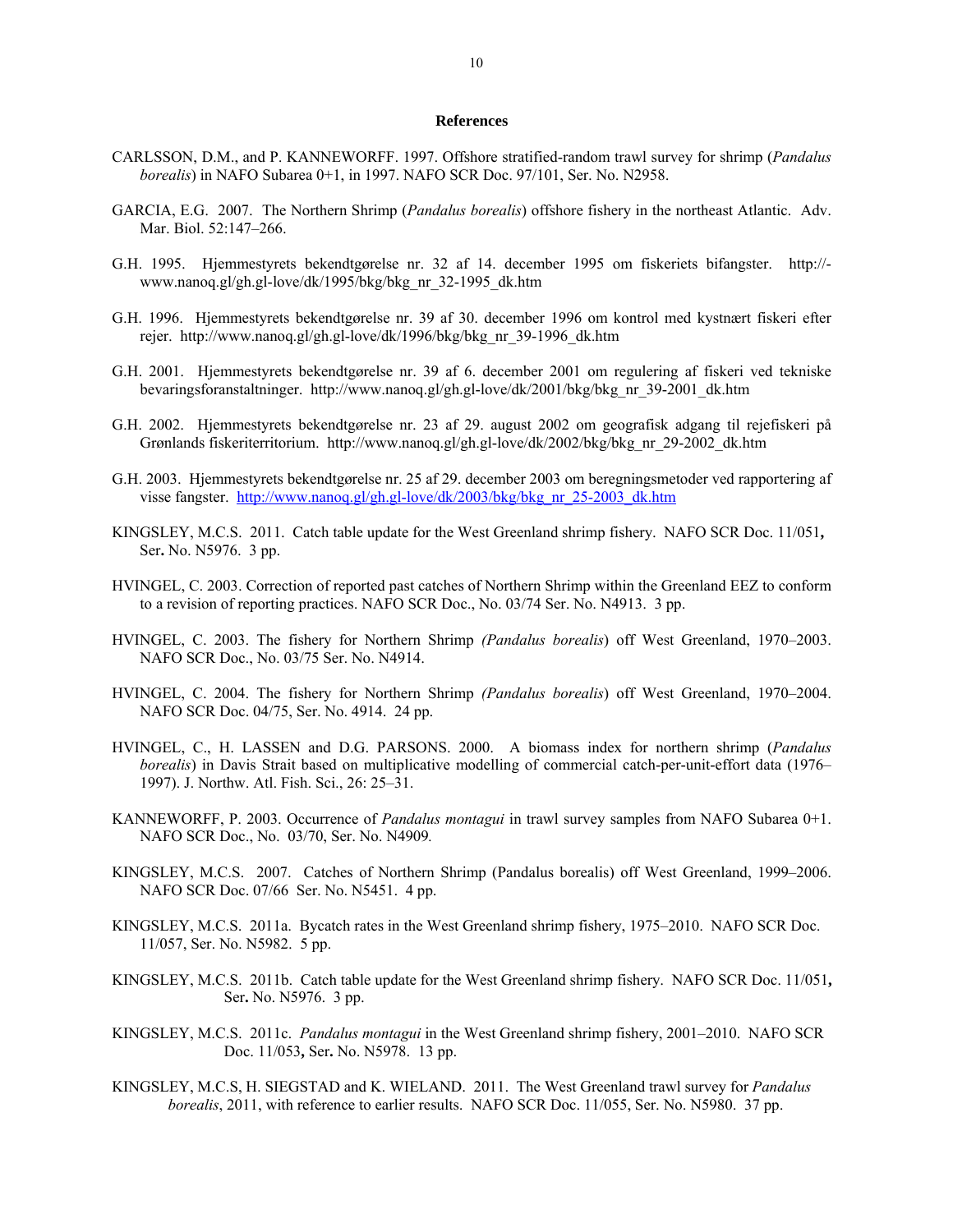RÄTZ, H.-J. 1997. Biomass indices and geographical distribution patterns of survey catches for shrimp (*Pandalus borealis*) off West and East Greenland, 1982–96. NAFO SCR Doc. 97/96, Ser. No. N2953.

SAS Institute. 1988. SAS/STAT User's Guide, Release 6.03 Edition. Cary, NC: SAS Institute Inc., 1988. 1028 pp.

- SIEGSTAD, H., and N. HAMMEKEN ARBOE. 2011. Occurrence of *Pandalus montagui* in trawl survey samples from NAFO Subareas 0+1. NAFO SCR Doc. 11/070, Ser. No. N5996. 13 pp.
- SIMPSON, E.H. 1949. Measurement of diversity. Nature 163:688.
- SÜNKSEN, K. 2007. Discarded by-catch in shrimp fisheries in Greenlandic offshore waters 2006–2007. NAFO SCR Doc. 07/88, Ser. No. 5474. 12 pp.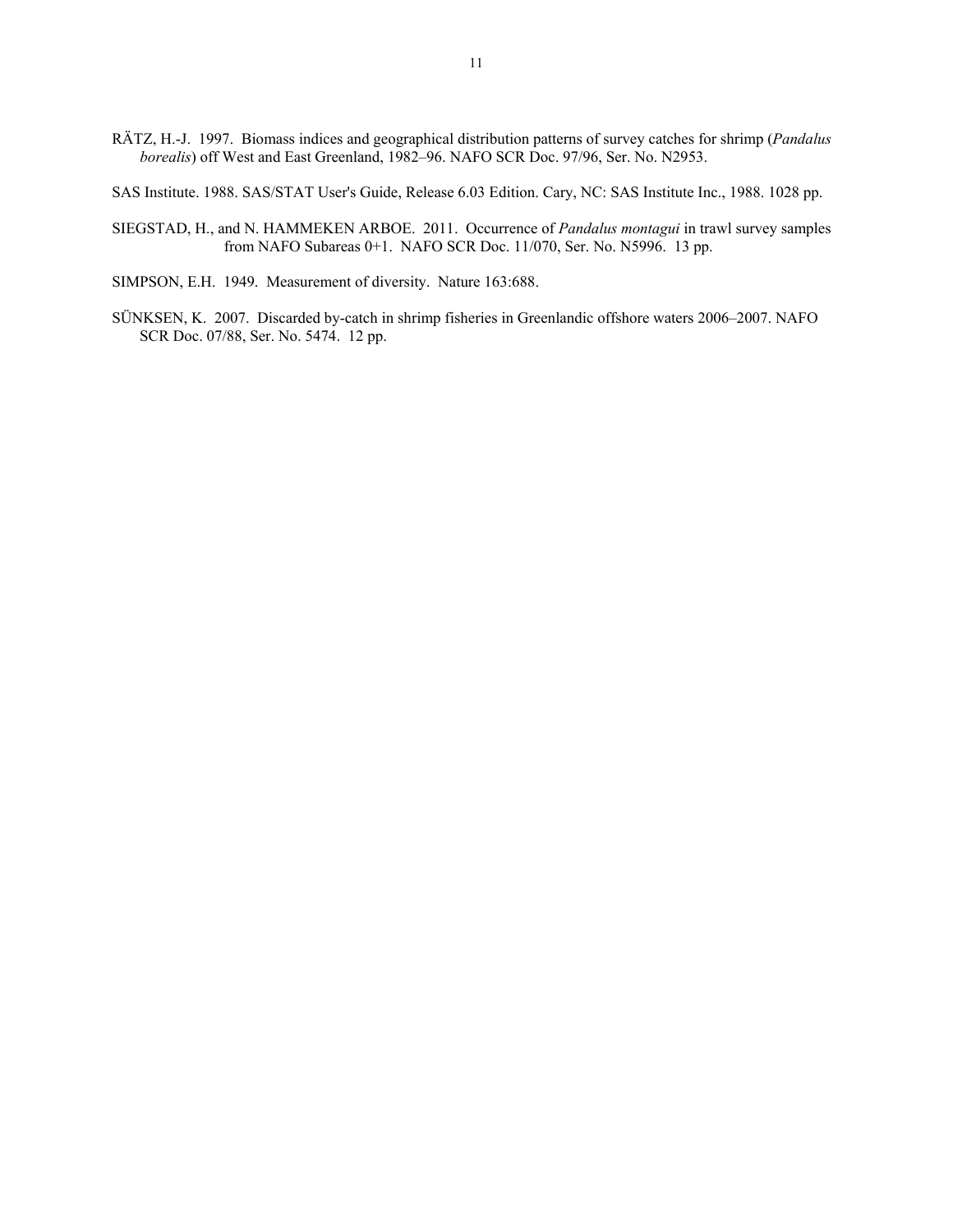| Year | TAC(t)                   |                |              | $\text{Catch}(\text{t})$ |         |       |                | <b>Effort</b> |                          |                          |              | <b>CPUE</b>  |                 |                          |              |                   |
|------|--------------------------|----------------|--------------|--------------------------|---------|-------|----------------|---------------|--------------------------|--------------------------|--------------|--------------|-----------------|--------------------------|--------------|-------------------|
|      | $SA1*$                   | Div. 0A        | <b>Total</b> | SA <sub>1</sub>          |         |       | Div. 0A        | <b>Total</b>  | SA1                      | Div. 0A                  | <b>Total</b> | <b>Total</b> | SA <sub>1</sub> | Div. 0A                  | <b>Total</b> | <b>Std. Total</b> |
|      |                          |                |              | Offshore                 | Inshore | Total | Offshore       |               |                          | Unstd. ('000 hr)         |              | Std. (index) |                 | Unstd. $(kg/hr)$         |              | $(1976=1)$        |
| 1970 | no                       | No             | no           | 1243                     | 9272    | 10515 | $\overline{0}$ | 10515         |                          |                          |              |              |                 |                          |              |                   |
| 1971 | no                       | No             | no           | 1978                     | 9615    | 11593 | $\mathbf{0}$   | 11593         | ٠                        |                          |              |              |                 |                          |              |                   |
| 1972 | no                       | No             | no           | 3786                     | 8076    | 11862 | $\mathbf{0}$   | 11862         | $\overline{\phantom{a}}$ |                          | ۰            |              |                 |                          |              |                   |
| 1973 | no                       | No             | no           | 6785                     | 8745    | 15530 | $\mathbf{0}$   | 15530         |                          |                          |              |              |                 |                          |              |                   |
| 1974 | no                       | N <sub>0</sub> | no           | 15967                    | 11070   | 27038 | $\theta$       | 27038         | $\overline{\phantom{a}}$ |                          | ۰            |              |                 |                          |              |                   |
| 1975 | no                       | No             | no           | 36977                    | 9570    | 46547 | $\mathbf{0}$   | 46547         | 74.2                     | $\overline{\phantom{a}}$ | 74           |              | 628             | $\overline{\phantom{a}}$ | 628          |                   |
| 1976 | no                       | No             | no           | 52993                    | 8030    | 61023 | 392            | 61415         | 80.1                     | $\sim$                   | 80           |              | 762             | $\overline{\phantom{a}}$ | 766          | 1.00              |
| 1977 | $\overline{\phantom{a}}$ |                | 36000        | 42578                    | 8580    | 51158 | 457            | 51615         | 73.1                     | $\blacksquare$           | 73           | 0.88         | 699             | $\overline{\phantom{a}}$ | 706          | 0.96              |
| 1978 | $\overline{\phantom{a}}$ | 1000           | 41000        | 33835                    | 8360    | 42195 | 122            | 42317         | 84.2                     | $\overline{\phantom{a}}$ | 84           | 0.90         | 501             | $\overline{\phantom{a}}$ | 503          | 0.77              |
| 1979 | $\overline{\phantom{a}}$ | 2000           | 31500        | 32852                    | 8250    | 41102 | 1732           | 42834         | 72.4                     | $\sim$                   | 72           | 1.00         | 568             | $\blacksquare$           | 592          | 0.70              |
| 1980 | $\blacksquare$           | 2500           | 32000        | 44916                    | 8250    | 53166 | 2726           | 55892         | 80                       | 11.6                     | 92           | 1.09         | 665             | 235                      | 610          | 0.83              |
| 1981 | 35000                    | 5000           | 40000        | 40295                    | 8250    | 48545 | 5284           | 53829         | 88.2                     | 16.6                     | 105          | 1.11         | 551             | 318                      | 514          | 0.79              |
| 1982 | 34800                    | 5000           | 39800        | 43979                    | 8250    | 52229 | 2064           | 54293         | 81.1                     | 8.1                      | 89           | 0.89         | 644             | 256                      | 609          | 0.99              |
| 1983 | 34625                    | 5000           | 39625        | 42553                    | 8250    | 50803 | 5413           | 56216         | 89                       | 26.1                     | 115          | 1.04         | 571             | 208                      | 488          | 0.88              |
| 1984 | 34925                    | 5000           | 39925        | 42414                    | 8250    | 50664 | 2142           | 52806         | 85                       | $\blacksquare$           | 85           | 1.04         | 596             | $\overline{\phantom{a}}$ | 621          | 0.83              |
| 1985 | 42120                    | 6120           | 48240        | 54889                    | 8250    | 63139 | 3069           | 66208         | 129.1                    | 23.6                     | 153          | 1.21         | 489             | 130                      | 433          | 0.89              |
| 1986 | 42120                    | 6120           | 48240        | 65623                    | 8250    | 73873 | 2995           | 76868         | 133.4                    | $\blacksquare$           | 133          | 1.36         | 554             | $\overline{\phantom{a}}$ | 576          | 0.92              |
| 1987 | 40120                    | 6120           | 46240        | 64222                    | 7613    | 71836 | 6095           | 77931         | 137.1                    | 17.7                     | 155          | 1.15         | 524             | 344                      | 503          | 1.11              |
| 1988 | 40120                    | 6120           | 46240        | 56479                    | 11256   | 67735 | 5881           | 73616         | 152.9                    | 14.9                     | 168          | 1.49         | 443             | 395                      | 439          | 0.81              |
| 1989 | 45245                    | 7520           | 52765        | 58890                    | 14546   | 73436 | 7235           | 80671         | 179.6                    | 19.7                     | 199          | 1.86         | 409             | 367                      | 405          | 0.71              |

**Table 1a.** Catch limits, catch, effort and CPUE statistics for the shrimp fishery on the West Greenland shelf, 1970-1989.

**\*** in 1981–1995 quotas applied to the offshore area only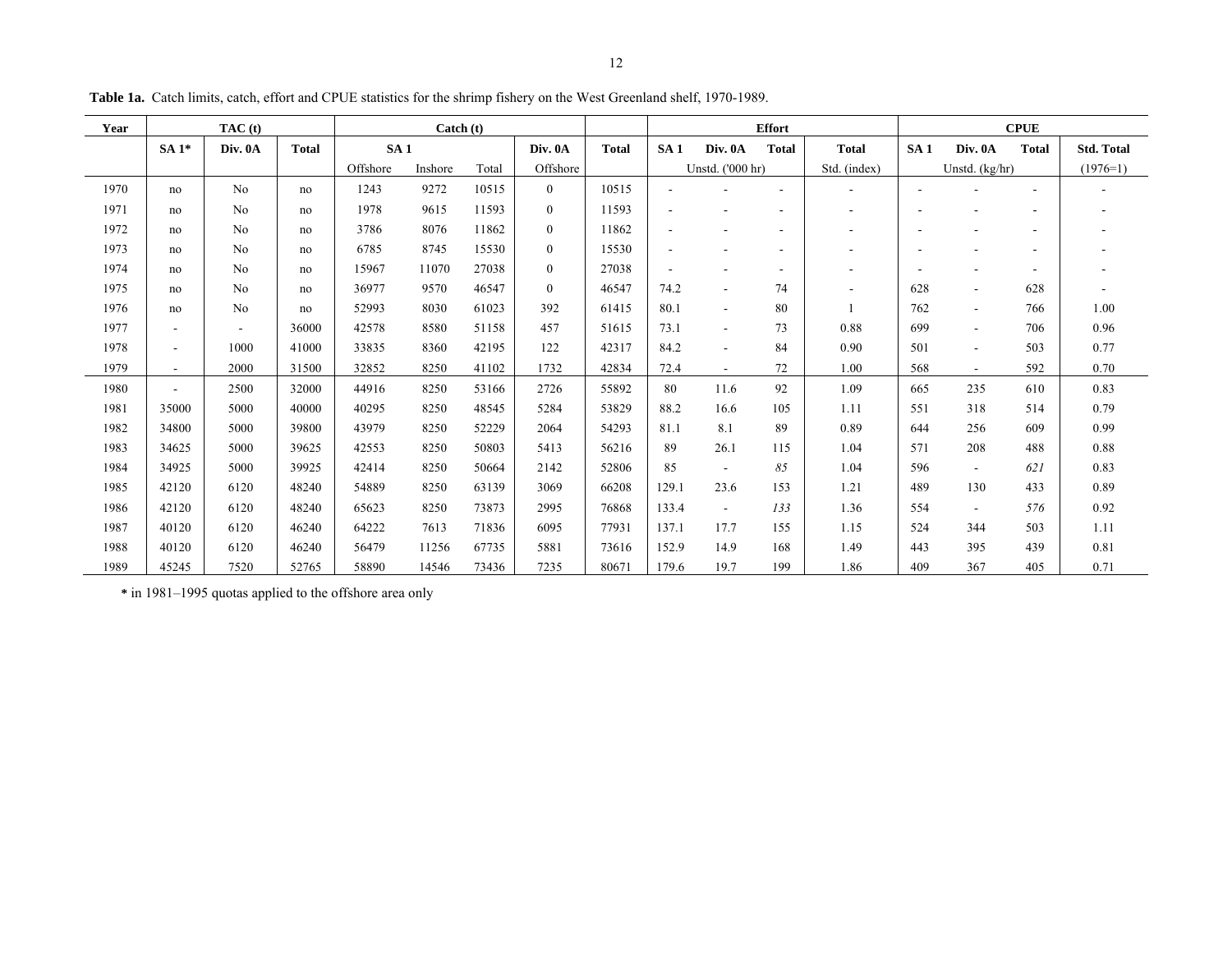| Year       |        | TAC(t)  | Catch (t)    |          |         |        |                |              | <b>Effort</b>   |                  | <b>CPUE</b>  |              |      |                |                |                   |
|------------|--------|---------|--------------|----------|---------|--------|----------------|--------------|-----------------|------------------|--------------|--------------|------|----------------|----------------|-------------------|
|            | $SA1*$ | Div. 0A | <b>Total</b> | SA1      |         |        | Div. 0A        | <b>Total</b> | SA <sub>1</sub> | Div. 0A          | <b>Total</b> | <b>Total</b> | SA1  | Div. 0A        | <b>Total</b>   | <b>Total Std.</b> |
|            |        |         |              | Offshore | Inshore | Total  | Offshore       |              |                 | Unstd. ('000 hr) |              | Std. (index) |      | Unstd. (kg/hr) |                | $(1976=1)$        |
| 1990       | 45245  | 7520    | 52765        | 62800    | 14993   | 77793  | 6177           | 83970        | 209.6           | 14.3             | 224          | 2.39         | 371  | 433            | 375            | 0.57              |
| 1991       | 46225  | 8500    | 54725        | 66818    | 17884   | 84701  | 6788           | 91489        | 230.8           | 19.6             | 250          | 2.50         | 367  | 346            | 365            | 0.60              |
| 1992       | 44200  | 8500    | 52700        | 75341    | 22653   | 97994  | 7493           | 105487       | 234.2           | 16.6             | 251          | 2.61         | 418  | 451            | 421            | 0.66              |
| 1993       | 40600  | 8500    | 49100        | 65894    | 19627   | 85522  | 5491           | 91013        | 206.1           | 12.2             | 218          | 2.34         | 415  | 450            | 417            | 0.63              |
| 1994       | 42300  | 8500    | 50800        | 68109    | 19930   | 88039  | 4766           | 92805        | 209.8           | 15.3             | 225          | 2.39         | 420  | 312            | 412            | 0.63              |
| 1995       | 39500  | 8500    | 48000        | 66955    | 18072   | 85027  | 2361           | 87388        | 184.7           | 7.3              | 192          | 2.03         | 460  | 322            | 455            | 0.70              |
| 1996       | 63922  | 8500    | 72422        | 62368    | 19095   | 81463  | 2632           | 84095        | 164.6           | 9                | 174          | 1.86         | 495  | 293            | 484            | 0.74              |
| 1997       | 64600  | 8500    | 74800        | 62743    | 14868   | 77611  | 517            | 78128        | 184.9           | 1.3              | 186          | 1.78         | 420  | 412            | 420            | 0.71              |
| 1998       | 60729  | 7650    | 68379        | 69156    | 10406   | 79562  | 933            | 80495        | 152.7           | 2.6              | 155          | 1.59         | 521  | 353            | 518            | 0.83              |
| 1999       | 73500  | 9350    | 82850        | 71203    | 18948   | 90152  | 2046           | 92198        | 164.7           | 5.1              | 170          | 1.62         | 547  | 398            | 543            | 0.92              |
| 2000       | 77675  | 9350    | 87025        | 73013    | 23365   | 96378  | 1590           | 97968        | 156.2           | 2.6              | 159          | 1.57         | 617  | 613            | 617            | 1.01              |
| 2001       | 92950  | 9350    | 102300       | 79291    | 20010   | 99301  | 3625           | 102926       | 158.3           | 6                | 164          | 1.73         | 627  | 602            | 626            | 0.97              |
| 2002       | 91150  | 12040   | 103190       | 107195   | 21729   | 128925 | 6247           | 135172       | 173.3           | 9                | 182          | 1.91         | 744  | 695            | 741            | 1.15              |
| 2003       | 101000 | 14167   | 115167       | 104237   | 18799   | 123036 | 7137           | 130173       | 124.4           | 8.2              | 133          | 1.72         | 989  | 873            | 982            | 1.23              |
| 2004       | 135352 | 14167   | 149519       | 121627   | 20684   | 142311 | 7021           | 149332       | 130.0           | 12.3             | 142.3        | 1.79         | 1095 | 570            | 1049           | 1.36              |
| 2005       | 134000 | 18452   | 152452       | 128051   | 21927   | 149978 | 6921           | 156899       | 129.4           | 9.3              | 138.8        | 1.80         | 1159 | 741            | 1131           | 1.42              |
| 2006       | 134000 | 18380   | 152380       | 127712   | 25476   | 153188 | 4127           | 157315       | 126.1           | 4.7              | 130.8        | 1.84         | 1215 | 884            | 1203           | 1.39              |
| 2007       | 134000 | 18417   | 152417       | 116240   | 26005   | 142245 | 1945           | 144190       | 114.0           | 2.2              | 116.2        | 1.65         | 1248 | 872            | 1241           | 1.43              |
| 2008       | 127300 | 18417   | 145717       | 116649   | 37240   | 153889 | $\overline{0}$ | 153889       | 119.1           | $\sim$           | 119.1        | 1.68         | 1292 | $\blacksquare$ | 1292           | 1.49              |
| 2009       | 114570 | 18417   | 132987       | 95361    | 39668   | 135029 | 429            | 135458       | 119.1           | $\sim$           | 119.1        | 1.73         | 1134 | $\sim$         | $\sim$         | 1.28              |
| 2010       | 114570 | 18417   | 132987       | 92613    | 35491   | 128104 | 5882           | 133986       | 118.5           | $\sim$           | 118.5        | 1.78         | 1081 | $\overline{a}$ | $\blacksquare$ | 1.22              |
| $2011^{#}$ | 124000 | 18597   | 142597       | 69800    | 54200   | 124000 | 4000           | 128000       | 119.3           |                  | 119.3        | 1.43         | 1081 | $\blacksquare$ | $\sim$         | 1.47              |

**Table 1b.** Catch, effort and CPUE statistics for the shrimp fishery on the West Greenland shelf, 1990–2011.

\* 1981-1995 TAC for offshore only; # Projections based on information received from GFLK and DFO.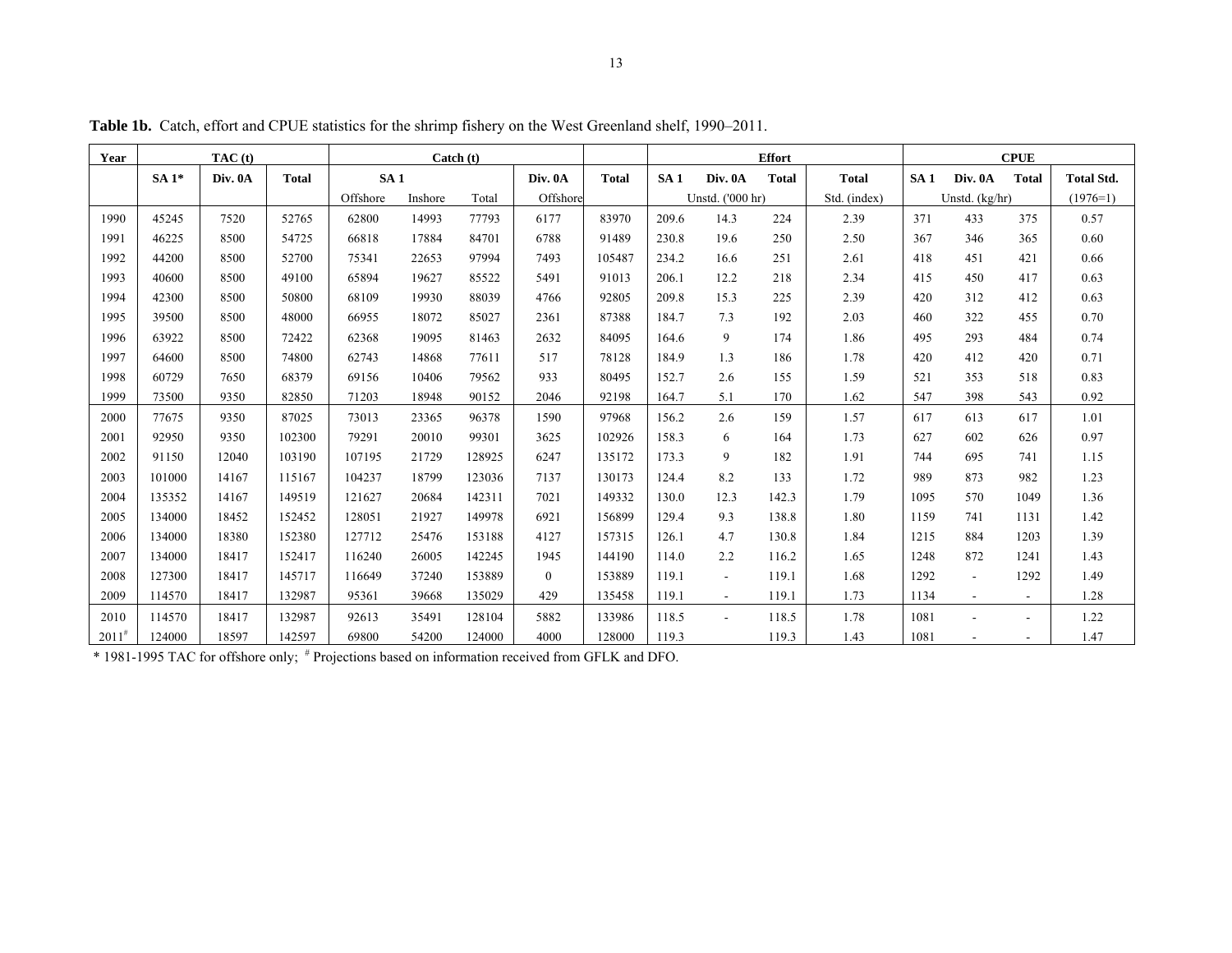|      | <b>KGH</b>   |       | <b>Offshore</b> |       | Coastal |       | <b>Canada SFA1</b> |           | <b>Combined</b> |       |
|------|--------------|-------|-----------------|-------|---------|-------|--------------------|-----------|-----------------|-------|
| Year | mean         | se    | mean            | se    | mean    | se    | mean               | se        | median          | i.q.r |
| 1976 | 1.66         | 0.153 |                 |       |         |       |                    |           | 1.000           | 0.364 |
| 1977 | 1.556        | 0.095 |                 |       |         |       |                    |           | 0.899           | 0.213 |
| 1978 | 1.23         | 0.074 |                 |       |         |       |                    |           | 0.705           | 0.136 |
| 1979 | 1.113        | 0.066 |                 |       |         |       |                    |           | 0.636           | 0.112 |
| 1980 | 1.34         | 0.082 |                 |       |         |       |                    |           | 0.770           | 0.160 |
| 1981 | 1.265        | 0.072 |                 |       |         |       |                    |           | 0.726           | 0.138 |
| 1982 | 1.61         | 0.099 |                 |       |         |       |                    |           | 0.932           | 0.227 |
| 1983 | 1.423        | 0.085 |                 |       |         |       |                    |           | 0.818           | 0.175 |
| 1984 | 1.338        | 0.078 |                 |       |         |       |                    |           | 0.767           | 0.153 |
| 1985 | 1.432        | 0.082 |                 |       |         |       |                    |           | 0.823           | 0.172 |
| 1986 | 1.49         | 0.085 |                 |       |         |       |                    |           | 0.860           | 0.188 |
| 1987 | 1.787        | 0.106 | 1.633           | 0.048 |         |       | 0.916              | 0.235     | 0.963           | 0.069 |
| 1988 | 1.465        | 0.086 | 1.158           | 0.027 | 1.178   | 0.049 | 1.107              | 0.145     | 0.692           | 0.042 |
| 1989 | 1.086        | 0.071 | 1.036           | 0.022 | 0.888   | 0.027 | 0.933              | 0.079     | 0.603           | 0.035 |
| 1990 | $\mathbf{1}$ |       | 1.000           |       | 1.000   |       | 1.000              |           | 0.573           | 0.035 |
| 1991 |              |       | 1.013           | 0.019 | 0.975   | 0.027 | 0.794              | 0.067     | 0.597           | 0.034 |
| 1992 |              |       | 1.120           | 0.022 | 1.068   | 0.030 | 0.973              | 0.085     | 0.660           | 0.038 |
| 1993 |              |       | 1.065           | 0.021 | 1.117   | 0.031 | 1.001              | 0.087     | 0.636           | 0.037 |
| 1994 |              |       | 1.084           | 0.022 | 1.002   | 0.027 | 0.677              | 0.057     | 0.634           | 0.037 |
| 1995 |              |       | 1.216           | 0.025 | 1.015   | 0.028 | 0.788              | 0.069     | 0.702           | 0.041 |
| 1996 |              |       | 1.282           | 0.028 | 1.064   | 0.030 | 0.682              | 0.062     | 0.738           | 0.044 |
| 1997 |              |       | 1.233           | 0.028 | 1.080   | 0.030 | 0.774              | 0.105     | 0.716           | 0.044 |
| 1998 |              |       | 1.415           | 0.035 | 1.310   | 0.040 | 0.675              | 0.080     | 0.828           | 0.052 |
| 1999 |              |       | 1.601           | 0.041 | 1.406   | 0.038 | 0.938              | 0.100     | 0.926           | 0.058 |
| 2000 |              |       | 1.699           | 0.046 | 1.740   | 0.048 | 1.268              | 0.151     | 1.017           | 0.066 |
| 2001 |              |       | 1.636           | 0.046 | 1.623   | 0.044 | 1.232              | 0.120     | 0.973           | 0.064 |
| 2002 |              |       | 1.931           | 0.050 | 1.996   | 0.055 | 1.543              | 0.137     | 1.157           | 0.074 |
| 2003 |              |       | 2.086           | 0.056 | 2.019   | 0.057 | 1.934              | $0.180\,$ | 1.234           | 0.079 |
| 2004 |              |       | 2.351           | 0.063 | 2.110   | 0.057 | 1.182              | 0.099     | 1.362           | 0.087 |
| 2005 |              |       | 2.496           | 0.066 | 2.050   | 0.056 | 1.255              | 0.114     | 1.420           | 0.091 |
| 2006 |              |       | 2.378           | 0.063 | 2.218   | 0.063 | 1.584              | 0.157     | 1.394           | 0.089 |
| 2007 |              |       | 2.376           | 0.068 | 2.511   | 0.071 | 1.415              | 0.162     | 1.431           | 0.095 |
| 2008 |              |       | 2.500           | 0.071 | 2.523   | 0.070 |                    |           | 1.493           | 0.098 |
| 2009 |              |       | 2.142           | 0.067 | 2.163   | 0.061 |                    |           | 1.281           | 0.087 |
| 2010 |              |       | 2.075           | 0.066 | 2.003   | 0.057 | 2.354              | 0.244     | 1.228           | 0.085 |
| 2011 |              |       | 2.520           | 0.104 | 2.336   | 0.079 |                    |           | 1.476           | 0.120 |

**Table 2.** Standardised (1990=1) CPUE series for 4 fleets fishing northern shrimp in West Greenland waters and a combined standardised (1976=1) CPUE series for the fishery.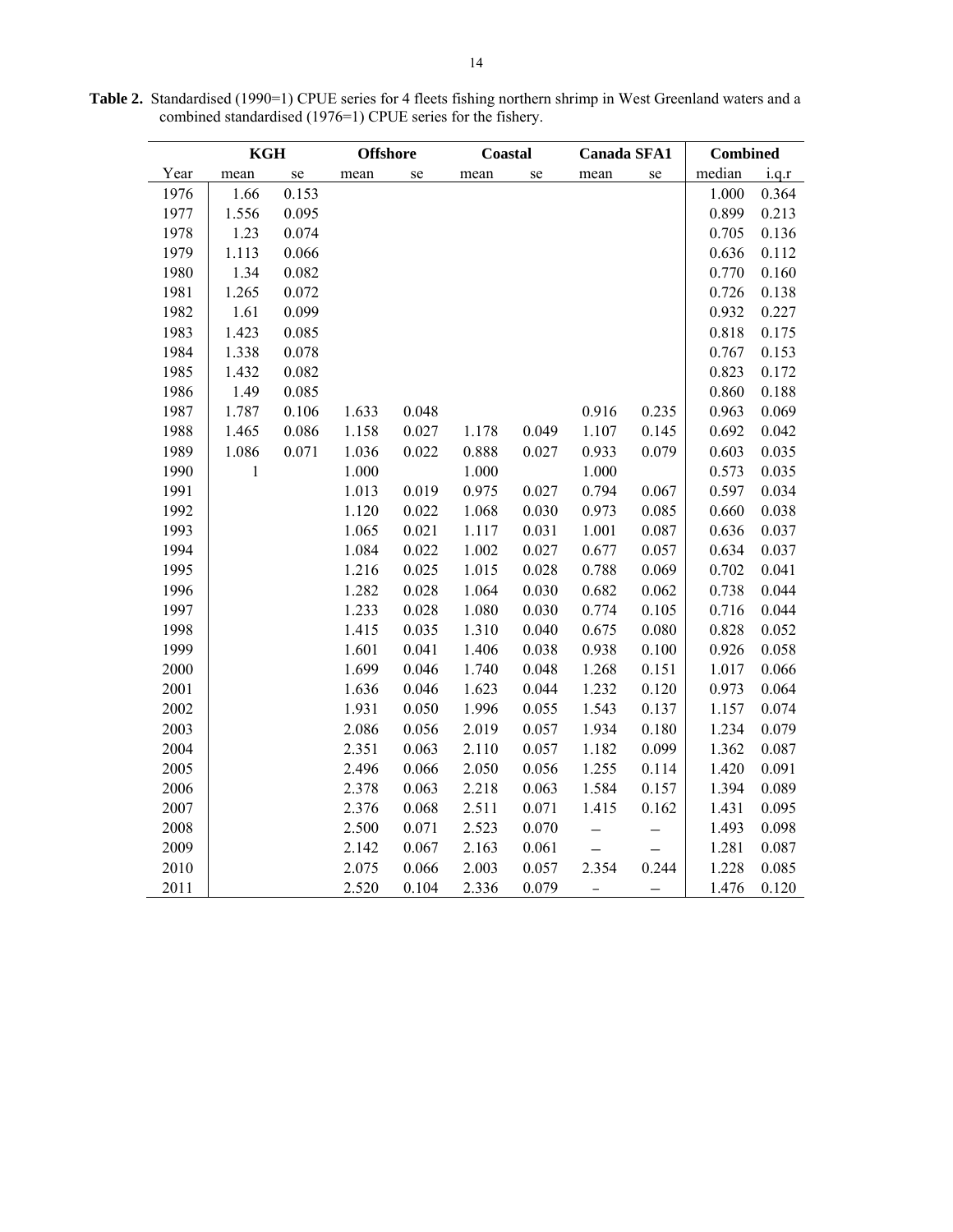| Year        |                  |                  |      | <b>Agreed Catch ('000 tons)</b> |                  |                  | Corrected, Unstandardised Effort ('000 hr) |                          |                  |      | Unstandardised CPUE (agreed kg/hr) |                  |                  |                  |                             |                          |      |                |      |                          |      |
|-------------|------------------|------------------|------|---------------------------------|------------------|------------------|--------------------------------------------|--------------------------|------------------|------|------------------------------------|------------------|------------------|------------------|-----------------------------|--------------------------|------|----------------|------|--------------------------|------|
|             | 0A               | 1A               | 1B   | 1 <sup>C</sup>                  | 1 <sub>D</sub>   | 1E               | $1\mathrm{F}$                              | 0A                       | 1A               | 1B   | 1 <sup>C</sup>                     | 1 <sub>D</sub>   | 1E               | 1F               | 0A                          | 1A                       | 1B   | 1 <sup>C</sup> | 1D   | 1E                       | 1F   |
| 1975        | $\boldsymbol{0}$ | $\boldsymbol{0}$ | 44.6 | $\sqrt{2}$                      | $\boldsymbol{0}$ | $\boldsymbol{0}$ | $\mathbf{0}$                               | ÷,                       | $\boldsymbol{0}$ | 70.5 | 3.6                                | $\boldsymbol{0}$ | $\boldsymbol{0}$ | $\boldsymbol{0}$ |                             | $\overline{\phantom{0}}$ | 632  | 551            |      | $\overline{a}$           |      |
| 1976        | 0.4              | $\boldsymbol{0}$ | 54.7 | 6.3                             | $\mathbf{0}$     | $\boldsymbol{0}$ | $\mathbf{0}$                               | $\blacksquare$           | 0.1              | 70.1 | 8                                  | 0.1              | $0.8\,$          | 1.1              | $\sim$                      | $\overline{a}$           | 780  | 785            |      |                          | 40   |
| 1977        | 0.5              | 0.2              | 47.8 | 3.1                             | 0.1              | $\overline{0}$   | $\mathbf{0}$                               | $\overline{\phantom{a}}$ | 0.5              | 67.8 | 4.4                                | 0.5              | $\boldsymbol{0}$ | $\mathbf{0}$     | $\blacksquare$              | 357                      | 705  | 691            | 253  |                          |      |
| 1978        | 0.1              | 0.5              | 40.9 | 0.5                             | $0.2\,$          | $\boldsymbol{0}$ | $\theta$                                   | $\overline{\phantom{a}}$ | 1.4              | 80.7 | 1.3                                | 0.8              | $\boldsymbol{0}$ | $\boldsymbol{0}$ | $\blacksquare$              | 382                      | 507  | 416            | 259  |                          |      |
| 1979        | 1.7              | 4.8              | 35.7 | 0.5                             | $\boldsymbol{0}$ | $\boldsymbol{0}$ | $\boldsymbol{0}$                           | $\mathbf{r}$             | 6.7              | 64.1 | 1.5                                | 0.1              | $\boldsymbol{0}$ | $\overline{0}$   | $\sim$                      | 719                      | 557  | 348            | 112  | $\overline{\phantom{a}}$ |      |
| 1980        | 2.7              | 14.6             | 35   | 3.3                             | 0.3              | $\boldsymbol{0}$ | $\theta$                                   | 11.6                     | 21.2             | 53.3 | 4.9                                | 0.5              | $\mathbf{0}$     | $\overline{0}$   | 235                         | 690                      | 655  | 668            | 596  | ÷,                       |      |
| 1981        | 5.3              | 5.7              | 37.5 | 5.3                             | $\boldsymbol{0}$ | $\boldsymbol{0}$ | $\mathbf{0}$                               | 16.6                     | 11.2             | 66.4 | 10.4                               | 0.1              | $\boldsymbol{0}$ | $\mathbf{0}$     | 318                         | 511                      | 564  | 510            | 409  |                          |      |
| 1982        | 2.1              | 0.8              | 43.2 | 8.2                             | $\mathbf{0}$     | $\mathbf{0}$     | $\mathbf{0}$                               | 8.1                      | 1.7              | 65.7 | 13.5                               | 0.1              | $\bf{0}$         | $\mathbf{0}$     | 256                         | 472                      | 657  | 604            | 388  | $\overline{a}$           |      |
| 1983        | 5.4              | 0.5              | 40.5 | 9.4                             | 0.5              | $\boldsymbol{0}$ | $\mathbf{0}$                               | 26.1                     | 0.9              | 69.5 | 17.8                               | 0.9              | $\boldsymbol{0}$ | $\mathbf{0}$     | 208                         | 559                      | 582  | 528            | 531  | ÷,                       | 614  |
| 1984        | 2.1              | 1.2              | 30.4 | 17                              | 2.1              | $\boldsymbol{0}$ | $\boldsymbol{0}$                           |                          | 2.7              | 51.1 | 28.4                               | 2.7              | $\boldsymbol{0}$ | 0.1              |                             | 431                      | 595  | 598            | 785  | $\overline{a}$           | 47   |
| 1985        | 3.1              | 8.1              | 35.5 | 14.9                            | 4.7              | $\boldsymbol{0}$ | $\theta$                                   | 23.6                     | 28.7             | 66.2 | 25.6                               | 8.7              | $\mathbf{0}$     | $\mathbf{0}$     | 130                         | 282                      | 536  | 580            | 540  | $\overline{a}$           |      |
| 1986        | 3                | 26.3             | 32.4 | 9.2                             | 6                | $\boldsymbol{0}$ | $\Omega$                                   |                          | 54.2             | 55.2 | 14.1                               | 9.6              | 0.1              | 0.1              |                             | 485                      | 586  | 649            | 624  | 273                      |      |
| 1987        | 6.1              | 19.4             | 43.7 | 7.3                             | 1.3              | $\boldsymbol{0}$ | $\mathbf{0}$                               | 17.7                     | 54.4             | 67.9 | 10.7                               | 4.2              | $\boldsymbol{0}$ | $\bf{0}$         | 344                         | 357                      | 644  | 685            | 324  |                          |      |
| 1988        | 5.9              | 12.4             | 47.5 | 7.1                             | 0.5              | $\mathbf{0}$     | 0.1                                        | 14.9                     | 40.9             | 94.3 | 14.7                               | $\overline{c}$   | $\boldsymbol{0}$ | $\overline{1}$   | 395                         | 302                      | 504  | 486            | 268  | $\overline{a}$           | 153  |
| 1989        | 7.2              | 16.3             | 33.8 | 12.9                            | 10               | $\boldsymbol{0}$ | 0.5                                        | 19.7                     | 47.3             | 77.7 | 30.5                               | 19.8             | $\bf{0}$         | 4.2              | 367                         | 343                      | 435  | 422            | 507  | $\blacksquare$           | 111  |
| 1990        | 6.2              | 12.2             | 30   | 22.7                            | 12.4             | $\boldsymbol{0}$ | 0.5                                        | 14.3                     | 42.3             | 77.5 | 56.1                               | 30.8             | $\boldsymbol{0}$ | 2.8              | 433                         | 288                      | 387  | 405            | 403  | $\overline{a}$           | 165  |
| 1991        | 6.8              | 12.6             | 32.9 | 18.8                            | 19.6             | 0.6              | 0.2                                        | 19.6                     | 37               | 90   | 52.6                               | 49.2             | 0.7              | 1.3              | 346                         | 341                      | 365  | 357            | 398  | 824                      | 191  |
| 1992        | 7.5              | 16.3             | 32.8 | 19.9                            | 23.4             | 5                | 0.6                                        | 16.6                     | 49.3             | 76.2 | 48                                 | 51.7             | 7.8              | 1.3              | 451                         | 330                      | 431  | 415            | 452  | 642                      | 497  |
| 1993        | 5.5              | 7.6              | 36.3 | 15.8                            | 18.1             | 4.5              | 3.2                                        | 12.2                     | 22.9             | 82   | 41.3                               | 44.3             | $\,$ 8 $\,$      | 7.6              | 450                         | 331                      | 442  | 383            | 410  | 559                      | 425  |
| 1994        | 4.8              | 7.3              | 33.7 | 15.9                            | 19.9             | $7\phantom{.0}$  | 4.2                                        | 15.3                     | 23.3             | 84.1 | 40.9                               | 42.7             | 9.6              | 9.3              | 312                         | 313                      | 401  | 390            | 467  | 736                      | 450  |
| 1995        | 2.4              | 6.9              | 27.2 | 15.5                            | 22               | 8.6              | 4.9                                        | 7.3                      | 20.9             | 69.2 | 33.8                               | 40.8             | 12.3             | 7.9              | 322                         | 330                      | 393  | 458            | 539  | 696                      | 624  |
| 1996        | 2.6              | 5.4              | 22.4 | 16.8                            | 23.3             | 8.3              | 5.3                                        | 9                        | 18.4             | 51   | 35                                 | 39.3             | 11.8             | 9.1              | 293                         | 293                      | 439  | 481            | 594  | 700                      | 579  |
| 1997        | 0.5              | 7.3              | 20.2 | 11.5                            | 22.6             | 8.5              | 7.6                                        | 1.3                      | 43.7             | 53.7 | 24                                 | 39.2             | 11.6             | 12.6             | 412                         | 167                      | 376  | 477            | 576  | 730                      | 605  |
| 1998        | 0.9              | 4.5              | 22.6 | 13.5                            | 21.1             | 8.7              | 9                                          | 2.6                      | 20               | 48.9 | 25.4                               | 34.2             | 10.6             | 13.5             | 353                         | 226                      | 463  | 532            | 618  | 817                      | 671  |
| 1999        | $\overline{2}$   | $8.8\,$          | 28.5 | 14.6                            | 19.1             | 8.3              | 10.9                                       | 5.1                      | 34.2             | 58.9 | 22.5                               | 27.1             | 9.2              | 12.9             | 398                         | 259                      | 484  | 650            | 704  | 902                      | 839  |
| 2000        | 1.6              | 14.8             | 29.2 | 15                              | 19               | $\overline{7}$   | 11.5                                       | 2.6                      | 36.2             | 51.7 | 20.3                               | 26.2             | 7.7              | 14.1             | 613                         | 409                      | 564  | 737            | 727  | 909                      | 810  |
| 2001        | 3.6              | 14.4             | 27.4 | 17.1                            | 20.8             | 8                | 11.6                                       | 6                        | 41               | 49.2 | 21.1                               | 27.4             | 7.7              | 11.8             | 602                         | 351                      | 557  | 810            | 760  | 1029                     | 980  |
| 2002        | 6.2              | 15.2             | 43.5 | 26.5                            | 25               | 8.5              | 10.3                                       | 9                        | 41.6             | 58.7 | 27.5                               | 28.2             | $7\phantom{.0}$  | 10.4             | 695                         | 365                      | 741  | 963            | 888  | 1216                     | 989  |
| 2003        | 7.1              | 13.9             | 42.4 | 24.8                            | 23.1             | 8                | 10.8                                       | 8.2                      | 32.6             | 41.6 | 17.2                               | 17.5             | 5.3              | 10.1             | 873                         | 427                      | 1018 | 1440           | 1324 | 1512                     | 1061 |
| 2004        | 7.0              | 13.8             | 55.0 | 33.6                            | 24.6             | 5.7              | 9.6                                        | 12.3                     | 33.4             | 51.2 | 18.1                               | 13.3             | 2.8              | 11.2             | 570                         | 413                      | 1075 | 1853           | 1857 | 2019                     | 856  |
| 2005        | 6.9              | 11.3             | 73.0 | 33.6                            | 18.0             | 5.4              | 8.7                                        | 9.3                      | 23.1             | 58.6 | 16.5                               | 10.6             | 5.2              | 15.5             | 741                         | 488                      | 1244 | 2039           | 1700 | 1038                     | 565  |
| 2006        | 4.1              | 13.8             | 81.0 | 23.7                            | 19.3             | 9.8              | 5.5                                        | 4.7                      | 21.5             | 60.6 | 12.3                               | 11.2             | 10.0             | 10.6             | 884                         | 642                      | 1336 | 1932           | 1730 | 984                      | 519  |
| 2007        | 1.9              | 26.5             | 84.8 | 9.1                             | 12.0             | 8.7              | 1.1                                        | 2.2                      | 27.2             | 63.3 | 5.6                                | 8.6              | 7.0              | 2.3              | 872                         | 973                      | 1340 | 1635           | 1406 | 1241                     | 473  |
| 2008        | 0.0              | 42.3             | 96.1 | 6.7                             | 4.4              | 4.4              | 0.1                                        | $\overline{0}$           | 36.3             | 71.4 | 4.3                                | 3.1              | 3.9              | 0.1              | $\blacksquare$              | 1165                     | 1345 | 1562           | 1410 | 1119                     | 1170 |
| 2009        | 0.4              | 48.1             | 71.9 | 5.0                             | 6.5              | 3.6              | 0.0                                        | $\blacksquare$           | 46.5             | 63.1 | 3.6                                | 3.8              | 2.1              | 0.0              | $\mathcal{L}_{\mathcal{A}}$ | 1034                     | 1140 | 1377           | 1702 | 1738                     |      |
| 2010        | 5.9              | 50.8             | 63.4 | 6.2                             | 6.6              | 1.1              | 0.0                                        | 5.1                      | 55.2             | 56.5 | 3.2                                | 3.1              | 0.5              | 0.0              | 1161                        | 922                      | 1122 | 1928           | 2132 | 2123                     |      |
| $2011*$     | 4.0              | 31.5             | 78.6 | 5.4                             | 7.4              | 1.2              | $0.0\,$                                    |                          | 41.0             | 58.6 | 1.9                                | 2.9              | 0.4              | 0.0              | $\overline{\phantom{a}}$    | 770                      | 1341 | 2775           | 2541 | 3011                     |      |
| * Projected |                  |                  |      |                                 |                  |                  |                                            |                          |                  |      |                                    |                  |                  |                  |                             |                          |      |                |      |                          |      |

.

**Table 3.** Annual catch, effort and CPUE of the shrimp fishery on the West Greenland shelf by NAFO Divisions. Data from logbooks, weighted up to annual 'agreed' catch.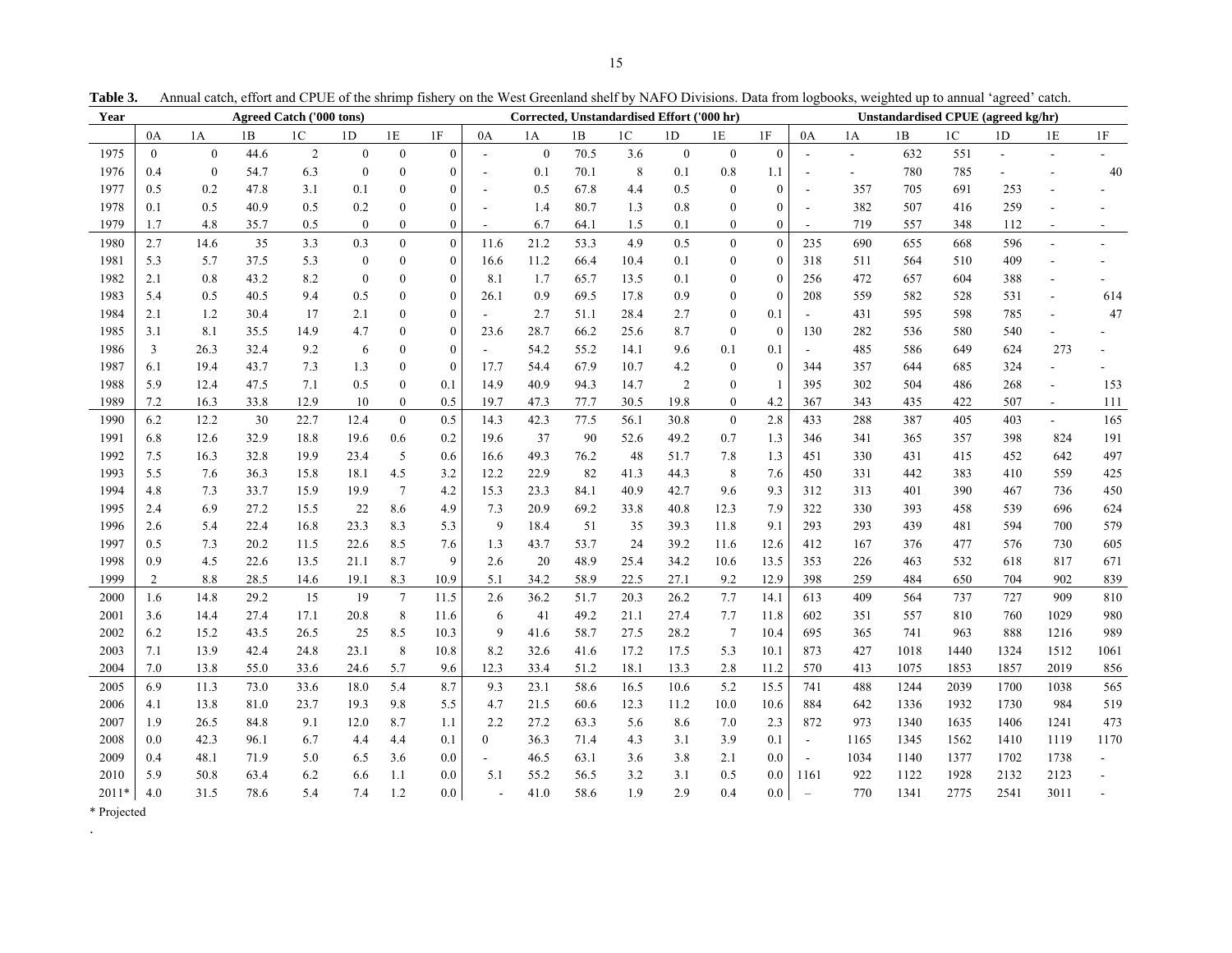|                | 5-year period |           |           |           |           |           |           |           |  |  |  |  |
|----------------|---------------|-----------|-----------|-----------|-----------|-----------|-----------|-----------|--|--|--|--|
|                | $75 - 79$     | $80 - 84$ | $85 - 89$ | $90 - 94$ | $95 - 99$ | $00 - 04$ | $05 - 09$ | $10 - 11$ |  |  |  |  |
| 1А             | 4.7           | 9.2       | 23.4      | 12.8      | 8.1       | 12.1      | 19.4      | 35.1      |  |  |  |  |
| 1B             | 91.8          | 72.1      | 56.1      | 38.3      | 29.1      | 33.7      | 55.4      | 53.9      |  |  |  |  |
| 1 <sup>C</sup> | 3.3           | 17.4      | 13.9      | 21.5      | 17.2      | 20.0      | 10.6      | 4.7       |  |  |  |  |
| 1D             | 0.2           | 1.3       | 6.4       | 21.5      | 26.1      | 19.0      | 8.2       | 5.4       |  |  |  |  |
| 1E             | 0.0           | 0.0       | 0.0       | 4.0       | 10.2      | 6.2       | 4.3       | 0.9       |  |  |  |  |
| 1F             | 0.0           | 0.0       | 0.2       | 2.1       | 9.3       | 9.0       | 2.1       | 0.0       |  |  |  |  |
| Diversity      | l.2           | 1.8       | 2.5       | 3.9       | 4.8       | 4.6       | 2.7       | 2.4       |  |  |  |  |

Table 4a. Distribution (%; columns sum to 100) of catches of northern shrimp between Divisions in NAFO Subarea 1 by 5-year period.

**Table 4b.** Distribution (%; columns sum to 100) of fishing effort<sup>1</sup> for northern shrimp between Divisions in NAFO Subarea 1 by 5-year period.

|                | 5-year period |           |           |           |           |           |           |           |  |  |  |  |
|----------------|---------------|-----------|-----------|-----------|-----------|-----------|-----------|-----------|--|--|--|--|
|                | $75 - 79$     | $80 - 84$ | $85 - 89$ | $90 - 94$ | $95 - 99$ | $00 - 04$ | $05 - 09$ | $10 - 11$ |  |  |  |  |
| 1A             | 4.2           | 9.3       | 30.5      | 15.9      | 16.7      | 24.9      | 25.4      | 44.3      |  |  |  |  |
| 1B             | 91.9          | 71.4      | 49.9      | 37.7      | 32.9      | 34.0      | 52.2      | 50.2      |  |  |  |  |
| 1 <sup>C</sup> | 3.4           | 18.1      | 12.6      | 21.9      | 16.2      | 14.1      | 7.0       | 2.4       |  |  |  |  |
| 1 <sub>D</sub> | 0.5           | 1.1       | 6.0       | 20.0      | 21.0      | 15.1      | 6.1       | 2.7       |  |  |  |  |
| 1E             | 0.1           | 0.0       | 0.0       | 2.4       | 6.5       | 4.1       | 4.6       | 0.4       |  |  |  |  |
| 1F             | 0.1           | 0.0       | 0.9       | 2.1       | 6.7       | 7.8       | 4.7       | 0.0       |  |  |  |  |
| Diversity      | 1.2           | 1.8       | 2.8       | 3.9       | 4.6       | 4.4       | 2.9       | 2.2       |  |  |  |  |

<sup>1</sup> unstandardised trawl time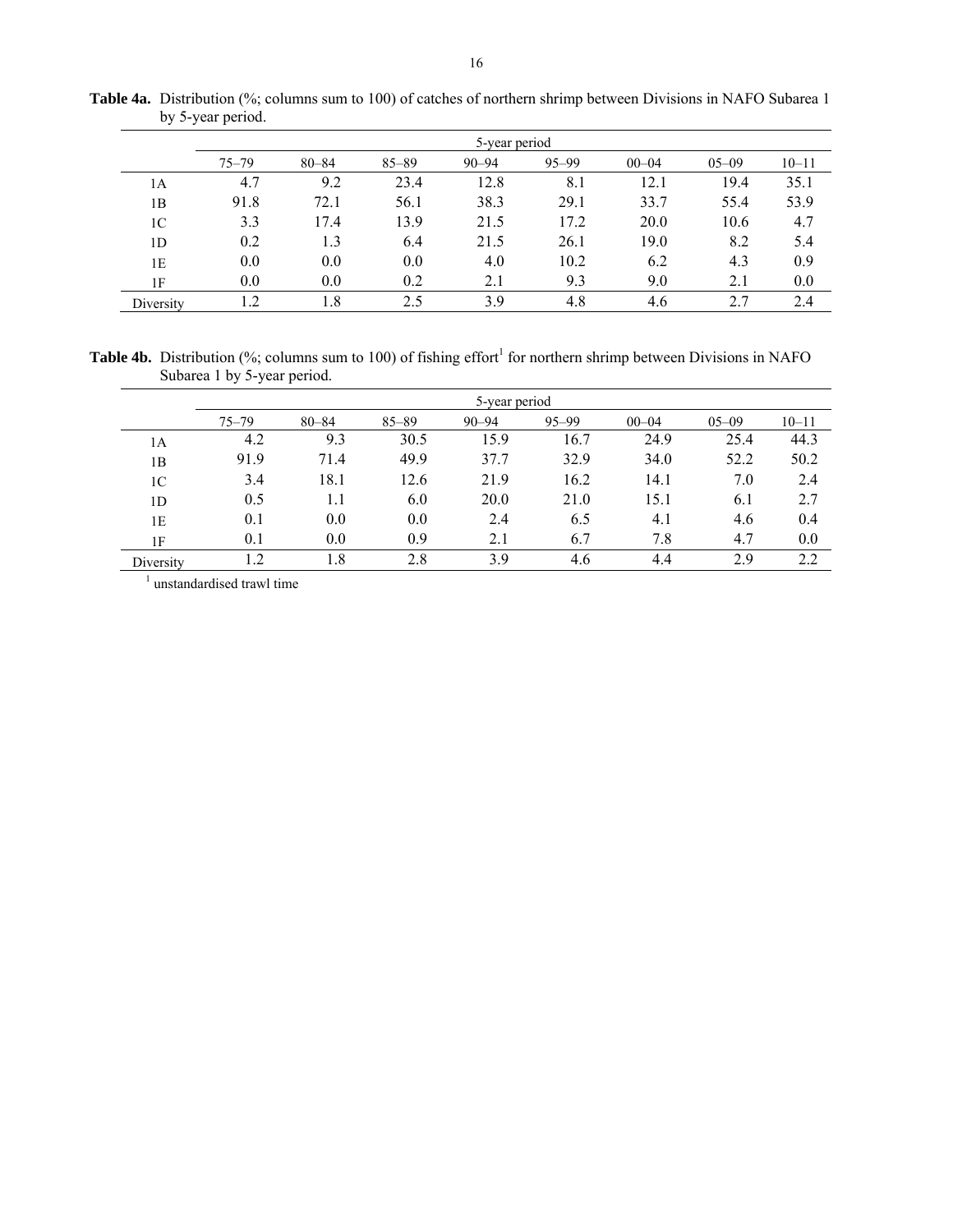| Year  | Jan   | Feb   | Mar              | Apr              | May   | Jun   | Jul   | Aug   | Sep   | Oct   | Nov              | Dec   |
|-------|-------|-------|------------------|------------------|-------|-------|-------|-------|-------|-------|------------------|-------|
| 1976  | 5778  | 736   | $\boldsymbol{0}$ | $\boldsymbol{0}$ | 154   | 10861 | 10457 | 11588 | 11398 | 8369  | 1985             | 89    |
| 1977  | 3062  | 3145  | 2229             | 2780             | 3736  | 5565  | 5972  | 5052  | 4321  | 6459  | 5682             | 3612  |
| 1978  | 971   | 366   | 152              | 777              | 5829  | 6620  | 6134  | 6348  | 4506  | 3601  | 3529             | 3483  |
| 1979  | 2428  | 540   | 5245             | 6444             | 6184  | 5252  | 4298  | 3904  | 2352  | 1563  | 3007             | 1617  |
| 1980  | 4651  | 5383  | 4976             | 5892             | 7072  | 7453  | 6656  | 5226  | 5499  | 2508  | $\boldsymbol{0}$ | 576   |
| 1981  | 3564  | 3555  | 2964             | 4279             | 7157  | 4890  | 7118  | 7121  | 4476  | 3171  | 3431             | 2103  |
| 1982  | 3422  | 709   | $\mathbf{1}$     | 2441             | 8342  | 7738  | 6784  | 7803  | 4738  | 6907  | 4239             | 1168  |
| 1983  | 37    | 247   | 577              | 2029             | 7655  | 7838  | 9260  | 6855  | 5952  | 6785  | 5625             | 3357  |
| 1984  | 45    | 494   | 4426             | 7258             | 7881  | 8490  | 7800  | 3765  | 2408  | 4429  | 4310             | 1498  |
| 1985  | 2109  | 3513  | 5362             | 3419             | 5318  | 7221  | 6889  | 9117  | 6051  | 8733  | 6047             | 2429  |
| 1986  | 3337  | 3152  | 3553             | 5311             | 4768  | 9021  | 8382  | 7412  | 9571  | 14932 | 4401             | 3029  |
| 1987  | 2979  | 1731  | 4748             | 6167             | 7616  | 8168  | 9707  | 10340 | 7869  | 10724 | 4970             | 2911  |
| 1988  | 2318  | 2913  | 3589             | 7443             | 7636  | 7663  | 8835  | 8384  | 9110  | 7529  | 5412             | 2785  |
| 1989  | 2513  | 3029  | 4344             | 7873             | 6499  | 10254 | 13429 | 9699  | 6996  | 7883  | 4749             | 3403  |
| 1990  | 4097  | 4286  | 4952             | 8453             | 9011  | 8972  | 8997  | 8225  | 7393  | 7087  | 7957             | 4540  |
| 1991  | 4103  | 3653  | 4056             | 3834             | 6416  | 9439  | 11591 | 9941  | 8654  | 10243 | 11233            | 8326  |
| 1992  | 4695  | 3591  | 6037             | 6724             | 8463  | 11196 | 11442 | 10880 | 11384 | 13591 | 10274            | 7210  |
| 1993  | 2639  | 3164  | 4357             | 5950             | 7670  | 7991  | 8703  | 9659  | 10350 | 12584 | 11009            | 6937  |
| 1994  | 4321  | 3905  | 6566             | 8553             | 7342  | 7165  | 9656  | 9408  | 10678 | 11705 | 7942             | 5565  |
| 1995  | 3851  | 5268  | 7792             | 10378            | 8138  | 7761  | 8575  | 8931  | 8398  | 8010  | 6283             | 4004  |
| 1996  | 4028  | 6409  | 7885             | 9144             | 8873  | 8793  | 8842  | 9446  | 8570  | 6118  | 3302             | 2684  |
| 1997  | 3634  | 5995  | 6273             | 6562             | 7664  | 8185  | 9514  | 8061  | 7882  | 7277  | 5035             | 2047  |
| 1998  | 8625  | 6420  | 5896             | 9980             | 10438 | 10505 | 10308 | 5015  | 5366  | 3549  | 2634             | 1758  |
| 1999  | 5035  | 5648  | 7382             | 8133             | 9390  | 8547  | 11074 | 8738  | 8348  | 8203  | 6625             | 5075  |
| 2000  | 4440  | 6528  | 7491             | 9121             | 9738  | 11435 | 11580 | 8573  | 7934  | 6922  | 8377             | 5830  |
| 2001  | 4287  | 5471  | 6248             | 5763             | 8624  | 11195 | 12545 | 12011 | 9930  | 10981 | 8163             | 7708  |
| 2002  | 8815  | 5971  | 7985             | 11485            | 12324 | 12234 | 15668 | 14696 | 12415 | 11495 | 12711            | 9373  |
| 2003  | 8561  | 7984  | 10616            | 11832            | 12708 | 11228 | 10886 | 11542 | 14117 | 11901 | 10915            | 7881  |
| 2004  | 8440  | 9048  | 9342             | 12990            | 14822 | 14656 | 13374 | 10587 | 16038 | 14917 | 13377            | 11757 |
| 2005  | 10695 | 8782  | 12726            | 14837            | 15193 | 15177 | 15354 | 16472 | 13960 | 12720 | 10421            | 10562 |
| 2006  | 12785 | 11920 | 14185            | 11116            | 14444 | 11141 | 15736 | 15881 | 15251 | 13142 | 12362            | 9353  |
| 2007  | 5517  | 8820  | 10584            | 13624            | 13544 | 13726 | 17126 | 14775 | 14224 | 11436 | 10121            | 10693 |
| 2008  | 8989  | 7386  | 9007             | 12488            | 13827 | 15429 | 18407 | 15311 | 14414 | 12982 | 13608            | 12039 |
| 2009  | 10993 | 8126  | 4321             | 9183             | 12423 | 12712 | 14678 | 16719 | 12678 | 12928 | 11959            | 8576  |
| 2010  | 8277  | 7242  | 8290             | 9462             | 11260 | 13962 | 15350 | 14446 | 12272 | 12560 | 10714            | 10168 |
| 2011* | 9454  | 8859  | 11760            | 7858             | 7949  | 7929  | 6378  | -     | -     |       | -                |       |

**Table 5.** Shrimp catch on the West Greenland shelf by month 1976-2009, summed from vessel logs and weighted up to total catch.

\* Greenland and EU only, uncorrected logbook-reported catches.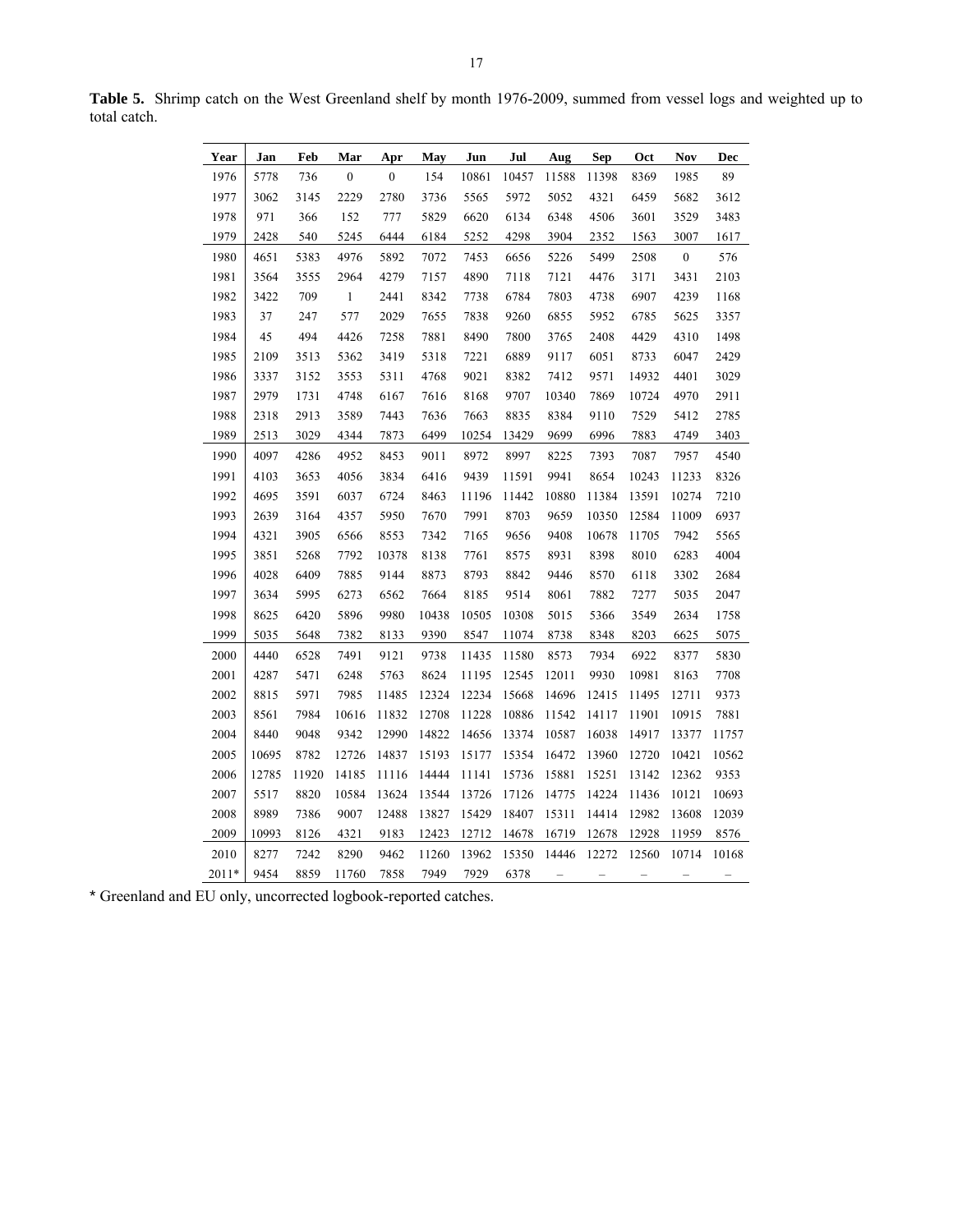| Year  | P. borealis      |                  |                  | Fish             | P. montagui             |  |
|-------|------------------|------------------|------------------|------------------|-------------------------|--|
|       | discard          |                  | discard          |                  | landed                  |  |
|       | (tons)           | discard $(\% )$  | (tons)           | discard $(\% )$  | (tons)                  |  |
| 1975  | $\boldsymbol{0}$ | $\boldsymbol{0}$ | $\overline{0}$   | $\boldsymbol{0}$ | $\boldsymbol{0}$        |  |
| 1976  | $\boldsymbol{0}$ | $\boldsymbol{0}$ | $\boldsymbol{0}$ | $\boldsymbol{0}$ | $\boldsymbol{0}$        |  |
| 1977  | $\mathbf{0}$     | $\mathbf{0}$     | 23               | $\overline{0}$   | $\overline{0}$          |  |
| 1978  | $\boldsymbol{0}$ | $\boldsymbol{0}$ | 27               | 0.1              | 0                       |  |
| 1979  | $\boldsymbol{0}$ | $\boldsymbol{0}$ | 151              | 0.4              | 0                       |  |
| 1980  | $\mathbf{0}$     | $\mathbf{0}$     | 186              | 0.3              | $\boldsymbol{0}$        |  |
| 1981  | $\boldsymbol{0}$ | $\boldsymbol{0}$ | 725              | 1.5              | $\boldsymbol{0}$        |  |
| 1982  | $\mathbf{0}$     | $\mathbf{0}$     | 788              | 1.5              | $\overline{0}$          |  |
| 1983  | $\boldsymbol{0}$ | $\boldsymbol{0}$ | 964              | 1.9              | 0                       |  |
| 1984  | $\boldsymbol{0}$ | $\boldsymbol{0}$ | 1311             | 2.6              | $\boldsymbol{0}$        |  |
| 1985  | 149              | 0.2              | 1501             | 2.4              | $\boldsymbol{0}$        |  |
| 1986  | 110              | 0.1              | 1639             | 2.2              | $\boldsymbol{0}$        |  |
| 1987  | 182              | 0.3              | 885              | 1.2              | $\boldsymbol{0}$        |  |
| 1988  | 209              | 0.3              | 1067             | 1.6              | 0                       |  |
| 1989  | 197              | 0.3              | 1403             | 1.9              | 0                       |  |
| 1990  | 263              | 0.3              | 1261             | 1.6              | 0                       |  |
| 1991  | 407              | 0.5              | 2053             | 2.4              | $\boldsymbol{0}$        |  |
| 1992  | 335              | 0.3              | 2162             | 2.2              | $\boldsymbol{0}$        |  |
| 1993  | 250              | 0.3              | 1906             | 2.2              | 0                       |  |
| 1994  | 331              | 0.4              | 2671             | 3                | 5                       |  |
| 1995  | 476              | 0.6              | 2700             | 3.2              | 562                     |  |
| 1996  | 324              | 0.4              | 2712             | 3.3              | 773                     |  |
| 1997  | 310              | 0.4              | 2327             | 3                | 422                     |  |
| 1998  | 314              | 0.4              | 2183             | 2.7              | 1253                    |  |
| 1999  | 197              | 0.2              | $\tau$           | $\boldsymbol{0}$ | $\overline{\mathbf{4}}$ |  |
| 2000  | 268              | 0.3              | 685              | 0.7              | 305                     |  |
| 2001  | 382              | 0.4              | 1122             | 1.1              | 882                     |  |
| 2002  | 649              | 0.5              | 1274             | $\,1$            | 225                     |  |
| 2003  | 638              | 0.5              | 1291             | $\mathbf{1}$     | 967                     |  |
| 2004  | 762              | 0.5              | 1044             | 0.7              | 831                     |  |
| 2005  | 753              | 0.5              | 982              | 0.7              | 512                     |  |
| 2006  | 865              | 0.6              | 1178             | 0.8              | 1444                    |  |
| 2007  | 741              | 0.5              | 2085             | 1.5              | 2003                    |  |
| 2008  | 860              | 0.6              | 1116             | 0.7              | 89                      |  |
| 2009  | 710              | 0.5              | 1321             | 1.0              | 53                      |  |
| 2010  | 739              | 0.6              | 1426             | 1.1              | 1168                    |  |
| 2011* | 646              | 0.5              | 674              | 0.5              | 3082                    |  |

**Table 6.** Discards of shrimp and fish, and landed catch reported<sup>1</sup> as *P. montagui*, in the shrimp fishery in NAFO Subarea 1.

<sup>1</sup> the coastal fleet does not report *P. montagui* separately in logbooks. Information on how much *montagui* that fleet catches is captured at the point of sale, but is only recorded on sales slips.

\* 2011: projected from part-year's data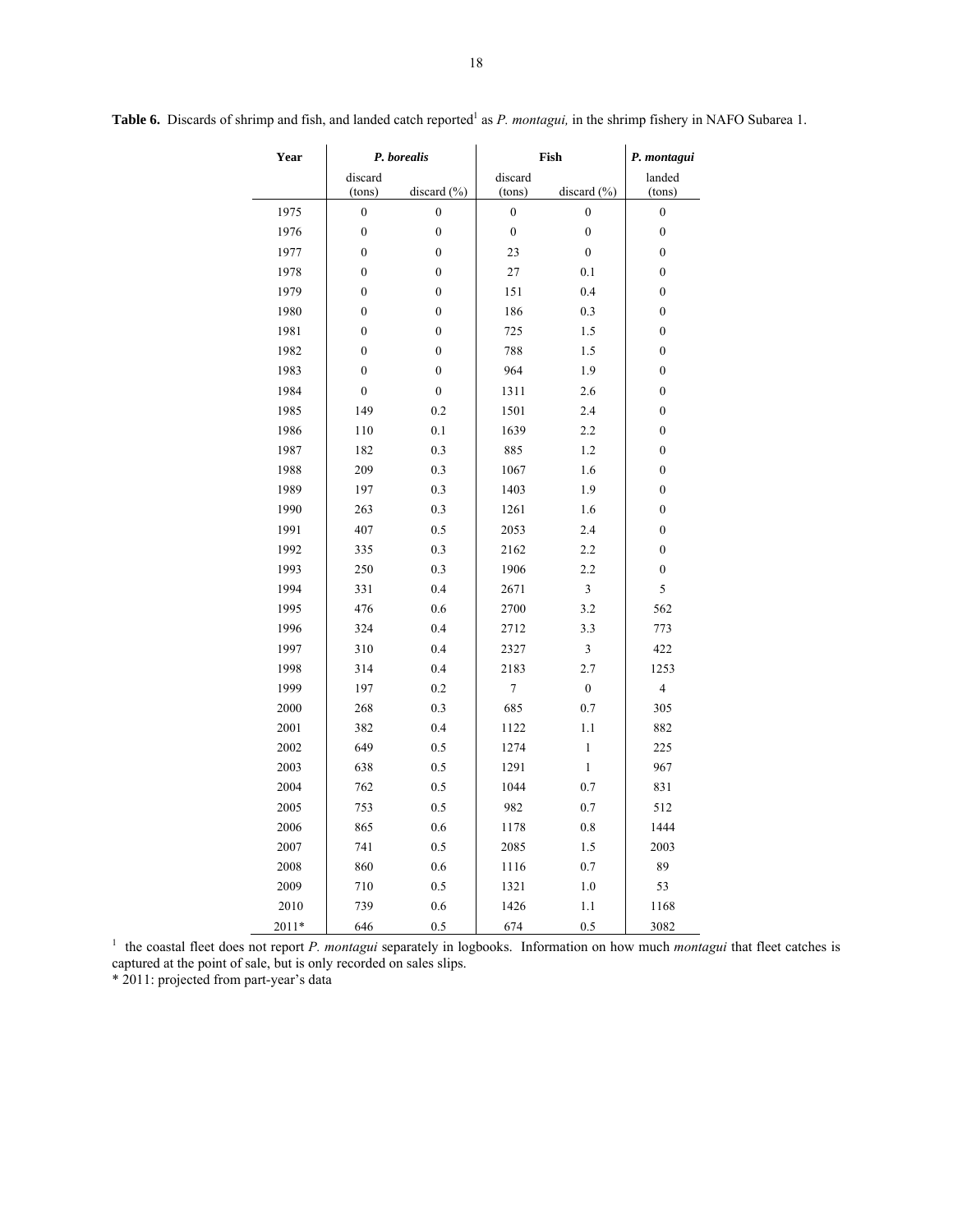| Year | Fish Catch | Shrimp                         | Ratio<br>(%) |
|------|------------|--------------------------------|--------------|
| 1979 | 186        | 1732                           | 10.7         |
| 1980 | 104        | 415                            | 25.1         |
| 1981 | 789        | 4419                           | 17.9         |
| 1982 | 230        | 2818                           | 8.1          |
| 1983 | 137        | 2096                           | 6.5          |
| 1984 | 231        | 1569                           | 14.7         |
| 1985 | 377        | 2449                           | 15.4         |
| 1986 | 867        | 2972                           | 29.2         |
| 1987 | 696        | 3406                           | 20.4         |
| 1988 | 707        | 3479                           | 20.3         |
| 1989 | 1848       | 7360                           | 25.1         |
| 1990 | 1354       | 5663                           | 23.9         |
| 1991 | 2496       | 6849                           | 36.4         |
| 1992 | 2457       | 7480                           | 32.8         |
| 1993 | 1426       | 5275                           | 27           |
| 1994 | 1498       | 4355                           | 34.4         |
| 1995 | 740        | 2275                           | 32.5         |
| 1996 | 612        | 2673                           | 22.9         |
| 1997 | 67         | 520                            | 12.9         |
| 1998 | 115        | 819                            | 14.1         |
| 1999 | 131        | 2081                           | 6.3          |
| 2000 | 35         | 1676                           | 2.1          |
| 2001 | 84         | 3443                           | 2.5          |
| 2002 | 176        | 5966                           | 3            |
| 2003 | 196        | 5439                           | 3.6          |
| 2004 | 352        | 7155                           | 4.9          |
| 2005 | 228        | 6077                           | 3.8          |
| 2006 | 175        | 4127                           | 4.2          |
| 2007 | 35         | 1945                           | 1.8          |
| 2008 |            | no fishing                     |              |
| 2009 |            | little fishing, no information |              |
| 2010 |            | no information                 |              |
| 2011 |            |                                |              |

**Table 7**. Catches\* (tons) of fish in Canadian offshore fisheries in eastern Davis Strait.

\* for some years, not clear whether this is by-catch in the shrimp fishery, or whether directed catches in other fisheries are included.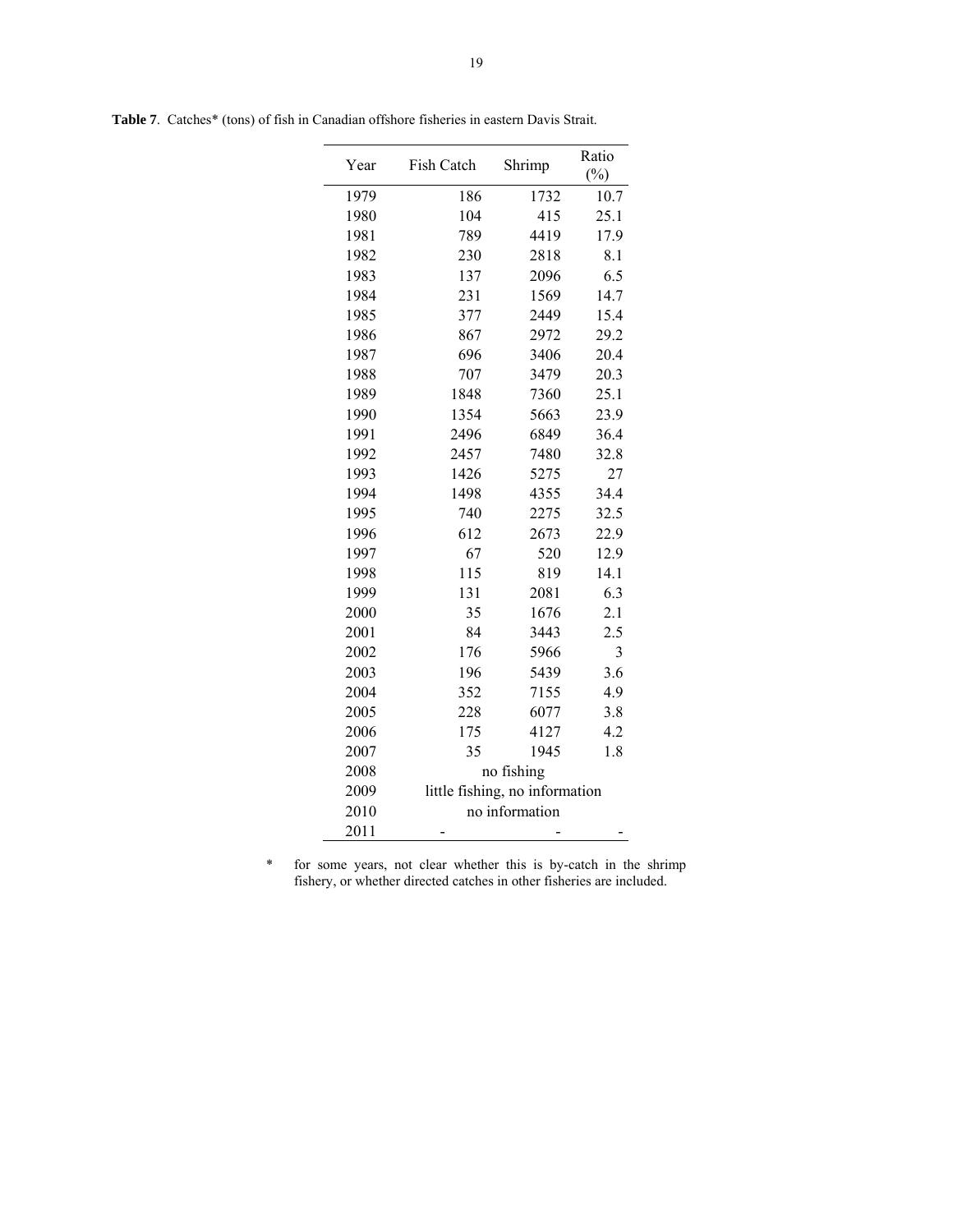

**Fig. 1a**. Nominal and effective sizes of the trawler fleet in the West Greenland shrimp fishery, 1975–2011, from logbook records.



**Fig. 1b**. Nominal and effective sizes of the offshore trawler fleet in the West Greenland shrimp fishery, 1975–2011, from logbook records.



**Fig. 1c**. Nominal and effective sizes of the coastal trawler fleet in the West Greenland shrimp fishery, 1986–2011, from logbook records.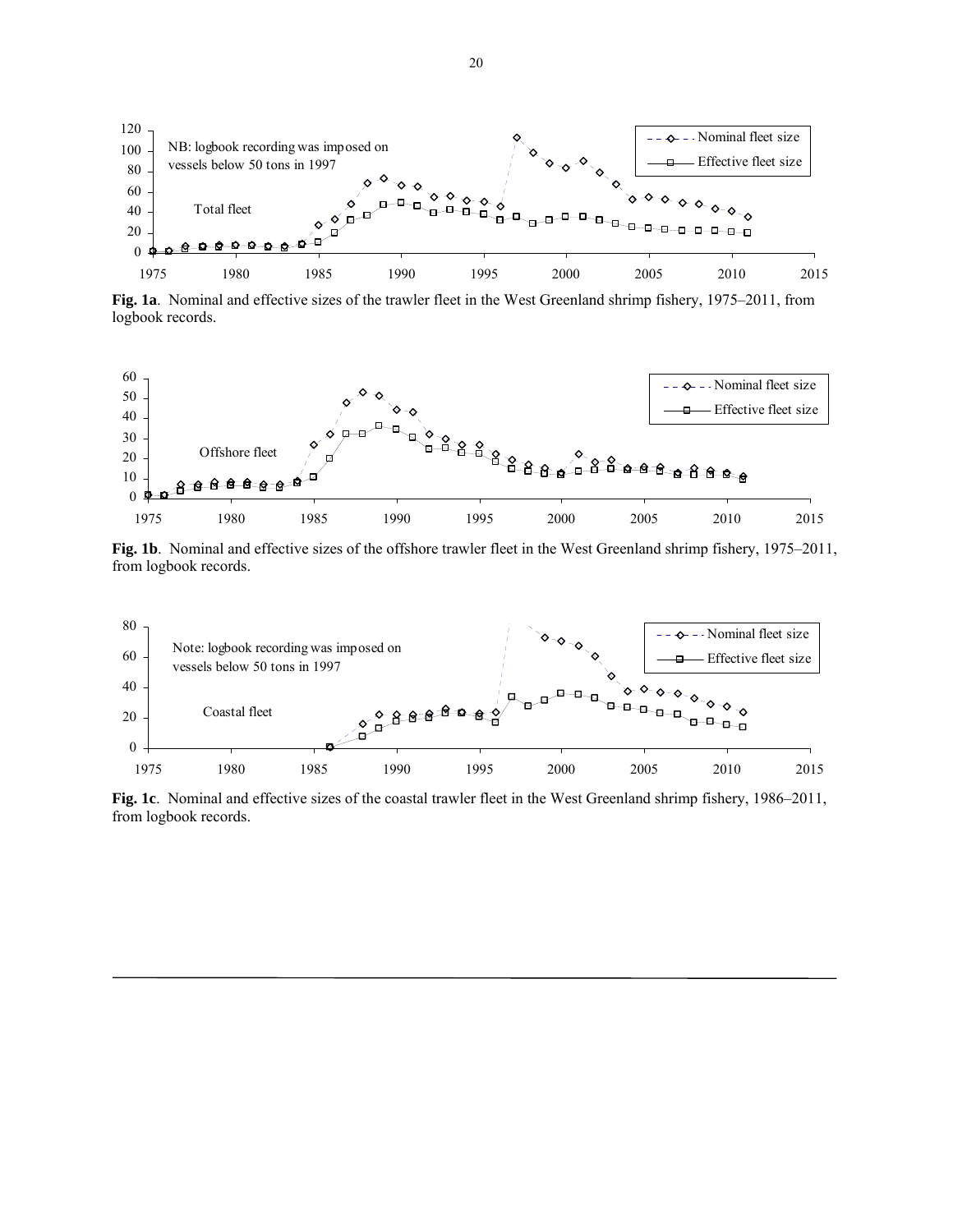

**Fig. 2.** Catches in the shrimp fishery in NAFO Subarea 1 and Canadian SFA 1, 1970-2010; 2011 catch is based on prognoses from GFLK and DFO.



**Fig. 3.** Fishing effort applied in the shrimp fishery in NAFO Subarea 1 and Canadian SFA 1, 1970–2010.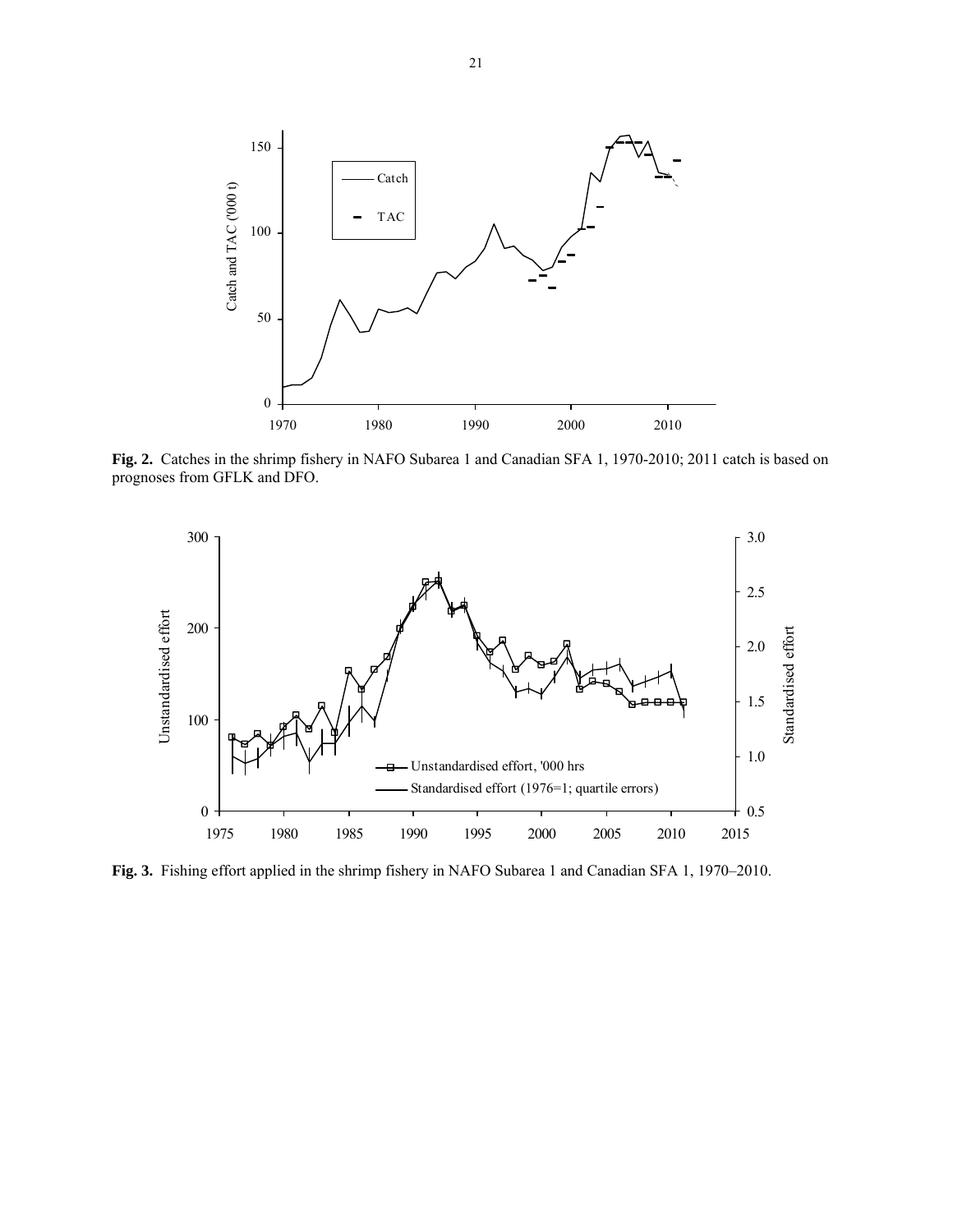

Fig. 4a. Positions of 12 440 hauls by the Greenland coastal fleet fishing for Northern Shrimp in NAFO Subarea 1 from July 2010 thrugh June 2011.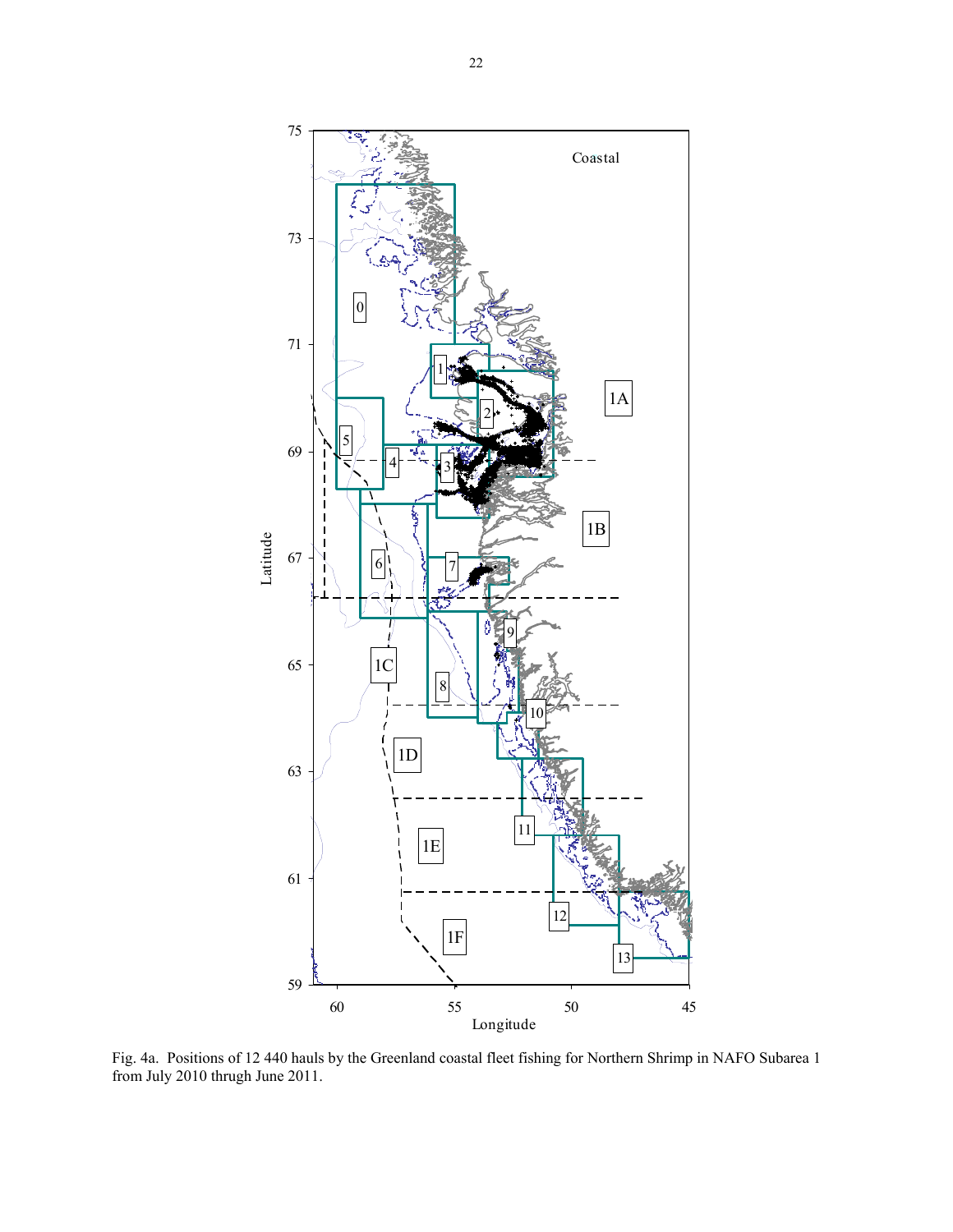

**Fig. 4b.** Positions of 10 036 hauls by the Greenland offshore fleet fishing for Northern Shrimp in NAFO Subarea 1 from July 2010 through June 2011 and of 891 hauls by the Canadian fleet fishing in SFA1 in 2010.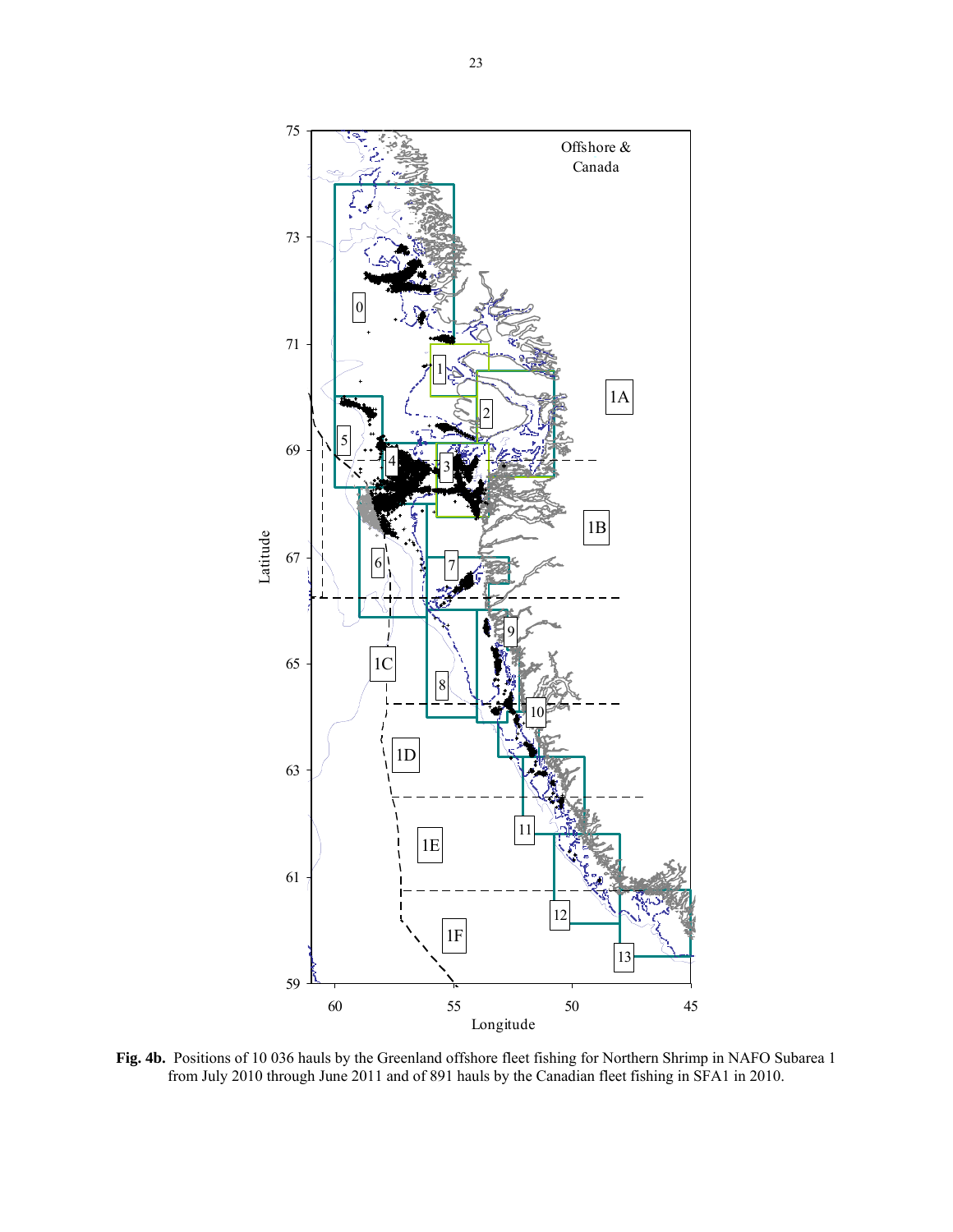

**Fig. 5a.** Distribution of the logbook-recorded catch of northern shrimp in the West Greenland fishery between statistical areas. (The light band that starts broad on the left-hand side is Area 6; the light band at the top is Area 0, the dark wedge at the very bottom from 1992 to 2007 is Area 13.)



**Fig. 5b.** Distribution of the logbook-recorded catch of northern shrimp in the West Greenland fishery between NAFO Divisions in Subarea1. (2011 results are from part-year data).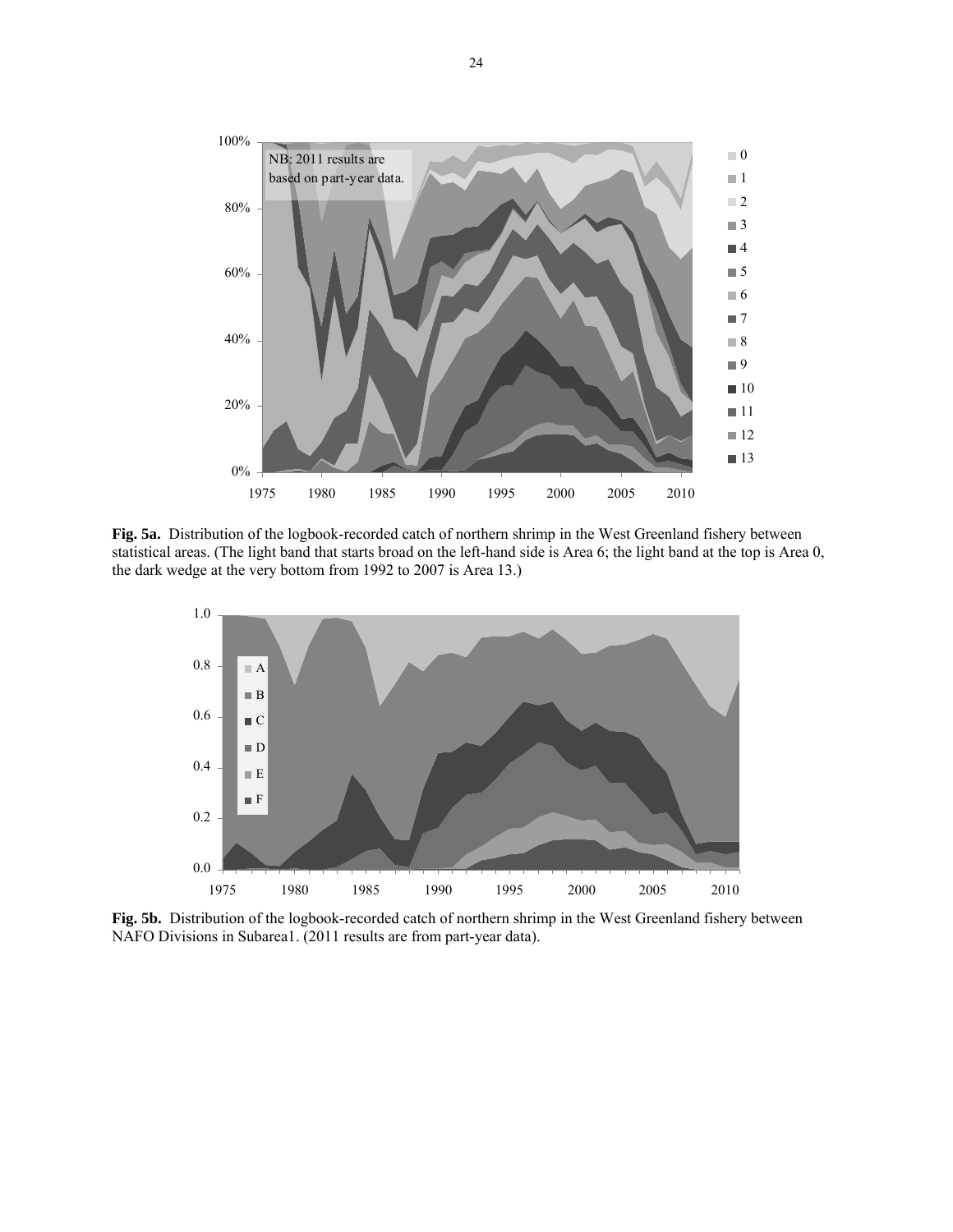

**Fig. 6.** Diversity indices for the distribution of logbook records of the West Greenland fishery between statistical areas, 1975–2011.



**Fig. 7a.** Distribution of catches by depth, for all Greenlandic vessels in the West Greenland fishery for Northern Shrimp, 1991–2010.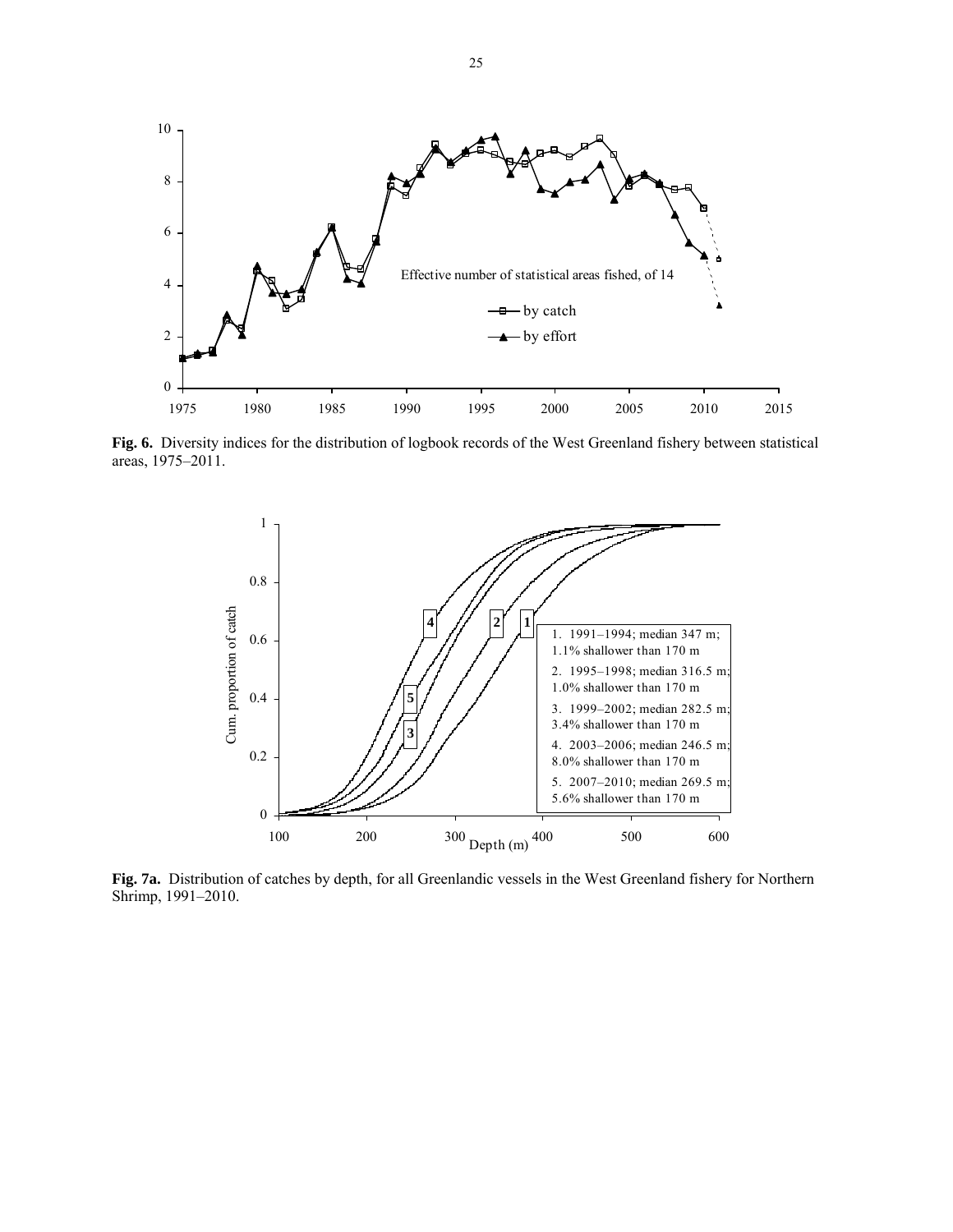

Fig. 7b.

**Fig. 7b.** Distribution of catches by depth, for the Greenlandic offshore fleet in the West Greenland fishery for Northern Shrimp, 1991–2010.



**Fig. 7c.** Distribution of catches by depth, for the Greenlandic coastal fleet in the West Greenland fishery for Northern Shrimp, 1991–2010.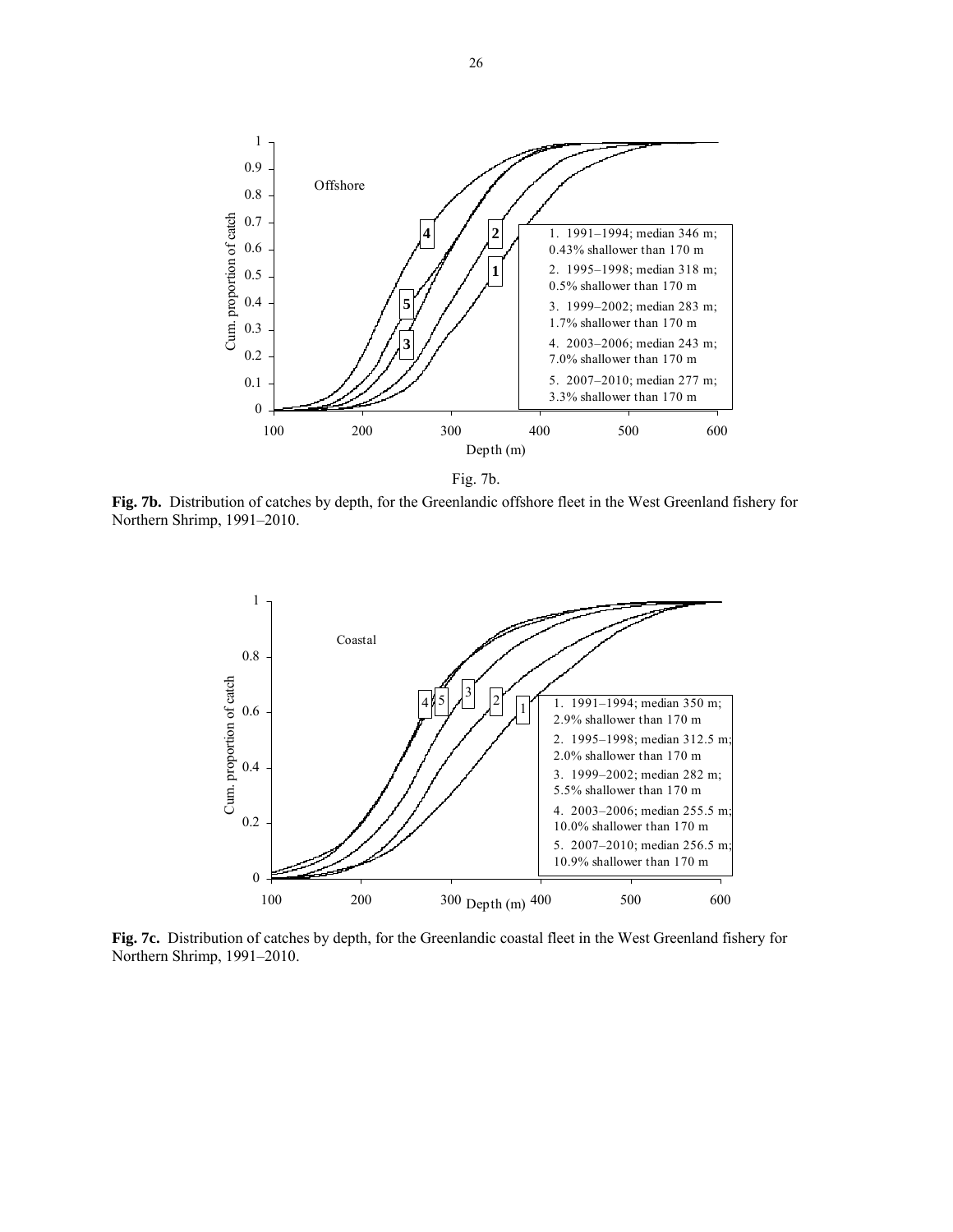![](_page_26_Figure_0.jpeg)

**Fig. 8.** Standardised CPUE in the West Greenland shrimp fishery, 1976–2011; standardised series from 4 fleets and a standardised union series.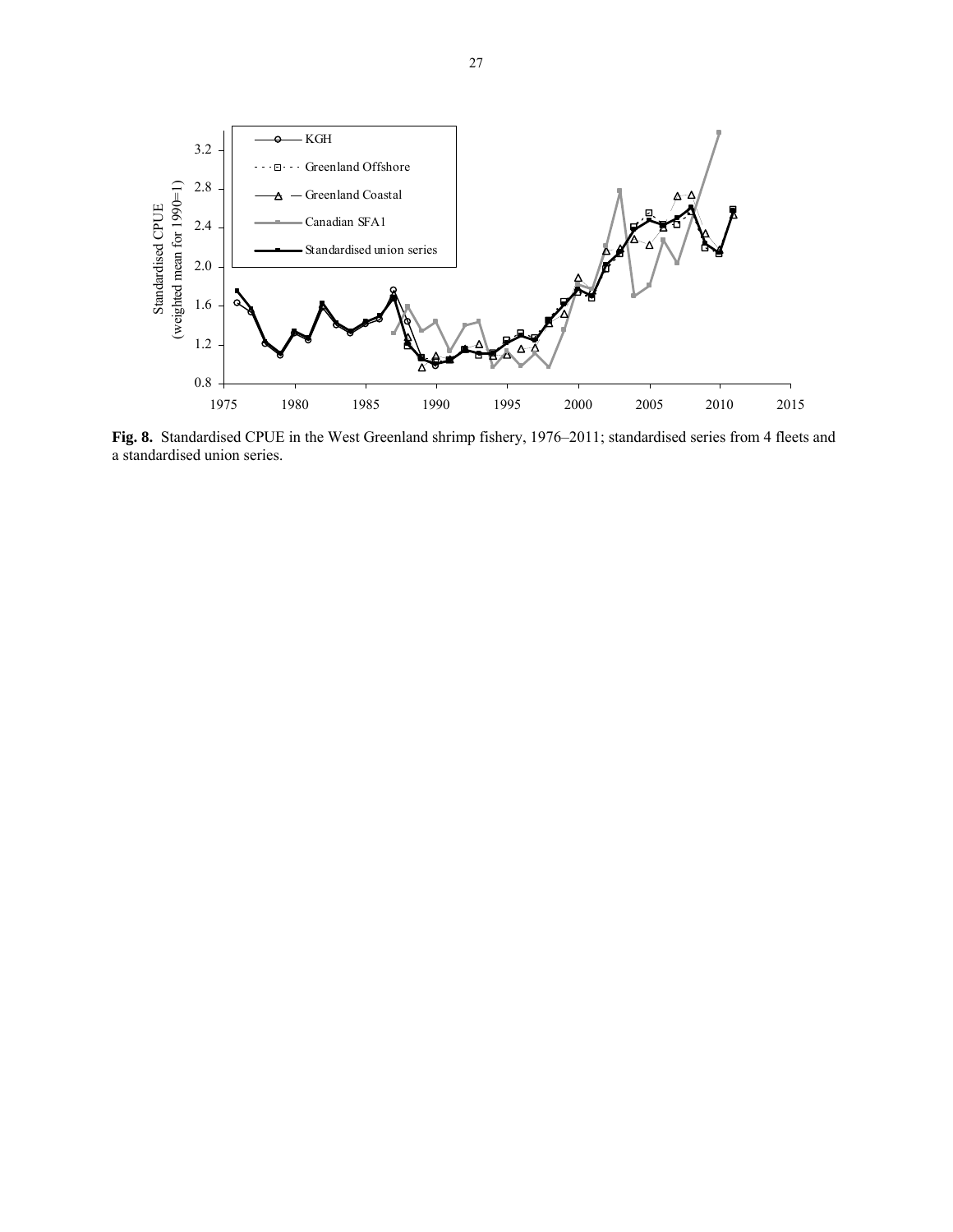**Appendix I: A standardised CPUE series for the Greenland Offshore fleet.** 

#### The GLM Procedure

## Class Level Information

Class Levels Values

VESSEL 22 hh02 hh05 hh06 hh07 hh11 hh13 hh16 hh20 hh22 hh23 hh24 hh26 hh28 hh31 hh33 hh37 hh40 hh43 hh45 hh46 hh48 hh50

year 25 1987 1988 1989 1991 1992 1993 1994 1995 1996 1997 1998 1999 2000 2001 2002 2003 2004 2005 2006 2007 2008 2009 2010 2011 2090

MONTH 8 1 2 4 5 7 8 11 12

AREA 8 3 4 5 6 9 10 11 12

HOLD 2 1 2

|                                 | Number of Observations Read<br>6146                            |       |
|---------------------------------|----------------------------------------------------------------|-------|
|                                 | Number of Observations Used<br>6146                            |       |
|                                 | Greenland offshore fleet                                       | 19:08 |
| Thursday, September 1, 2011 318 |                                                                |       |
|                                 | no month-area interaction included no summation after grouping |       |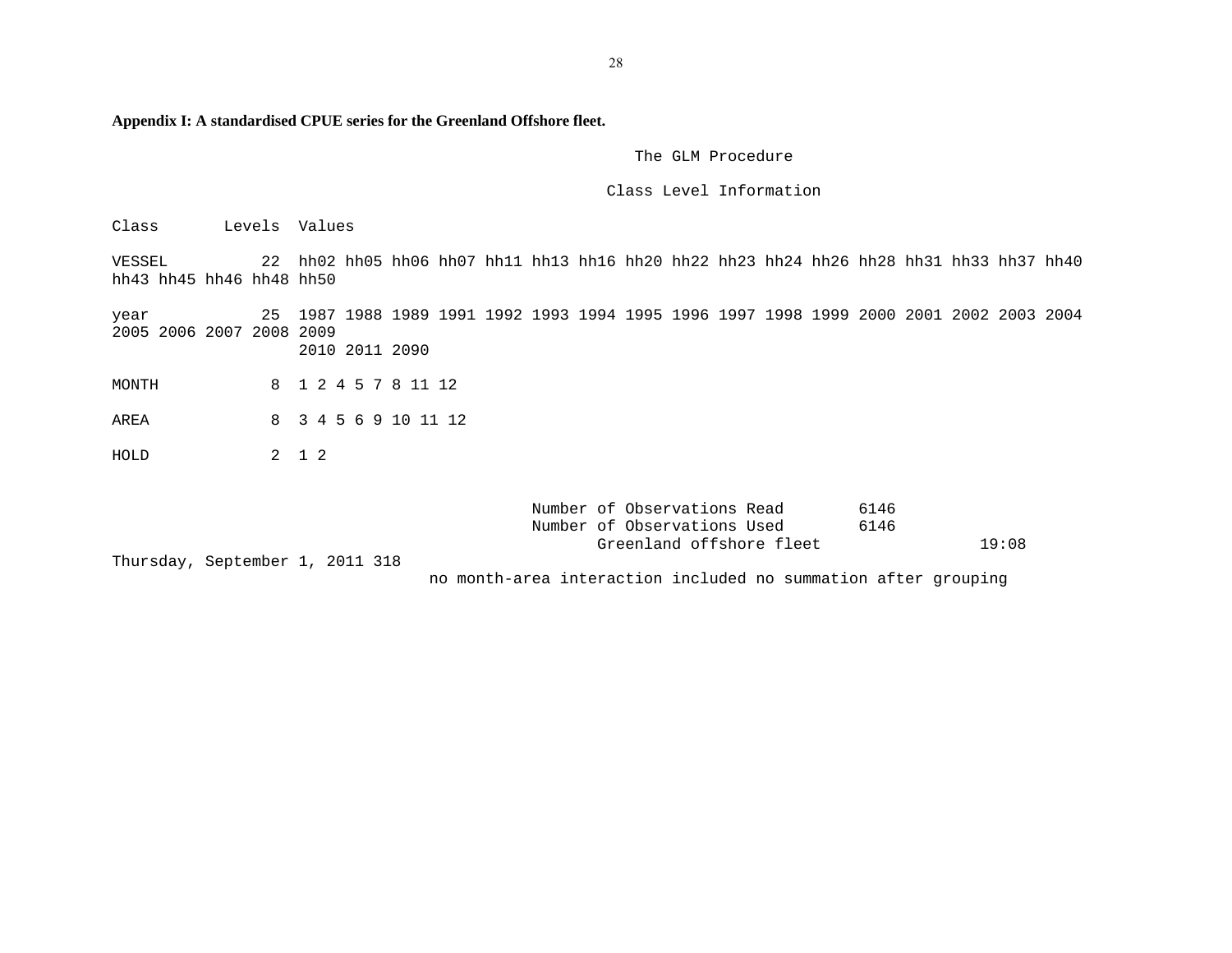Dependent Variable: LNCPUE

Weight: hauls

| Source                          |                      | DF                 | Sum of<br>Squares                                     | Mean Square                                       | F Value                              | Pr > F                                   |
|---------------------------------|----------------------|--------------------|-------------------------------------------------------|---------------------------------------------------|--------------------------------------|------------------------------------------|
| Model                           |                      | 59                 | 150321.8954                                           | 2547.8287                                         | 651.72                               | < .0001                                  |
| Error                           |                      | 6086               | 23792.6194                                            | 3.9094                                            |                                      |                                          |
| Corrected Total                 |                      | 6145               | 174114.5148                                           |                                                   |                                      |                                          |
|                                 | R-Square<br>0.863351 | Coeff Var          | 79.65822                                              | Root MSE<br>LNCPUE Mean<br>1.977221<br>2.482130   |                                      |                                          |
| Source                          |                      | DF                 | Type I SS                                             | Mean Square                                       | F Value                              | Pr > F                                   |
| VESSEL<br>MONTH<br>AREA<br>year |                      | 21<br>7<br>7<br>24 | 131022.9390<br>2160.5759<br>4486.8651<br>12651.5153   | 6239.1876<br>308.6537<br>640.9807<br>527.1465     | 1595.94<br>78.95<br>163.96<br>134.84 | < .0001<br>< .0001<br>< .0001<br>< .0001 |
| Source                          |                      | DF                 | Type III SS                                           | Mean Square                                       | F Value                              | Pr > F                                   |
| VESSEL<br>MONTH<br>AREA<br>year |                      | 21<br>7<br>7<br>24 | 21853.30010<br>2231.78072<br>937.95914<br>12651.51532 | 1040.63334<br>318.82582<br>133.99416<br>527.14647 | 266.19<br>81.55<br>34.27<br>134.84   | < .0001<br>< .0001<br>< .0001<br>< .0001 |
|                                 |                      |                    | Greenland offshore fleet                              |                                                   | 19:08                                |                                          |

Thursday, September 1, 2011 319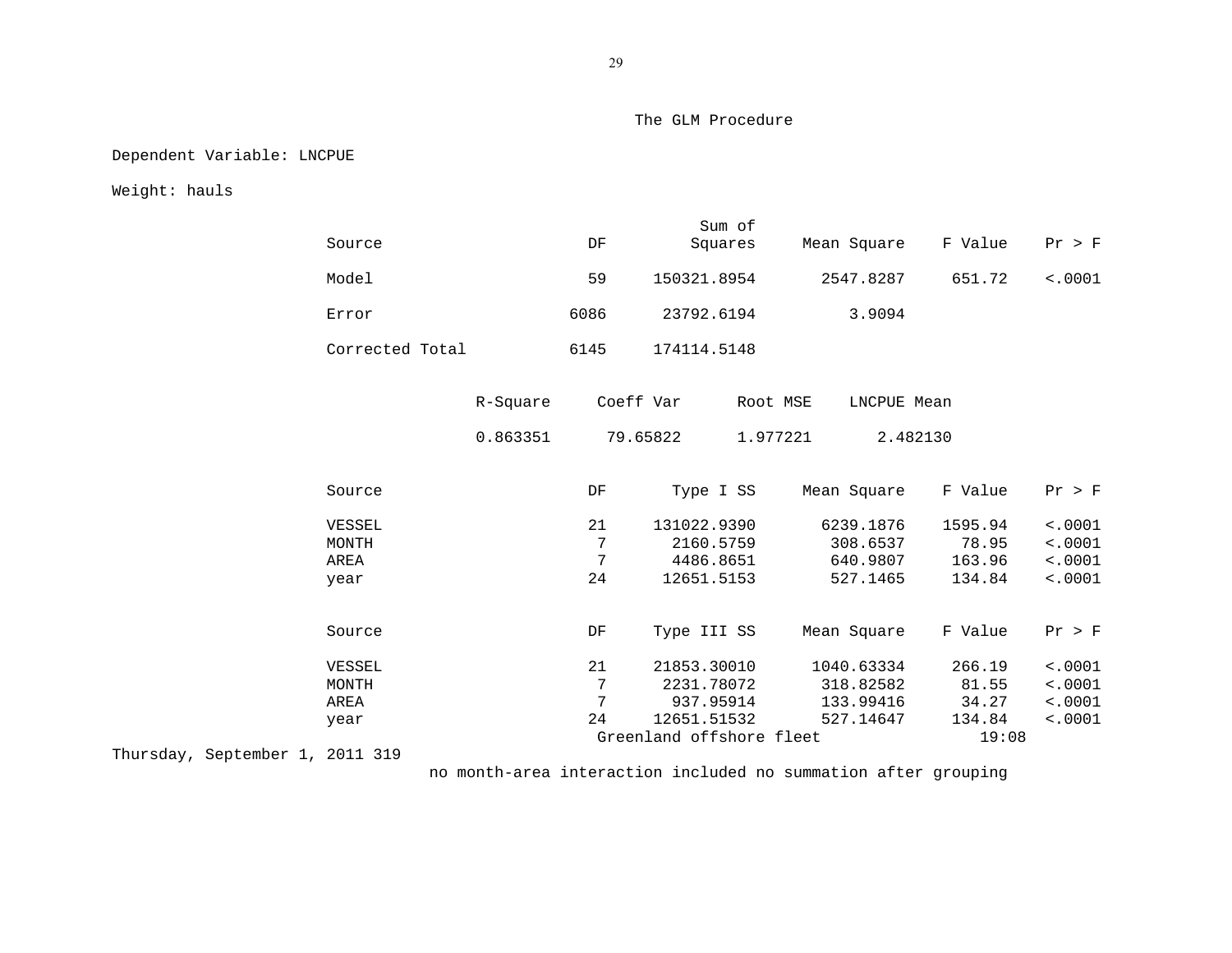# Dependent Variable: LNCPUE

| Contrast             |      | DF           | Contrast SS              | Mean Square | F Value | Pr > F  |
|----------------------|------|--------------|--------------------------|-------------|---------|---------|
| hh02<br>$\mathbf v$  | hh05 | $\mathbf 1$  | 155.395932               | 155.395932  | 39.75   | < .0001 |
| hh05<br>$\mathbf v$  | hh06 | $\mathbf{1}$ | 7.731237                 | 7.731237    | 1.98    | 0.1597  |
| hh06<br>$\mathbf{v}$ | hh07 | $\mathbf 1$  | 16.071289                | 16.071289   | 4.11    | 0.0427  |
| hh07<br>$\mathbf v$  | hh11 | $\mathbf{1}$ | 24.477617                | 24.477617   | 6.26    | 0.0124  |
| hh11<br>$\mathbf v$  | hh13 | $\mathbf{1}$ | 35.565284                | 35.565284   | 9.10    | 0.0026  |
| hh13<br>$\mathbf{v}$ | hh16 | $\mathbf 1$  | 4.007095                 | 4.007095    | 1.02    | 0.3114  |
| hh16<br>$\mathbf v$  | hh20 | $\mathbf{1}$ | 30.993670                | 30.993670   | 7.93    | 0.0049  |
| hh20<br>$\mathbf v$  | hh22 | $\mathbf{1}$ | 12.034997                | 12.034997   | 3.08    | 0.0794  |
| hh22<br>$\mathbf v$  | hh23 | $\mathbf 1$  | 10.447348                | 10.447348   | 2.67    | 0.1022  |
| hh23<br>$\mathbf v$  | hh24 | $\mathbf 1$  | 6.488865                 | 6.488865    | 1.66    | 0.1977  |
| hh24<br>$\mathbf{v}$ | hh26 | $\mathbf{1}$ | 21.620823                | 21.620823   | 5.53    | 0.0187  |
| hh26<br>$\mathbf v$  | hh28 | 1            | 38.941933                | 38.941933   | 9.96    | 0.0016  |
| hh28<br>$\mathbf v$  | hh31 | $\mathbf 1$  | 87.227540                | 87.227540   | 22.31   | < .0001 |
| hh31<br>$\mathbf{v}$ | hh33 | $\mathbf{1}$ | 44.325162                | 44.325162   | 11.34   | 0.0008  |
| hh33<br>$\mathbf v$  | hh37 | 1            | 59.665466                | 59.665466   | 15.26   | < .0001 |
| hh37<br>$\mathbf{v}$ | hh40 | $\mathbf 1$  | 64.666971                | 64.666971   | 16.54   | < .0001 |
| hh40<br>$\mathbf{v}$ | hh43 | $\mathbf{1}$ | 18.309459                | 18.309459   | 4.68    | 0.0305  |
| hh43<br>$\mathbf v$  | hh45 | 1            | 15.304914                | 15.304914   | 3.91    | 0.0479  |
| hh45<br>$\mathbf{v}$ | hh48 | $1\,$        | 21.244160                | 21.244160   | 5.43    | 0.0198  |
| hh48<br>$\mathbf v$  | hh50 | $\mathbf{1}$ | 7.560436                 | 7.560436    | 1.93    | 0.1644  |
| $m01$ v $m02$        |      | $\mathbf 1$  | 56.800670                | 56.800670   | 14.53   | 0.0001  |
| $m02$ v $m04$        |      | $\mathbf{1}$ | 87.803660                | 87.803660   | 22.46   | < .0001 |
| $m04$ v $m05$        |      | $\mathbf{1}$ | 263.447702               | 263.447702  | 67.39   | < .0001 |
| m05 v m07            |      | $\mathbf{1}$ | 1169.281559              | 1169.281559 | 299.09  | 10001   |
| $m07$ v $m08$        |      | $\mathbf{1}$ | 365.909090               | 365.909090  | 93.60   | < .0001 |
| m08 v m11            |      | 1            | 61.523238                | 61.523238   | 15.74   | < .0001 |
| $m11$ v $m12$        |      | $1\,$        | 36.927892                | 36.927892   | 9.45    | 0.0021  |
| $m12$ v $m01$        |      | $\mathbf{1}$ | 13.805161                | 13.805161   | 3.53    | 0.0603  |
| a03 v a04            |      |              | 471.830797               | 471.830797  | 120.69  | < .0001 |
|                      |      |              | Greenland offshore fleet |             | 19:08   |         |

Thursday, September 1, 2011 320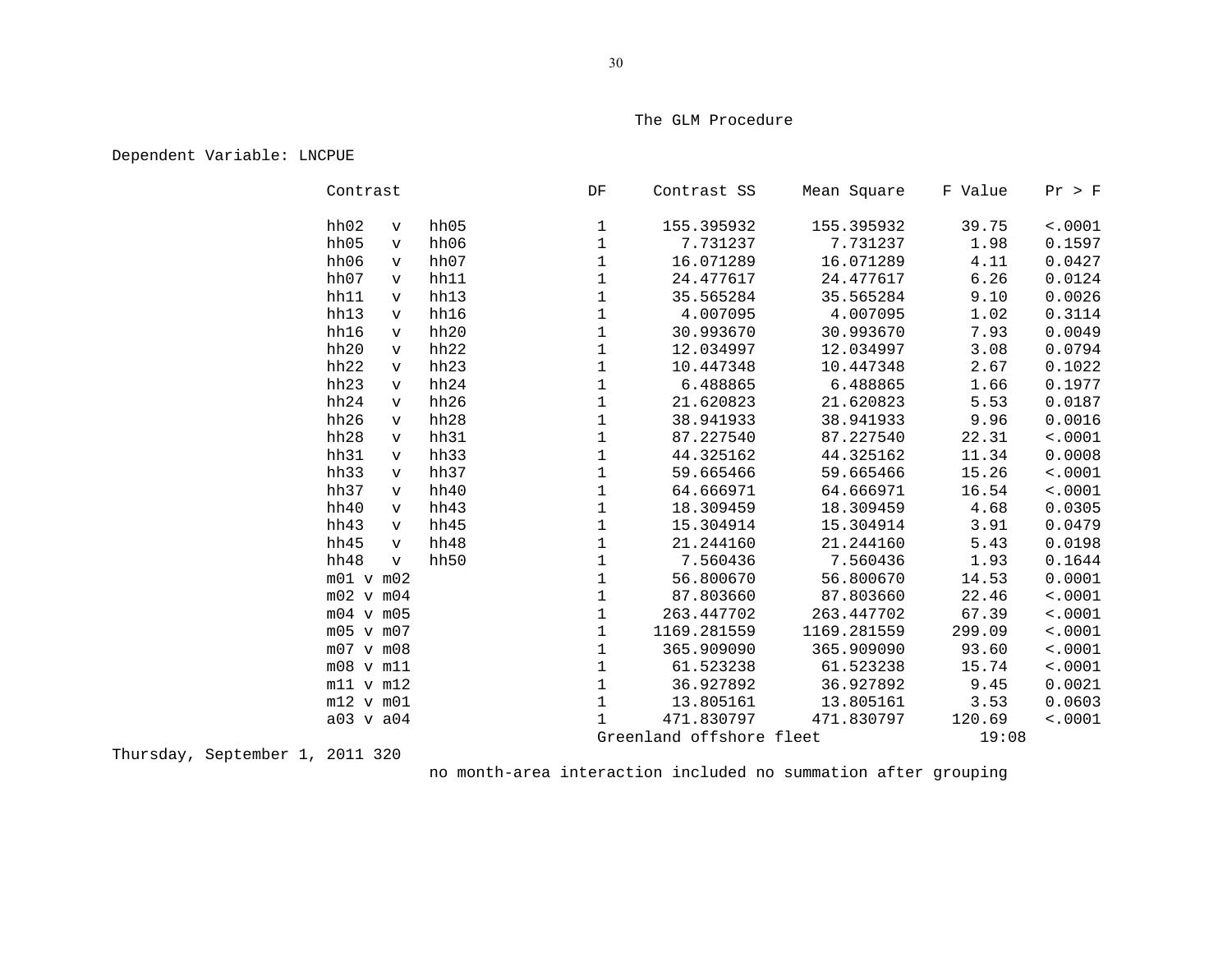# Dependent Variable: LNCPUE

| Contrast  | DF | Contrast SS | Mean Square | F Value | Pr > F  |
|-----------|----|-------------|-------------|---------|---------|
| a04 v a05 |    | 111.467081  | 111.467081  | 28.51   | < .0001 |
| a04 v a06 |    | 61.163337   | 61.163337   | 15.65   | < .0001 |
| a06 v a09 |    | 36.468085   | 36.468085   | 9.33    | 0.0023  |
| a09 v a10 |    | 8.102908    | 8.102908    | 2.07    | 0.1500  |
| a10 v a11 |    | 16.712670   | 16.712670   | 4.27    | 0.0387  |
| all v al2 |    | 40.617509   | 40.617509   | 10.39   | 0.0013  |

|           |      |                          | Standard   |          |             |
|-----------|------|--------------------------|------------|----------|-------------|
| Parameter |      | Estimate                 | Error      | t Value  | t <br>Pr >  |
| Intercept |      | 2.828457977 B            | 0.04164219 | 67.92    | < .0001     |
| VESSEL    | hh02 | $-1.566814946$ B         | 0.03595849 | $-43.57$ | < .0001     |
| VESSEL    | hh05 | $-1.346988134 B$         | 0.03081216 | $-43.72$ | < .0001     |
| VESSEL    | hh06 | $-1.283852422 B$         | 0.04546799 | $-28.24$ | < .0001     |
| VESSEL    | hh07 | $-1.182733516$ B         | 0.03711643 | $-31.87$ | < .0001     |
| VESSEL    | hh11 | $-1.100991478 B$         | 0.02521507 | $-43.66$ | < .0001     |
| VESSEL    | hh13 | $-1.038875786 B$         | 0.02458863 | $-42.25$ | < .0001     |
| VESSEL    | hh16 | $-1.018281202 B$         | 0.02576171 | $-39.53$ | < .0001     |
| VESSEL    | hh20 | $-0.969510677 B$         | 0.02411451 | $-40.20$ | < .0001     |
| VESSEL    | hh22 | $-0.930639582 B$         | 0.02873161 | $-32.39$ | < .0001     |
| VESSEL    | hh23 | $-0.881698685 B$         | 0.03116843 | $-28.29$ | < .0001     |
| VESSEL    | hh24 | $-0.831154646 B$         | 0.03793424 | $-21.91$ | < .0001     |
| VESSEL    | hh26 | $-0.749812935 B$         | 0.02385669 | $-31.43$ | < .0001     |
| VESSEL    | hh28 | $-0.677183040 B$         | 0.02820319 | $-24.01$ | < .0001     |
| VESSEL    | hh31 | $-0.566111354$ B         | 0.02463143 | $-22.98$ | < .0001     |
| VESSEL    | hh33 | $-0.469264798 B$         | 0.03024818 | $-15.51$ | $\sim 0001$ |
| VESSEL    | hh37 | $-0.368894116 B$         | 0.02072885 | $-17.80$ | < .0001     |
| VESSEL    | hh40 | $-0.297557244 B$         | 0.02129663 | $-13.97$ | $\sim 0001$ |
|           |      | Greenland offshore fleet |            |          | 19:08       |

Thursday, September 1, 2011 321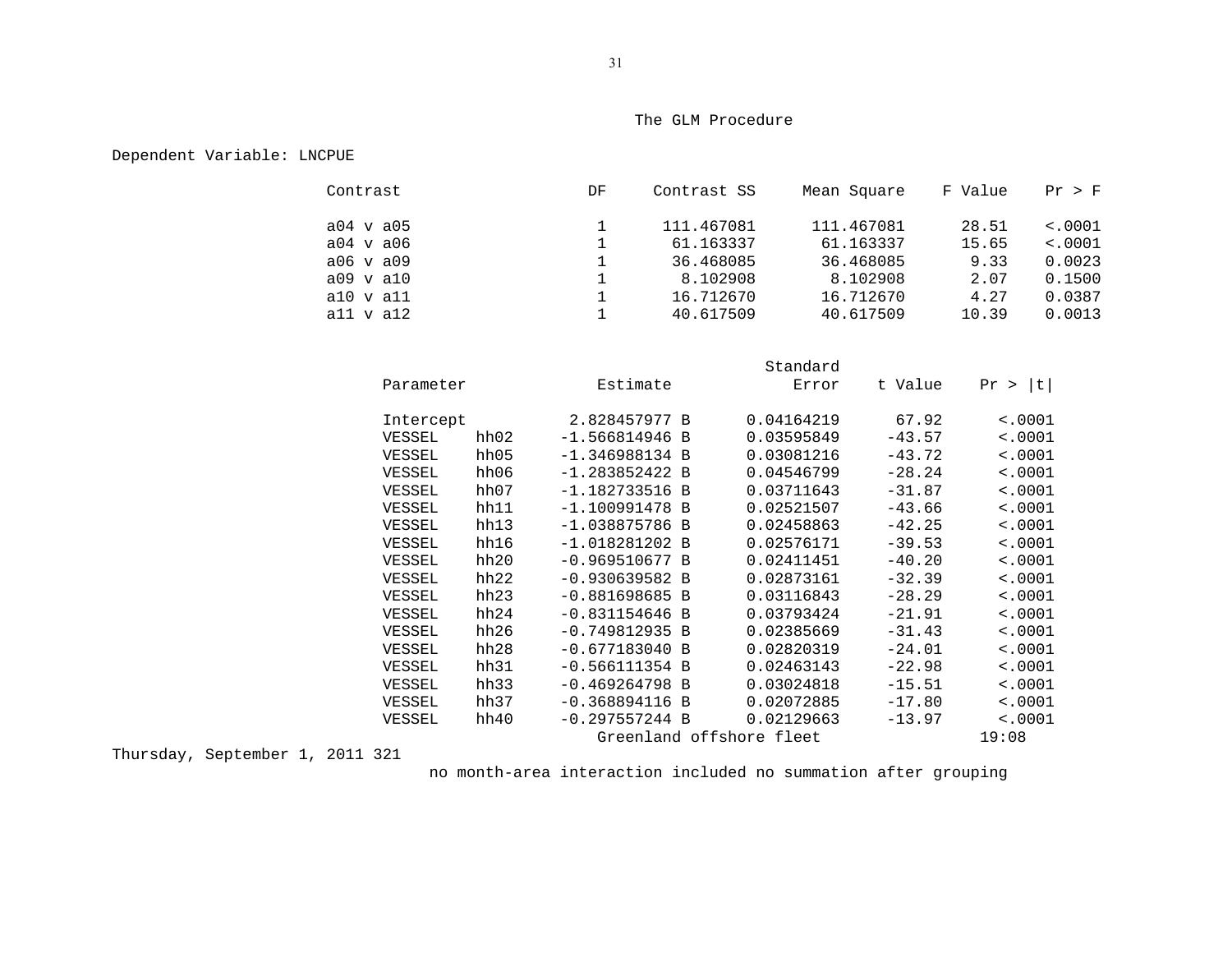# Dependent Variable: LNCPUE

|           |      |                          | Standard   |                             |               |
|-----------|------|--------------------------|------------|-----------------------------|---------------|
| Parameter |      | Estimate                 | Error      | t Value                     | t <br>Pr >    |
| VESSEL    | hh43 | $-0.247460625 B$         | 0.02555498 | $-9.68$                     | < .0001       |
| VESSEL    | hh45 | $-0.189488974 B$         | 0.02680414 | $-7.07$                     | < .0001       |
| VESSEL    | hh46 | $-0.115367592 B$         | 0.02848260 | $-4.05$                     | < .0001       |
| VESSEL    | hh48 | $-0.075743204$ B         | 0.02278089 | $-3.32$                     | 0.0009        |
| VESSEL    | hh50 | 0.000000000 B            |            | $\langle \bullet \rangle$ . | $\sim$        |
| MONTH     | 1    | $-0.036766580 B$         | 0.01956535 | $-1.88$                     | 0.0603        |
| MONTH     | 2    | 0.038830210 B            | 0.01943681 | 2.00                        | 0.0458        |
| MONTH     | 4    | 0.115750032 B            | 0.01576641 | 7.34                        | < .0001       |
| MONTH     | 5    | 0.007882198 B            | 0.01682069 | 0.47                        | 0.6394        |
| MONTH     | 7    | 0.228676247 B            | 0.01537283 | 14.88                       | < .0001       |
| MONTH     | 8    | 0.098720098 B            | 0.01734040 | 5.69                        | < .0001       |
| MONTH     | 11   | 0.046578121 B            | 0.01515514 | 3.07                        | 0.0021        |
| MONTH     | 12   | 0.000000000 B            |            | $\bullet$ . $\bullet$       | $\sim$ $\sim$ |
| AREA      | 3    | 0.022853813 B            | 0.03302150 | 0.69                        | 0.4889        |
| AREA      | 4    | $-0.174698453 B$         | 0.03187961 | $-5.48$                     | < .0001       |
| AREA      | 5    | $-0.293720916$ B         | 0.03603909 | $-8.15$                     | < .0001       |
| AREA      | 6    | $-0.115202036$ B         | 0.03112733 | $-3.70$                     | 0.0002        |
| AREA      | 9    | $-0.149859350 B$         | 0.02991890 | $-5.01$                     | < .0001       |
| AREA      | 10   | $-0.131009558$ B         | 0.03146957 | $-4.16$                     | < .0001       |
| AREA      | 11   | $-0.098206712 B$         | 0.03046770 | $-3.22$                     | 0.0013        |
| AREA      | 12   | 0.000000000 B            |            | $\langle \cdot \rangle$     | $\bullet$     |
| year      | 1987 | 0.490643893 B            | 0.02909375 | 16.86                       | < .0001       |
| year      | 1988 | 0.146923738 B            | 0.02292133 | 6.41                        | < .0001       |
| year      | 1989 | 0.035475223 B            | 0.02074300 | 1.71                        | 0.0873        |
| year      | 1991 | 0.012958915 B            | 0.01904649 | 0.68                        | 0.4963        |
| year      | 1992 | 0.112956824 B            | 0.01970105 | 5.73                        | < .0001       |
| year      | 1993 | 0.063268307 B            | 0.01962079 | 3.22                        | 0.0013        |
| year      | 1994 | 0.080351828 B            | 0.01970104 | 4.08                        | < .0001       |
|           |      | Greenland offshore fleet |            |                             | 19:08         |

Thursday, September 1, 2011 322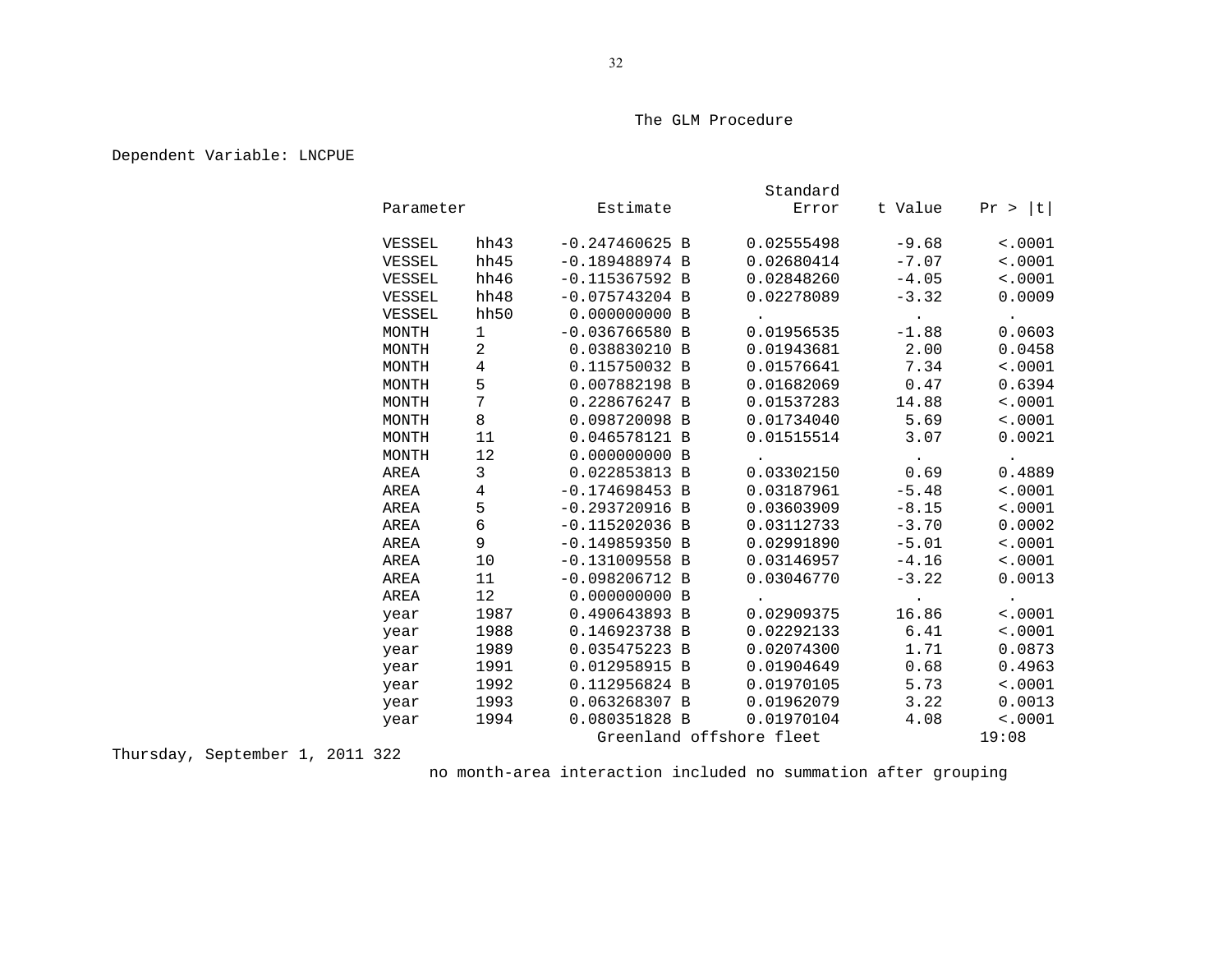# Dependent Variable: LNCPUE

|      |           |               | Standard   |         |             |  |  |
|------|-----------|---------------|------------|---------|-------------|--|--|
|      | Parameter | Estimate      | Error      | t Value | t <br>Pr >  |  |  |
| year | 1995      | 0.195309329 B | 0.02033090 | 9.61    | < .0001     |  |  |
| year | 1996      | 0.248243073 B | 0.02144518 | 11.58   | $\sim 0001$ |  |  |
| year | 1997      | 0.209841179 B | 0.02253393 | 9.31    | < .0001     |  |  |
| year | 1998      | 0.347299915 B | 0.02430022 | 14.29   | < .0001     |  |  |
| year | 1999      | 0.470642583 B | 0.02510363 | 18.75   | $\sim 0001$ |  |  |
| year | 2000      | 0.530052920 B | 0.02663416 | 19.90   | $\sim 0001$ |  |  |
| year | 2001      | 0.492521917 B | 0.02781440 | 17.71   | $\sim 0001$ |  |  |
| year | 2002      | 0.657795178 B | 0.02565757 | 25.64   | < .0001     |  |  |
| year | 2003      | 0.735094381 B | 0.02629999 | 27.95   | < .0001     |  |  |
| year | 2004      | 0.854933385 B | 0.02644236 | 32.33   | < .0001     |  |  |
| year | 2005      | 0.914494548 B | 0.02614006 | 34.98   | < .0001     |  |  |
| year | 2006      | 0.866467820 B | 0.02625863 | 33.00   | $\sim 0001$ |  |  |
| year | 2007      | 0.865266050 B | 0.02828277 | 30.59   | < .0001     |  |  |
| year | 2008      | 0.916401881 B | 0.02797294 | 32.76   | $\sim 0001$ |  |  |
| year | 2009      | 0.761810152 B | 0.03073836 | 24.78   | $\sim 0001$ |  |  |
| year | 2010      | 0.729832700 B | 0.03114084 | 23.44   | < .0001     |  |  |
| year | 2011      | 0.924174638 B | 0.04057719 | 22.78   | $\sim 0001$ |  |  |
| year | 2090      | 0.000000000B  |            |         |             |  |  |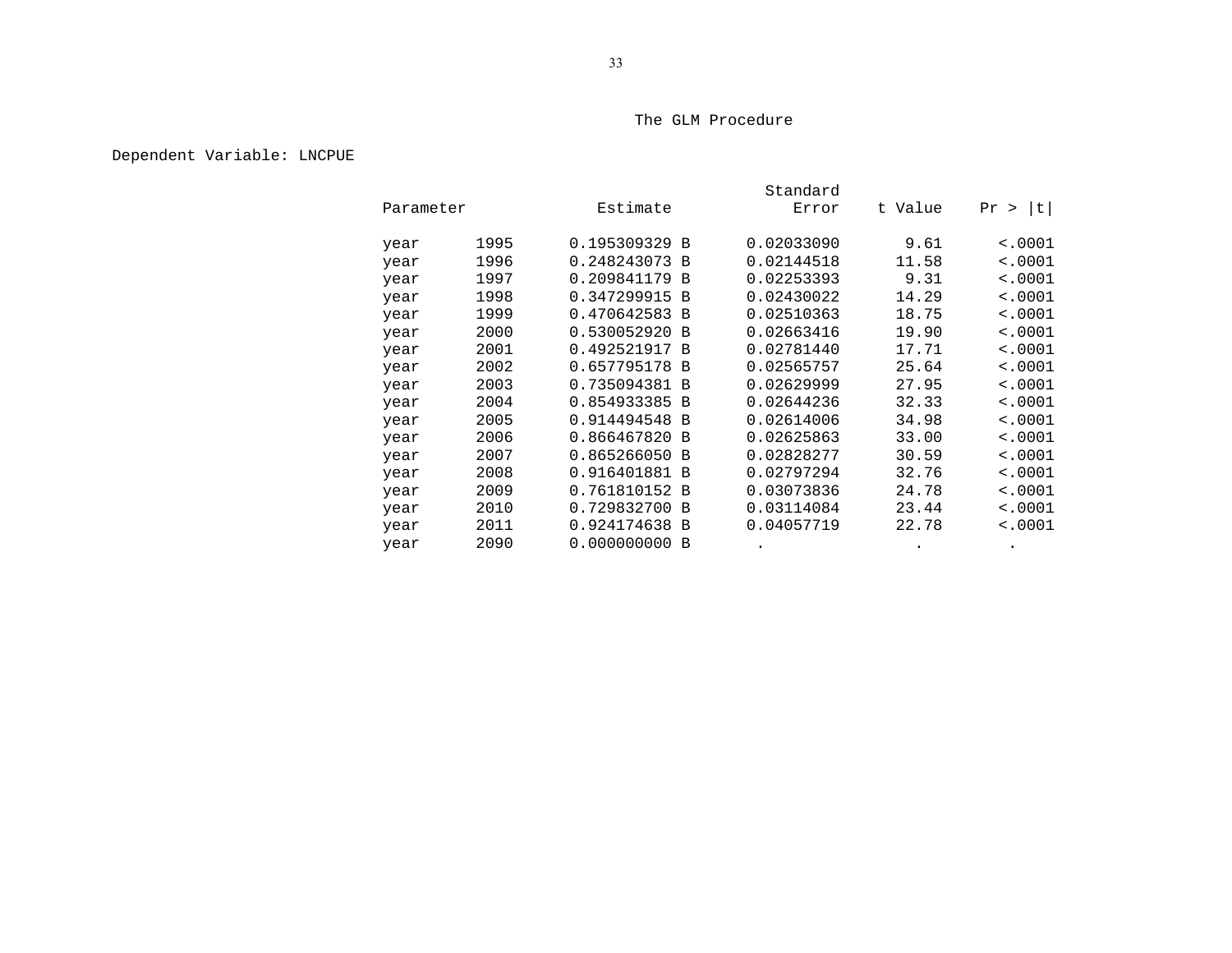# **Appendix II: A standardised CPUE series for the Greenland Coastal fleet.**

The GLM Procedure

Class Level Information

- VESSEL16 cc02 cc05 cc08 cc10 cc12 cc13 cc16 cc17 cc21 cc22 cc27 cc29 cc30 cc32 cc33 cc34
- year 24 1988 1989 1991 1992 1993 1994 1995 1996 1997 1998 1999 2000 2001 2002 2003 2004 2005 2006 2007 2008 2009 2010 2011 2090
- AREA5 1 2 3 7 13

Class

MONTH10 1 2 3 4 5 6 7 8 9 12

Levels Values

Number of Observations Read 9335 Number of Observations Used 9335 Greenland coastal fleet:12:12 Friday, September 9, 2011 504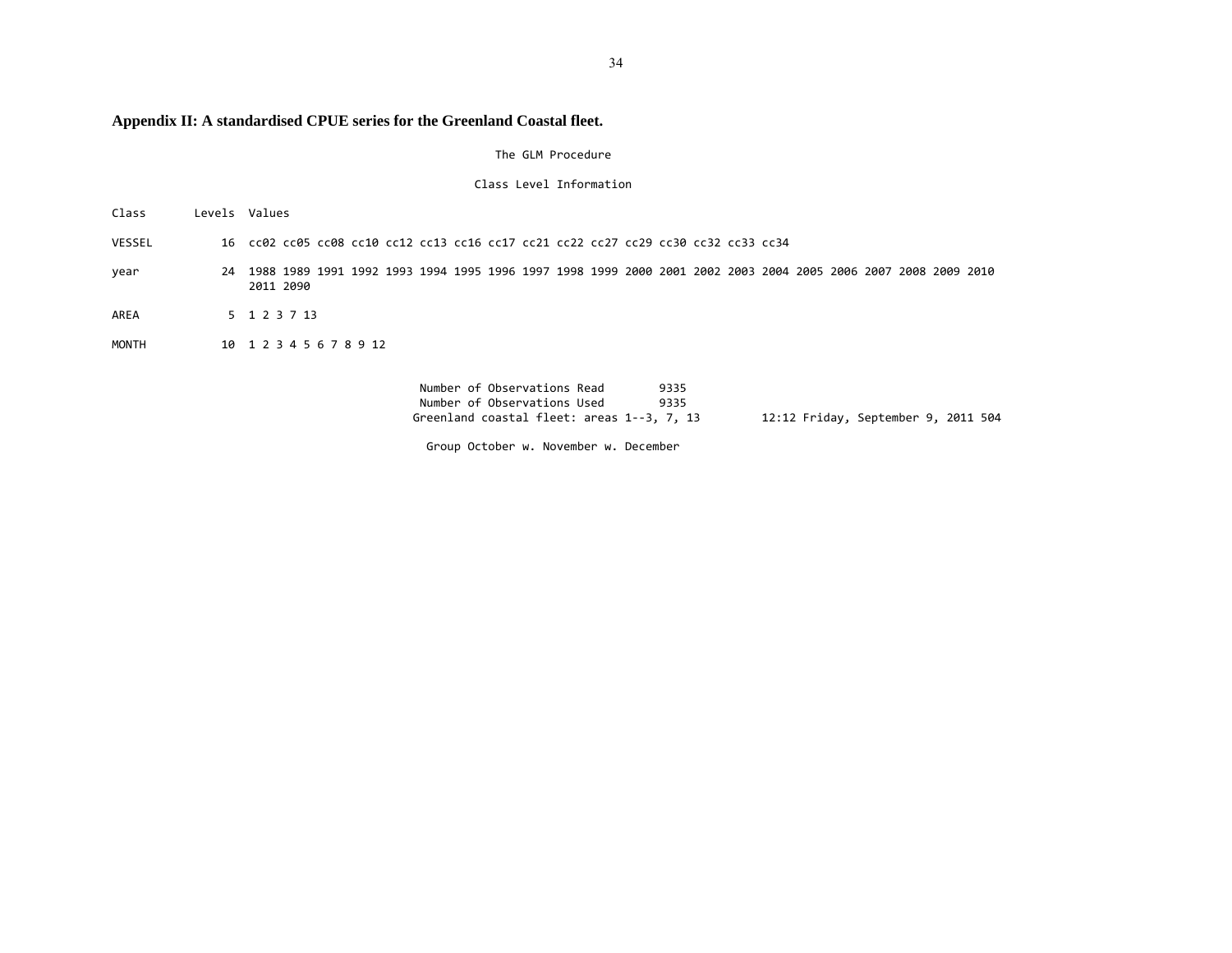## Dependent Variable: LNCPUE

Weight: Hauls

|                 |          |           | Sum of                                     |             |         |                                     |  |
|-----------------|----------|-----------|--------------------------------------------|-------------|---------|-------------------------------------|--|
| Source          |          | DF        | Squares                                    | Mean Square | F Value | $Pr$ > F                            |  |
| Model           |          | 51        | 41417.56024                                | 812.10902   | 251.40  | $\langle .0001$                     |  |
| Error           |          | 9283      | 29987.37775                                | 3.23035     |         |                                     |  |
| Corrected Total |          | 9334      | 71404.93799                                |             |         |                                     |  |
|                 | R-Square |           | Coeff Var<br>Root MSE                      | LNCPUE Mean |         |                                     |  |
|                 | 0.580038 |           | 94.48783<br>1.797319                       | 1.902169    |         |                                     |  |
| Source          |          | <b>DF</b> | Type I SS                                  | Mean Square | F Value | $Pr$ > F                            |  |
| AREA            |          | 4         | 3838.03994                                 | 959.50998   | 297.03  | $\langle .0001$                     |  |
| MONTH           |          | 9         | 2786.94362                                 | 309.66040   | 95.86   | $\langle .0001$                     |  |
| VESSEL          |          | 15        | 11665.13383                                | 777.67559   | 240.74  | $\langle .0001$                     |  |
| year            |          | 23        | 23127.44286                                | 1005.54099  | 311.28  | $\langle .0001$                     |  |
| Source          |          | DF        | Type III SS                                | Mean Square | F Value | $Pr$ > F                            |  |
| AREA            |          | 4         | 2838.58423                                 | 709.64606   | 219.68  | $\ddotsc 0001$                      |  |
| MONTH           |          | 9         | 2139.11045                                 | 237.67894   | 73.58   | $\langle .0001$                     |  |
| VESSEL          |          | 15        | 6439.00629                                 | 429.26709   | 132.89  | $\langle .0001$                     |  |
|                 |          |           | Greenland coastal fleet: areas 1--3, 7, 13 |             |         | 12:12 Friday, September 9, 2011 505 |  |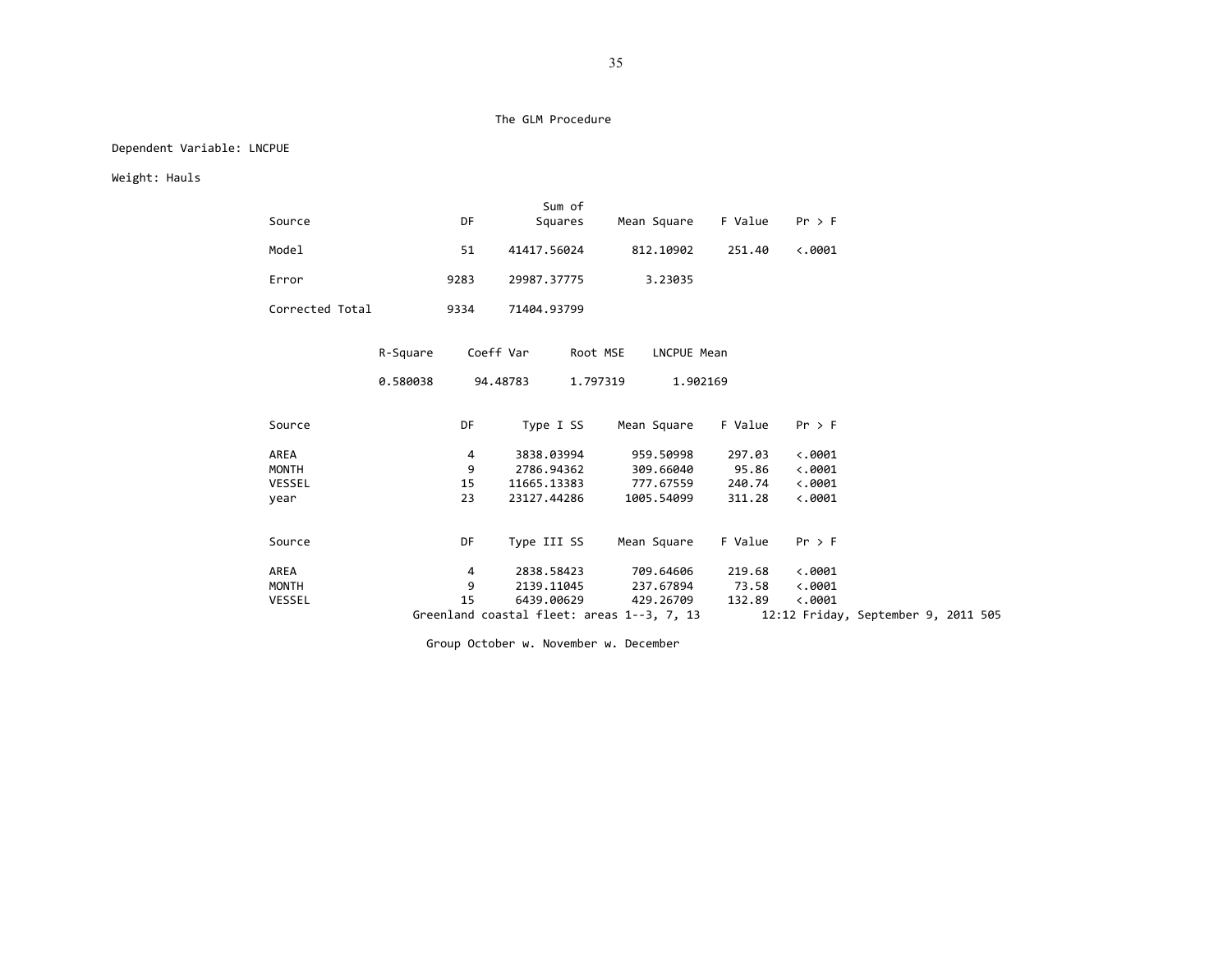### Dependent Variable: LNCPUE

| Source             | DF           | Type III SS                                | Mean Square | F Value | $Pr$ > F        |                                     |  |
|--------------------|--------------|--------------------------------------------|-------------|---------|-----------------|-------------------------------------|--|
| year               | 23           | 23127.44286                                | 1005.54099  | 311.28  | $\langle .0001$ |                                     |  |
| Contrast           | DF           | Contrast SS                                | Mean Square | F Value | $Pr$ > F        |                                     |  |
| cc02<br>$v$ $cc05$ | $\mathbf{1}$ | 41.322671                                  | 41.322671   | 12.79   | 0.0003          |                                     |  |
| cc05<br>$v$ $cc08$ | $\mathbf{1}$ | 64.305097                                  | 64.305097   | 19.91   | $\langle .0001$ |                                     |  |
| $v$ $cc10$<br>cc08 | $\mathbf{1}$ | 14,449029                                  | 14,449029   | 4.47    | 0.0345          |                                     |  |
| $v$ $cc12$<br>cc10 | $\mathbf{1}$ | 17.478407                                  | 17.478407   | 5.41    | 0.0200          |                                     |  |
| cc12<br>$v$ $cc13$ | 1            | 11.962729                                  | 11,962729   | 3.70    | 0.0543          |                                     |  |
| cc13<br>$v$ $cc16$ | $\mathbf{1}$ | 8.251910                                   | 8.251910    | 2.55    | 0.1100          |                                     |  |
| cc16<br>$v$ $cc17$ | $\mathbf{1}$ | 16.618101                                  | 16.618101   | 5.14    | 0.0233          |                                     |  |
| $v$ $cc21$<br>cc17 | $\mathbf{1}$ | 6.106521                                   | 6.106521    | 1.89    | 0.1692          |                                     |  |
| $v$ $cc22$<br>cc21 | $\mathbf{1}$ | 34.944922                                  | 34.944922   | 10.82   | 0.0010          |                                     |  |
| cc22<br>$v$ $cc27$ | $\mathbf{1}$ | 7.374681                                   | 7.374681    | 2.28    | 0.1308          |                                     |  |
| cc27<br>$v$ $cc29$ | $\mathbf{1}$ | 8.120027                                   | 8.120027    | 2.51    | 0.1129          |                                     |  |
| cc29<br>$v$ $cc30$ | $\mathbf{1}$ | 2.629027                                   | 2.629027    | 0.81    | 0.3670          |                                     |  |
| cc30<br>$v$ $cc32$ | $\mathbf{1}$ | 5.003444                                   | 5.003444    | 1.55    | 0.2133          |                                     |  |
| cc32<br>$v$ $cc33$ | 1            | 9.753333                                   | 9.753333    | 3.02    | 0.0823          |                                     |  |
| cc33<br>$v$ $cc34$ | $\mathbf{1}$ | 107.072104                                 | 107.072104  | 33.15   | $\langle .0001$ |                                     |  |
| m01 v m02          | $\mathbf{1}$ | 4.086628                                   | 4.086628    | 1.27    | 0.2607          |                                     |  |
| m02 v m03          | $\mathbf{1}$ | 133.451289                                 | 133.451289  | 41.31   | $\langle .0001$ |                                     |  |
| m03 v m04          | $\mathbf{1}$ | 234.229843                                 | 234.229843  | 72.51   | $\langle .0001$ |                                     |  |
| m04 v m05          | $\mathbf{1}$ | 209.297966                                 | 209.297966  | 64.79   | $\langle .0001$ |                                     |  |
| m05 v m06          | $\mathbf{1}$ | 21.090334                                  | 21.090334   | 6.53    | 0.0106          |                                     |  |
| m06 v m07          | $\mathbf{1}$ | 19.413317                                  | 19.413317   | 6.01    | 0.0142          |                                     |  |
| m07 v m08          | $\mathbf{1}$ | 48.800660                                  | 48.800660   | 15.11   | 0.0001          |                                     |  |
| m08 v m09          | 1            | 93.484468                                  | 93.484468   | 28.94   | $\langle .0001$ |                                     |  |
|                    |              | Greenland coastal fleet: areas 1--3, 7, 13 |             |         |                 | 12:12 Friday, September 9, 2011 506 |  |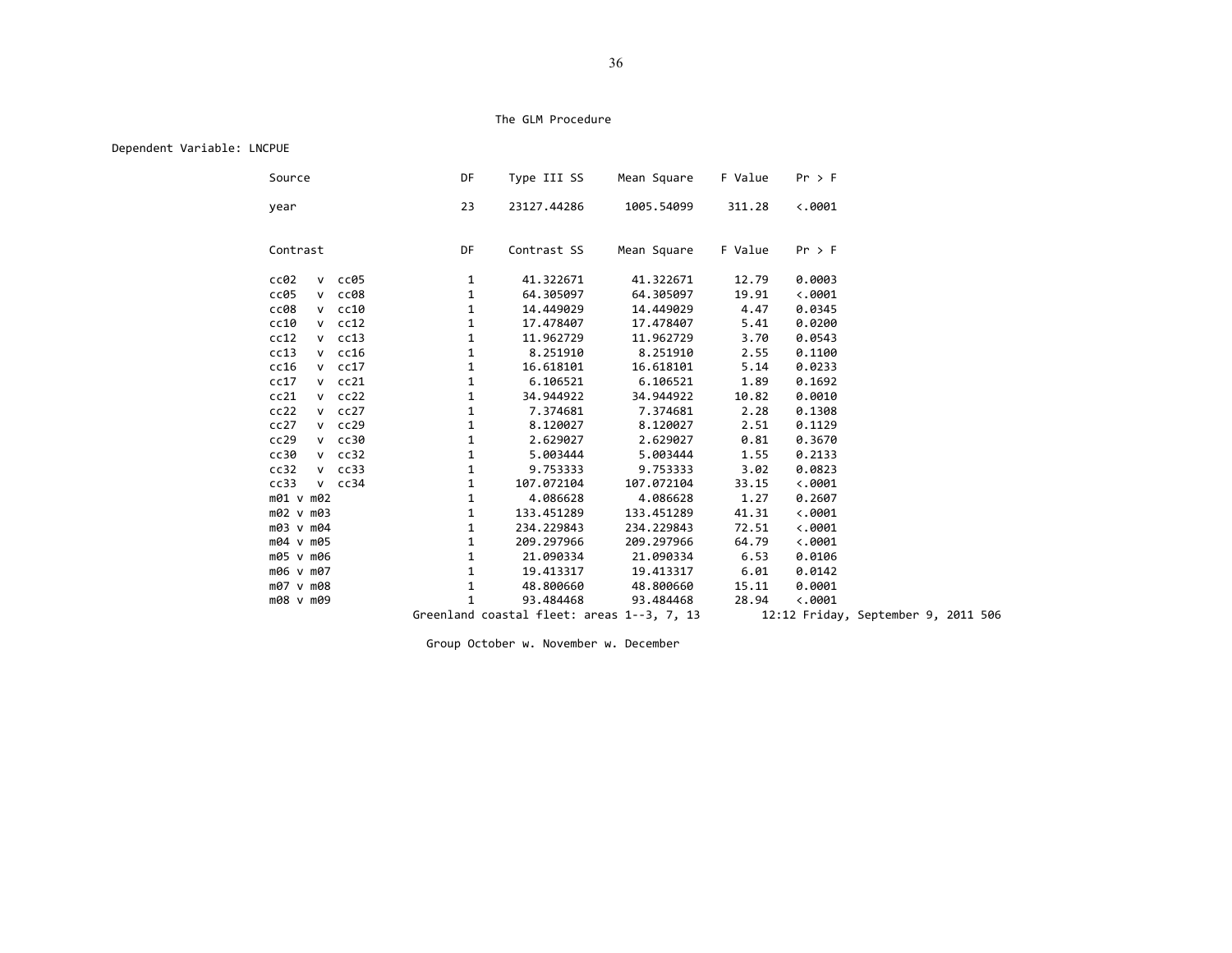## Dependent Variable: LNCPUE

| Contrast       | DF           | Contrast SS | Mean Square | F Value | Pr > F                  |
|----------------|--------------|-------------|-------------|---------|-------------------------|
| m09 v m12      | $\mathbf{1}$ | 35.892763   | 35.892763   | 11.11   | 0.0009                  |
| $m12$ v $m01$  | 1            | 49.721052   | 49.721052   | 15.39   | $\langle .0001$         |
| a01 v a02      | $\mathbf{1}$ | 22.930035   | 22.930035   | 7.10    | 0.0077                  |
| a02 v a03      | 1            | 1111.817216 | 1111.817216 | 344.18  | $\langle .0001$         |
| a03 v a07      | 1            | 510.399013  | 510.399013  | 158.00  | $\langle .0001$         |
| $a07 \vee a13$ |              | 1435.921618 | 1435.921618 | 444.51  | $\langle .0001 \rangle$ |

|               |                |                                            | Standard          |                          |                                     |  |  |
|---------------|----------------|--------------------------------------------|-------------------|--------------------------|-------------------------------------|--|--|
| Parameter     |                | Estimate                                   | Error             | t Value                  | Pr >  t                             |  |  |
| Intercept     |                | 2.244068770 B                              | 0.03982429        | 56.35                    | $\langle .0001$                     |  |  |
| AREA          |                | -0.336166639 B                             | 0.01589599        | $-21.15$                 | $\ddotsc$ .0001                     |  |  |
| AREA          | $\overline{2}$ | -0.370312093 B                             | 0.01510895        | -24.51                   | $\ddotsc$ .0001                     |  |  |
| AREA          | 3              | -0.157349899 B                             | 0.01393630        | -11.29                   | $\langle .0001$                     |  |  |
| AREA          | $\overline{7}$ | $-0.316832923 B$                           | 0.01502761        | -21.08                   | $\ddotsc$ .0001                     |  |  |
| AREA          | 13             | 0.000000000 B                              | $\bullet$         | <b>Contract Contract</b> | $\bullet$                           |  |  |
| MONTH         | $\mathbf{1}$   | -0.066601828 B                             | 0.01697622        | -3.92                    | $\langle .0001 \rangle$             |  |  |
| MONTH         | $\overline{2}$ | -0.042238861 B                             | 0.01843196        | $-2.29$                  | 0.0220                              |  |  |
| MONTH         | 3              | 0.099026288 B                              | 0.01764111        | 5.61                     | $\langle .0001$                     |  |  |
| MONTH         | 4              | 0.272557208 B                              | 0.01574692        | 17.31                    | $\ddotsc$ .0001                     |  |  |
| MONTH         | 5              | 0.132004026 B                              | 0.01380646 9.56   |                          | $\ddotsc$ .0001                     |  |  |
| MONTH         | 6              | 0.173220600 B                              | 0.01410314        | 12.28                    | $\langle .0001$                     |  |  |
| <b>MONTH</b>  |                | 0.214132904 B                              | 0.01443195        | 14.84                    | $\langle .0001$                     |  |  |
| MONTH         | 8              | 0.146077977 B                              | 0.01493414        | 9.78                     | $\langle .0001$                     |  |  |
| MONTH         | 9              | 0.049349637 B                              | 0.01480490        | 3.33                     | 0.0009                              |  |  |
| MONTH         | 12             | 0.000000000 B                              |                   | $\ddot{\phantom{0}}$     | $\ddot{\phantom{0}}$                |  |  |
| <b>VESSEL</b> | cc02           | -1.109333725 B                             | 0.04429585 -25.04 |                          | $\langle .0001 \rangle$             |  |  |
|               |                | Greenland coastal fleet: areas 1--3, 7, 13 |                   |                          | 12:12 Friday, September 9, 2011 507 |  |  |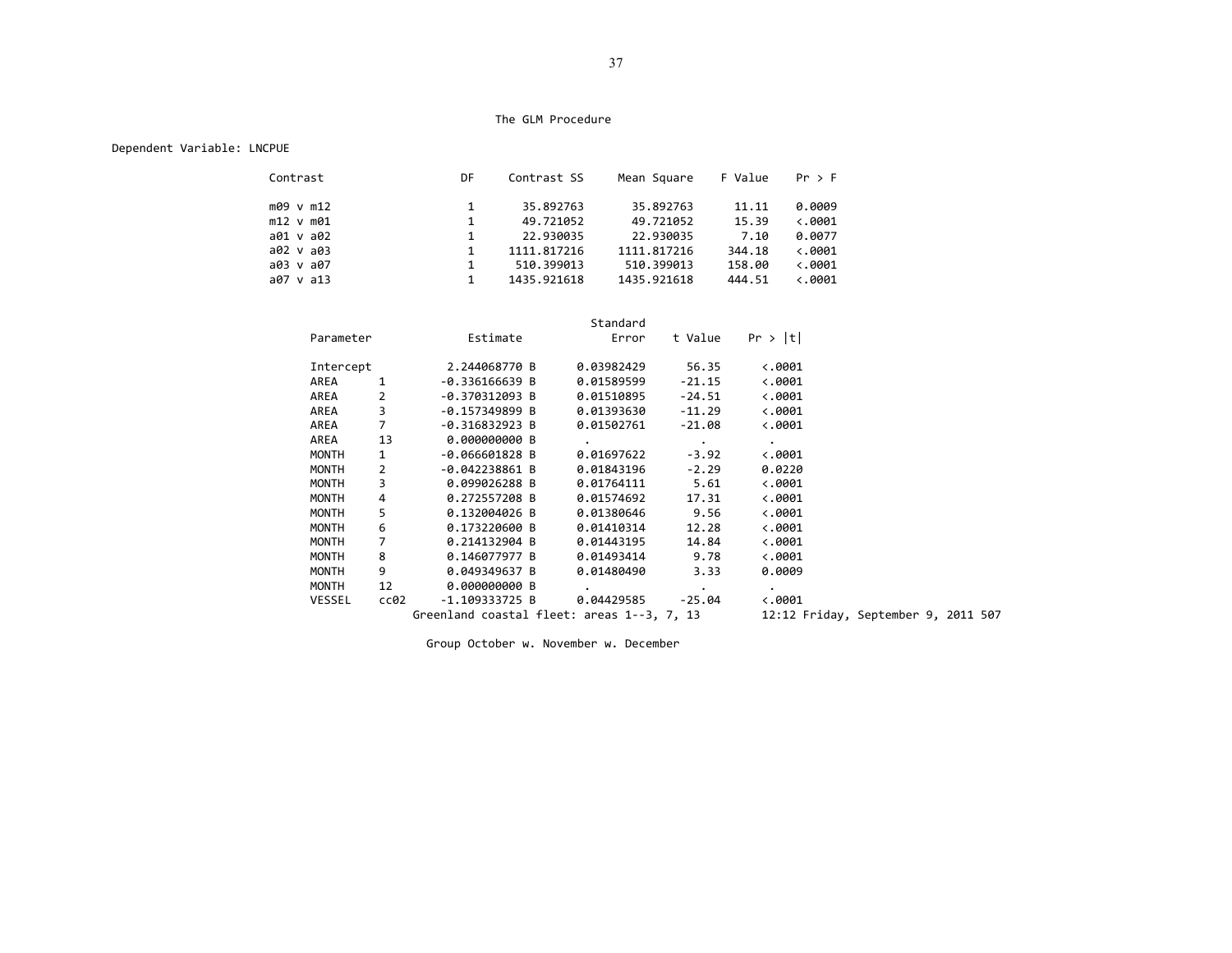### Dependent Variable: LNCPUE

|               |      |                                            | Standard   |                 |                      |                                     |  |
|---------------|------|--------------------------------------------|------------|-----------------|----------------------|-------------------------------------|--|
| Parameter     |      | Estimate                                   | Error      | t Value         | Pr >  t              |                                     |  |
| <b>VESSEL</b> | cc05 | $-0.977520903 B$                           | 0.03753829 | $-26.04$        | $\langle .0001$      |                                     |  |
| <b>VESSEL</b> | cc08 | $-0.861334411 B$                           | 0.03456576 | $-24.92$        | $\langle .0001$      |                                     |  |
| VESSEL        | cc10 | $-0.805670464 B$                           | 0.03703233 | $-21.76$        | $\langle .0001$      |                                     |  |
| VESSEL        | cc12 | $-0.747579991 B$                           | 0.03368017 | $-22.20$        | $\langle .0001$      |                                     |  |
| VESSEL        | cc13 | $-0.702425812 B$                           | 0.03723788 | $-18.86$        | $\langle .0001$      |                                     |  |
| VESSEL        | cc16 | $-0.665609173 B$                           | 0.03307766 | $-20.12$        | $\langle .0001$      |                                     |  |
| VESSEL        | cc17 | $-0.619832484 B$                           | 0.03540389 | $-17.51$        | $\langle .0001$      |                                     |  |
| <b>VESSEL</b> | cc21 | $-0.593411948$ B                           | 0.03227658 | $-18.39$        | $\langle .0001$      |                                     |  |
| <b>VESSEL</b> | cc22 | $-0.528771766 B$                           | 0.03549920 | $-14.90$        | $\langle .0001$      |                                     |  |
| <b>VESSEL</b> | cc27 | $-0.499561791 B$                           | 0.03204742 | $-15.59$        | $\langle .0001$      |                                     |  |
| <b>VESSEL</b> | cc29 | $-0.455865399 B$                           | 0.03958436 | $-11.52$        | $\langle .0001$      |                                     |  |
| <b>VESSEL</b> | cc30 | $-0.415872947 B$                           | 0.04702451 | $-8.84$         | $\langle .0001$      |                                     |  |
| <b>VESSEL</b> | cc32 | $-0.367519178$ B                           | 0.03446130 | $-10.66$        | $\langle .0001$      |                                     |  |
| VESSEL        | cc33 | $-0.291110529$ B                           | 0.05056440 | $-5.76$         | $\langle .0001$      |                                     |  |
| <b>VESSEL</b> | cc34 | 0.000000000 B                              | $\bullet$  | $\sim 10^{-10}$ | $\ddot{\phantom{0}}$ |                                     |  |
| year          | 1988 | 0.163530790 B                              | 0.04065828 | 4.02            | $\langle .0001$      |                                     |  |
| year          | 1989 | $-0.118352350 B$                           | 0.03045411 | $-3.89$         | 0.0001               |                                     |  |
| year          | 1991 | $-0.025228756 B$                           | 0.02740266 | $-0.92$         | 0.3572               |                                     |  |
| year          | 1992 | 0.066142541 B                              | 0.02747221 | 2.41            | 0.0161               |                                     |  |
| year          | 1993 | 0.110402557 B                              | 0.02725879 | 4.05            | $\langle .0001$      |                                     |  |
| year          | 1994 | 0.002153701 B                              | 0.02658272 | 0.08            | 0.9354               |                                     |  |
| year          | 1995 | 0.014507257 B                              | 0.02694779 | 0.54            | 0.5904               |                                     |  |
| year          | 1996 | 0.061674760 B                              | 0.02803798 | 2.20            | 0.0279               |                                     |  |
| year          | 1997 | 0.077224840 B                              | 0.02745365 | 2.81            | 0.0049               |                                     |  |
| year          | 1998 | 0.269756809 B                              | 0.03029225 | 8.91            | $\langle .0001$      |                                     |  |
| year          | 1999 | 0.340503179 B                              | 0.02697300 | 12.62           | $\langle .0001$      |                                     |  |
| year          | 2000 | 0.553982088 B                              | 0.02721148 | 20.36           | $\langle .0001$      |                                     |  |
|               |      | Greenland coastal fleet: areas 1--3, 7, 13 |            |                 |                      | 12:12 Friday, September 9, 2011 508 |  |

Group October w. November w. December

38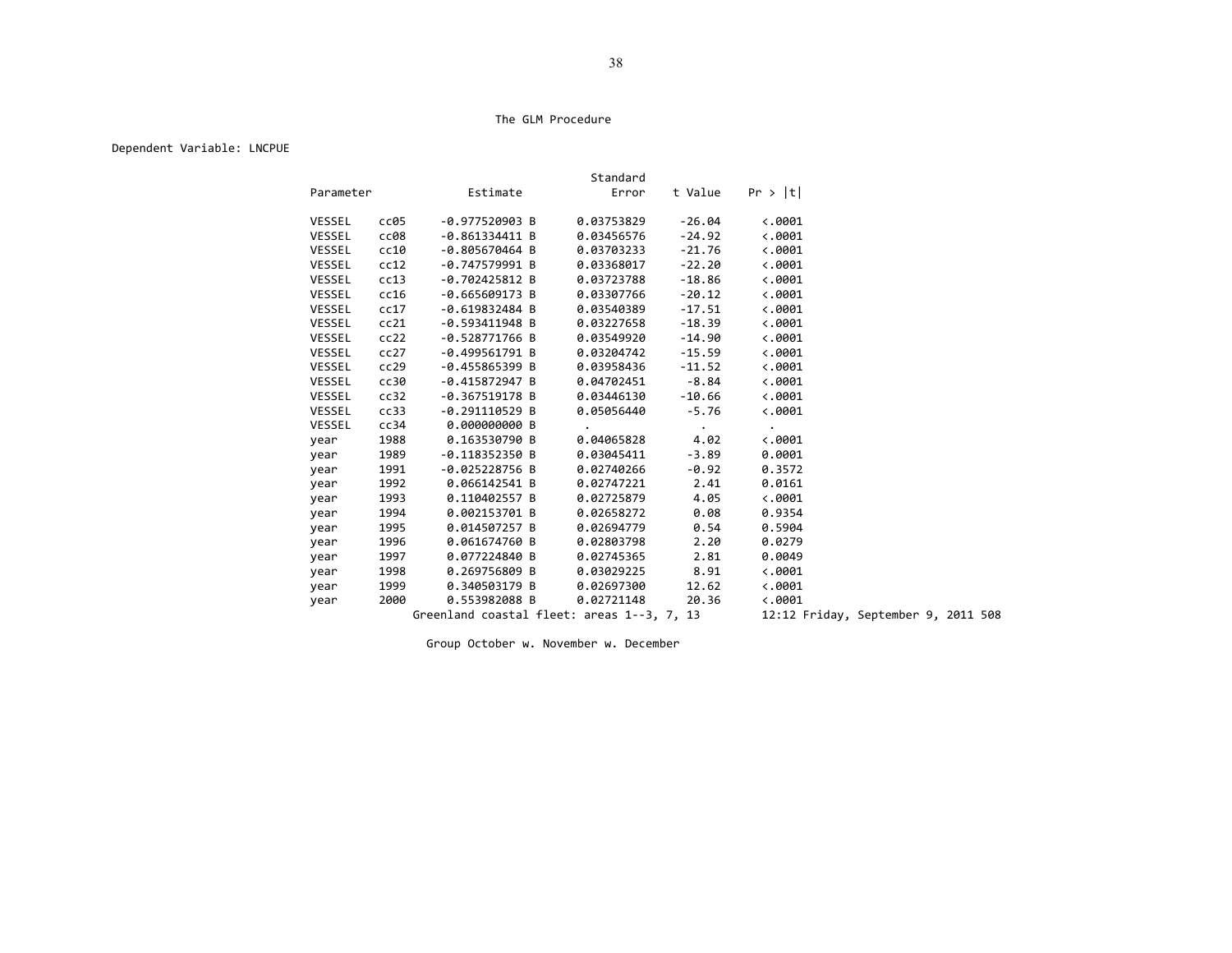## Dependent Variable: LNCPUE

|           |      |               | Standard   |         |                 |
|-----------|------|---------------|------------|---------|-----------------|
| Parameter |      | Estimate      | Error      | t Value | t <br>Pr >      |
| year      | 2001 | 0.483986018 B | 0.02677443 | 18.08   | $\langle .0001$ |
| year      | 2002 | 0.691020621 B | 0.02697003 | 25.62   | $\langle .0001$ |
| year      | 2003 | 0.702641492 B | 0.02762580 | 25.43   | $\langle .0001$ |
| year      | 2004 | 0.746791099 B | 0.02673025 | 27.94   | $\langle .0001$ |
| year      | 2005 | 0.718067128 B | 0.02703084 | 26.56   | $\langle .0001$ |
| year      | 2006 | 0.796743998 B | 0.02790855 | 28.55   | $\langle .0001$ |
| year      | 2007 | 0.920807774 B | 0.02800402 | 32.88   | $\langle .0001$ |
| year      | 2008 | 0.925527794 B | 0.02721539 | 34.01   | $\langle .0001$ |
| year      | 2009 | 0.771319406 B | 0.02796275 | 27.58   | $\langle .0001$ |
| year      | 2010 | 0.694610945 B | 0.02822683 | 24.61   | $\langle .0001$ |
| year      | 2011 | 0.848421181 B | 0.03311009 | 25.62   | $\langle .0001$ |
| year      | 2090 | 0.000000000 B |            |         |                 |
|           |      |               |            |         |                 |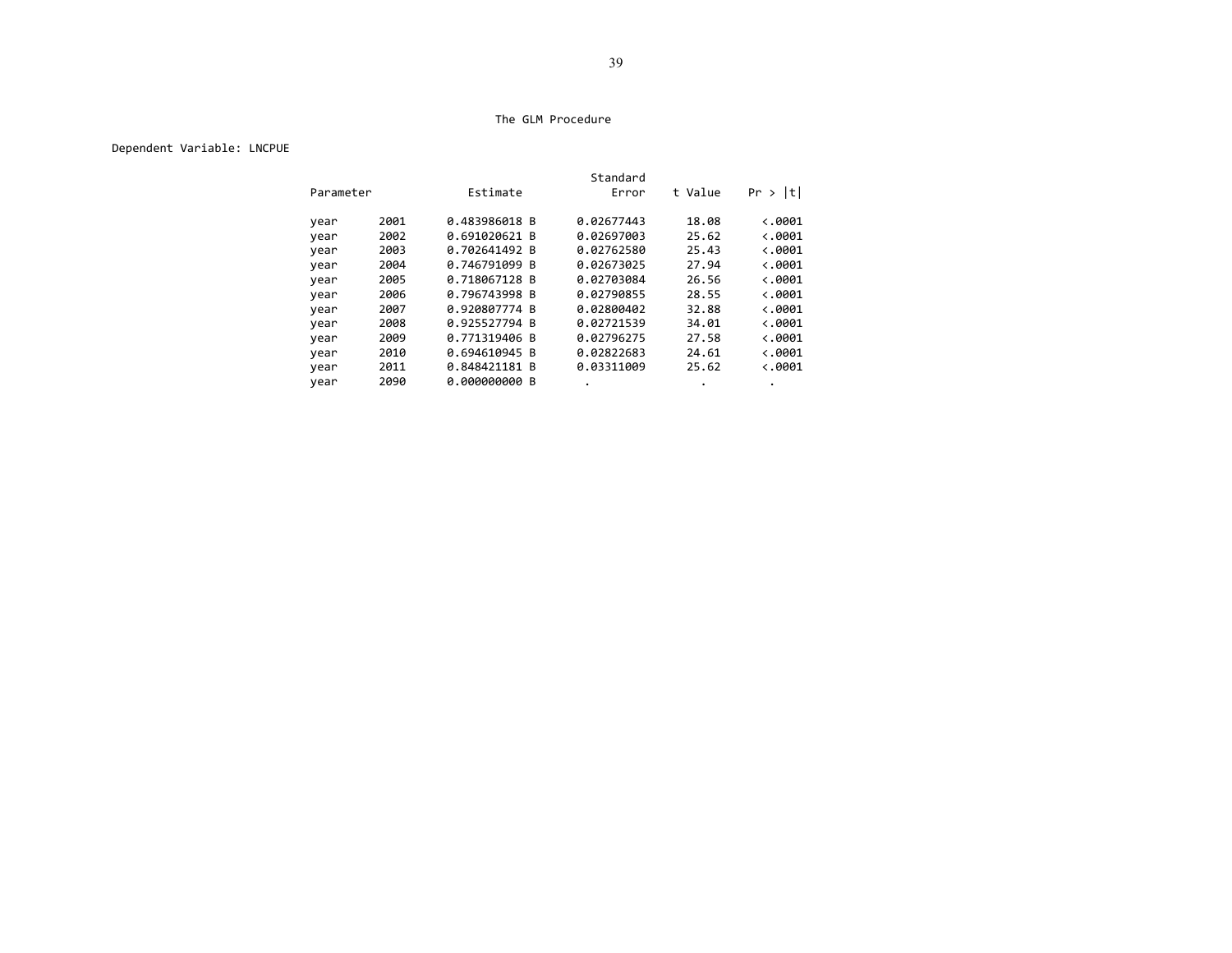# **Appendix III: A standardised CPUE series for the Canadian fleet fishing for shrimps in SFA1**

The GLM Procedure

Class Level Information

| Class         | Levels Values                                                                                                    |
|---------------|------------------------------------------------------------------------------------------------------------------|
| YEAR          | 22 1987 1988 1989 1991 1992 1993 1994 1995 1996 1997 1998 1999 2000 2001 2002 2003 2004 2005 2006 2007 2010 2090 |
| MONTH         | 5 5 7 8 9 12                                                                                                     |
| <b>TCLASS</b> | 3 5 6 7                                                                                                          |
| GEAR          | 2 2 9 1                                                                                                          |
|               | Number of Observations Read<br>709                                                                               |

Number of Observations Used 709

20:18 Monday, September 26, 2011 26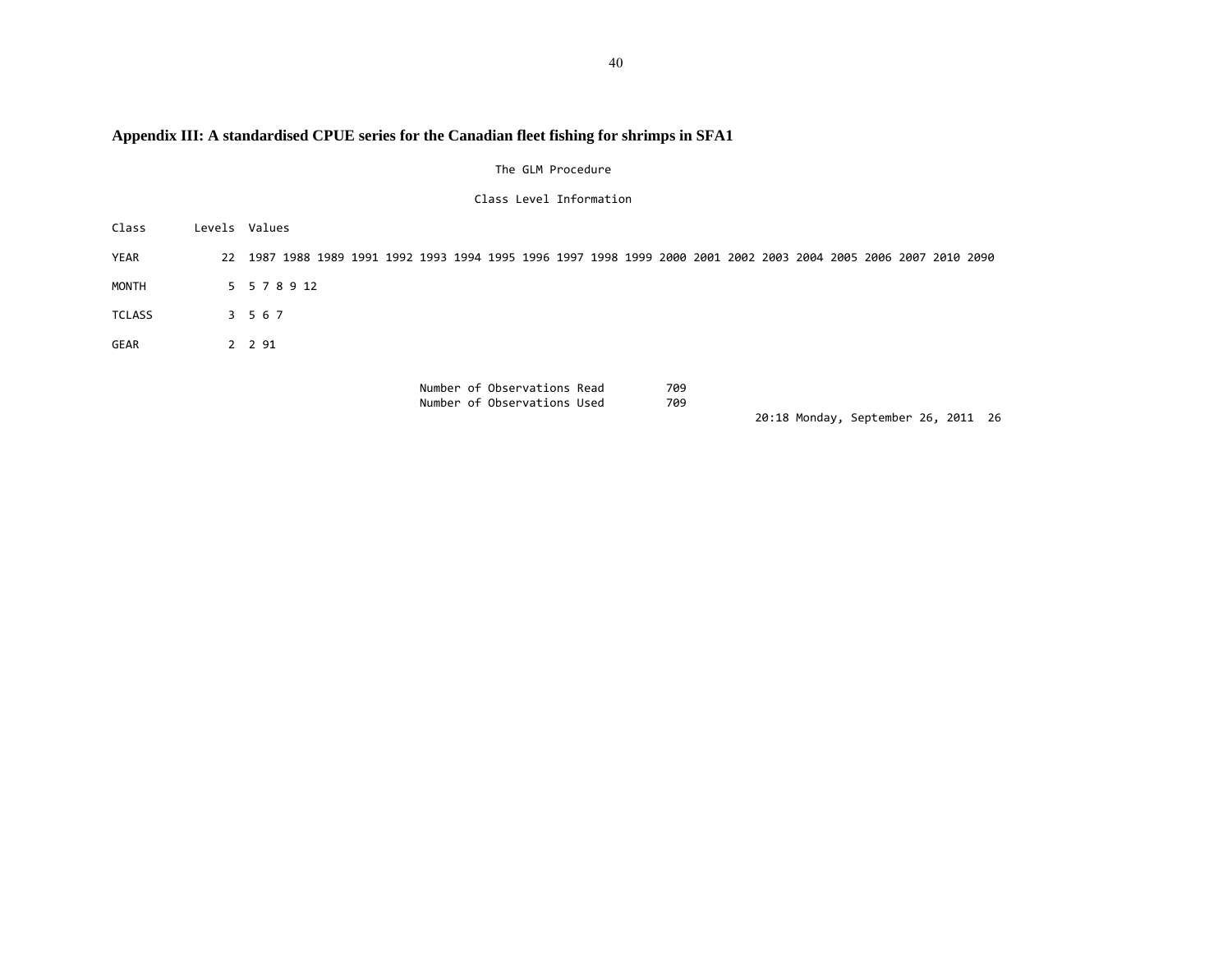Dependent Variable: log\_catch

|                 |          |                | Sum of               |                |          |                 |                                     |  |  |
|-----------------|----------|----------------|----------------------|----------------|----------|-----------------|-------------------------------------|--|--|
| Source          |          | DF             | Squares              | Mean Square    | F Value  | $Pr$ > F        |                                     |  |  |
| Model           |          | 29             | 1442.379101          | 49.737210      | 355.14   | $\langle .0001$ |                                     |  |  |
| Error           |          | 679            | 95.092681            | 0.140048       |          |                 |                                     |  |  |
| Corrected Total |          | 708            | 1537.471782          |                |          |                 |                                     |  |  |
|                 | R-Square | Coeff Var      | Root MSE             | log catch Mean |          |                 |                                     |  |  |
|                 | 0.938150 |                | 3.409277<br>0.374230 |                | 10.97682 |                 |                                     |  |  |
| Source          |          | DF             | Type I SS            | Mean Square    | F Value  | $Pr$ > F        |                                     |  |  |
| log effort      |          | 1              | 1266.569125          | 1266.569125    | 9043.81  | $\langle .0001$ |                                     |  |  |
| <b>MONTH</b>    |          | 4              | 17.293420            | 4.323355       | 30.87    | $\ddotsc 0001$  |                                     |  |  |
| <b>TCLASS</b>   |          | $\overline{2}$ | 37.704864            | 18.852432      | 134.61   | $\langle .0001$ |                                     |  |  |
| <b>YEAR</b>     |          | 21             | 102.151374           | 4.864351       | 34.73    | $\langle .0001$ |                                     |  |  |
| GEAR            |          | 1              | 18.660317            | 18.660317      | 133.24   | $\langle .0001$ |                                     |  |  |
| Source          |          | DF             | Type III SS          | Mean Square    | F Value  | $Pr$ > F        |                                     |  |  |
| log effort      |          | 1              | 1025.583670          | 1025.583670    | 7323.08  | $\langle .0001$ |                                     |  |  |
| <b>MONTH</b>    |          | 4              | 6.637093             | 1.659273       | 11.85    | $\langle .0001$ |                                     |  |  |
| <b>TCLASS</b>   |          | $\overline{2}$ | 11.154190            | 5.577095       | 39.82    | $\langle .0001$ |                                     |  |  |
| YEAR            |          | 21             | 57.633059            | 2.744431       | 19.60    | $\langle .0001$ |                                     |  |  |
| GEAR            |          | $\mathbf{1}$   | 18.660317            | 18.660317      | 133.24   | $\langle .0001$ |                                     |  |  |
|                 |          |                |                      |                |          |                 | 20:18 Monday, September 26, 2011 27 |  |  |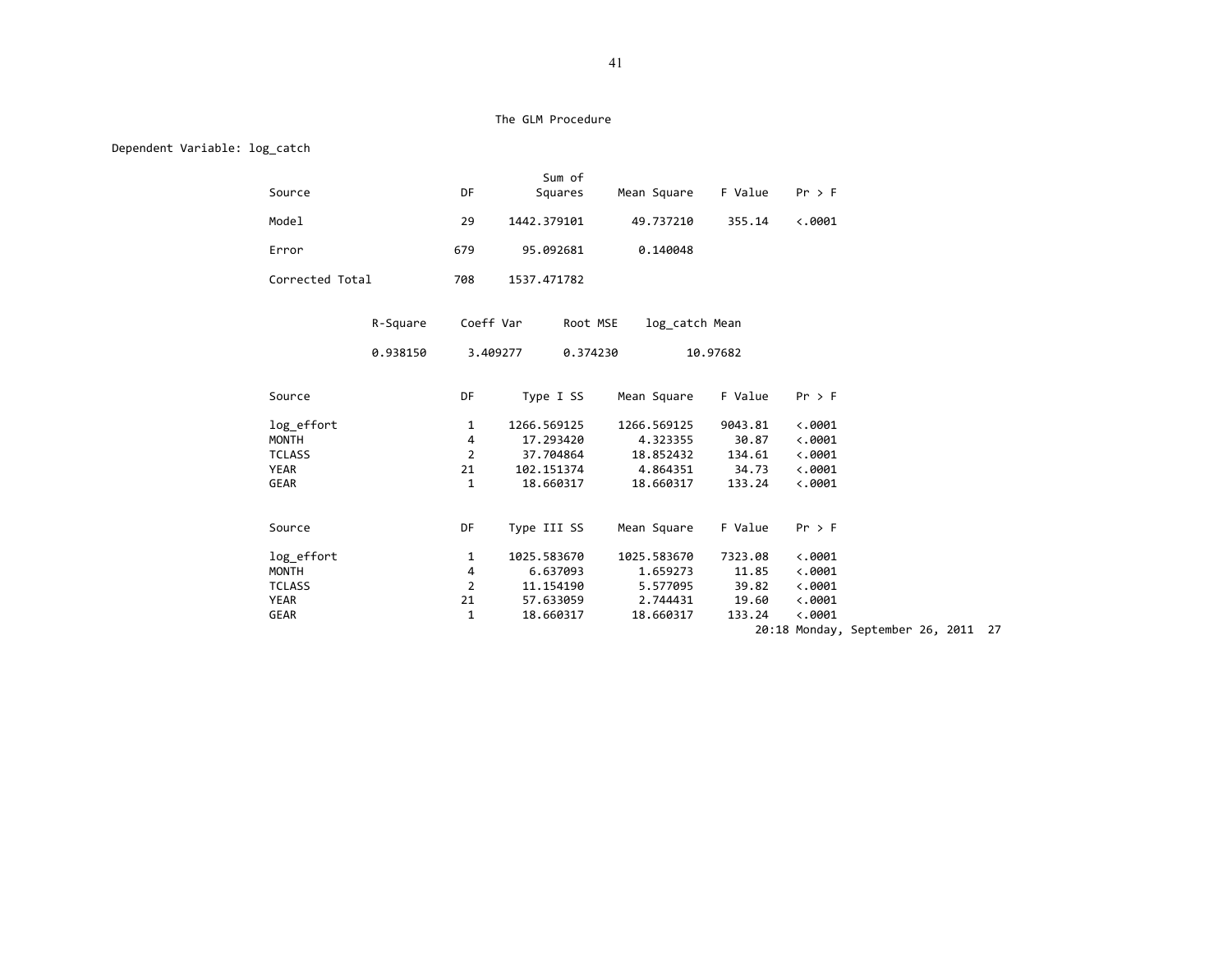## Dependent Variable: log\_catch

| Contrast     | DF           | Contrast SS | Mean Square | F Value | Pr > F          |
|--------------|--------------|-------------|-------------|---------|-----------------|
| m05 v m07    |              | 4.39171845  | 4.39171845  | 31.36   | $\langle .0001$ |
| m07 v m08    | $\mathbf{1}$ | 2.23666217  | 2.23666217  | 15.97   | $\langle .0001$ |
| m08 v m09    | 1            | 0.47386506  | 0.47386506  | 3.38    | 0.0663          |
| m09 v m12    | $\mathbf{1}$ | 0.47803087  | 0.47803087  | 3.41    | 0.0651          |
| t5 v t6      | 1            | 1.59050801  | 1.59050801  | 11.36   | 0.0008          |
| $t6 \vee t7$ |              | 7.78879338  | 7.78879338  | 55.62   | <.0001          |

|               |                |                  | Standard             |                          |                         |
|---------------|----------------|------------------|----------------------|--------------------------|-------------------------|
| Parameter     |                | Estimate         | Error                |                          | t Value $Pr >  t $      |
| Intercept     |                | 5.703086736 B    | 0.09079314           | 62.81                    | $\langle .0001 \rangle$ |
| log effort    |                | 1.082870435      | 0.01265405           | 85.57                    | $\langle .0001$         |
| MONTH         | 5              | $-0.911863407 B$ | 0.19244782           | $-4.74$                  | $\langle .0001$         |
| MONTH         | $\overline{7}$ | 0.172749502 B    | 0.04188228           | 4.12                     | $\ddotsc$ .0001         |
| MONTH         | 8              | -0.006882083 B   | 0.04007919           | $-0.17$                  | 0.8637                  |
| MONTH         | 9              | 0.072521716 B    | 0.03925353 1.85      |                          | 0.0651                  |
| MONTH         | 12             | 0.000000000 B    | $\ddot{\phantom{0}}$ | <b>Contract Contract</b> | $\ddot{\phantom{0}}$    |
| <b>TCLASS</b> | 5              | -0.459315013 B   | 0.06727712           | $-6.83$                  | $\langle .0001$         |
| <b>TCLASS</b> | 6              | $-0.237861693 B$ | 0.03189540           | -7.46                    | $\langle .0001$         |
| <b>TCLASS</b> | $\overline{7}$ | 0.000000000 B    |                      | $\sim$                   | $\cdot$                 |
| YEAR          | 1987           | -0.087927511 B   | 0.22838408           | -0.38                    | 0.7004                  |
| YEAR          | 1988           | 0.101939773 B    | $0.12338272$ $0.83$  |                          | 0.4090                  |
| YEAR          | 1989           | $-0.069155454 B$ | 0.08141391           | -0.85                    | 0.3959                  |
| YEAR          | 1991           | $-0.230409952 B$ | 0.08108148           | $-2.84$                  | 0.0046                  |
| YEAR          | 1992           | $-0.027574301 B$ | 0.08397859           | $-0.33$                  | 0.7427                  |
| YEAR          | 1993           | 0.000692891 B    | 0.08378182           | 0.01                     | 0.9934                  |
| YEAR          | 1994           | $-0.390811082 B$ | 0.08078640           | $-4.84$                  | $\langle .0001$         |
| YEAR          | 1995           | -0.238324242 B   | 0.08421882           | $-2.83$                  | 0.0048                  |
| YEAR          | 1996           | -0.383007430 B   | 0.08687190           | $-4.41$                  | $\langle .0001$         |
|               |                |                  |                      |                          |                         |

20:18 Monday, September 26, 2011 28